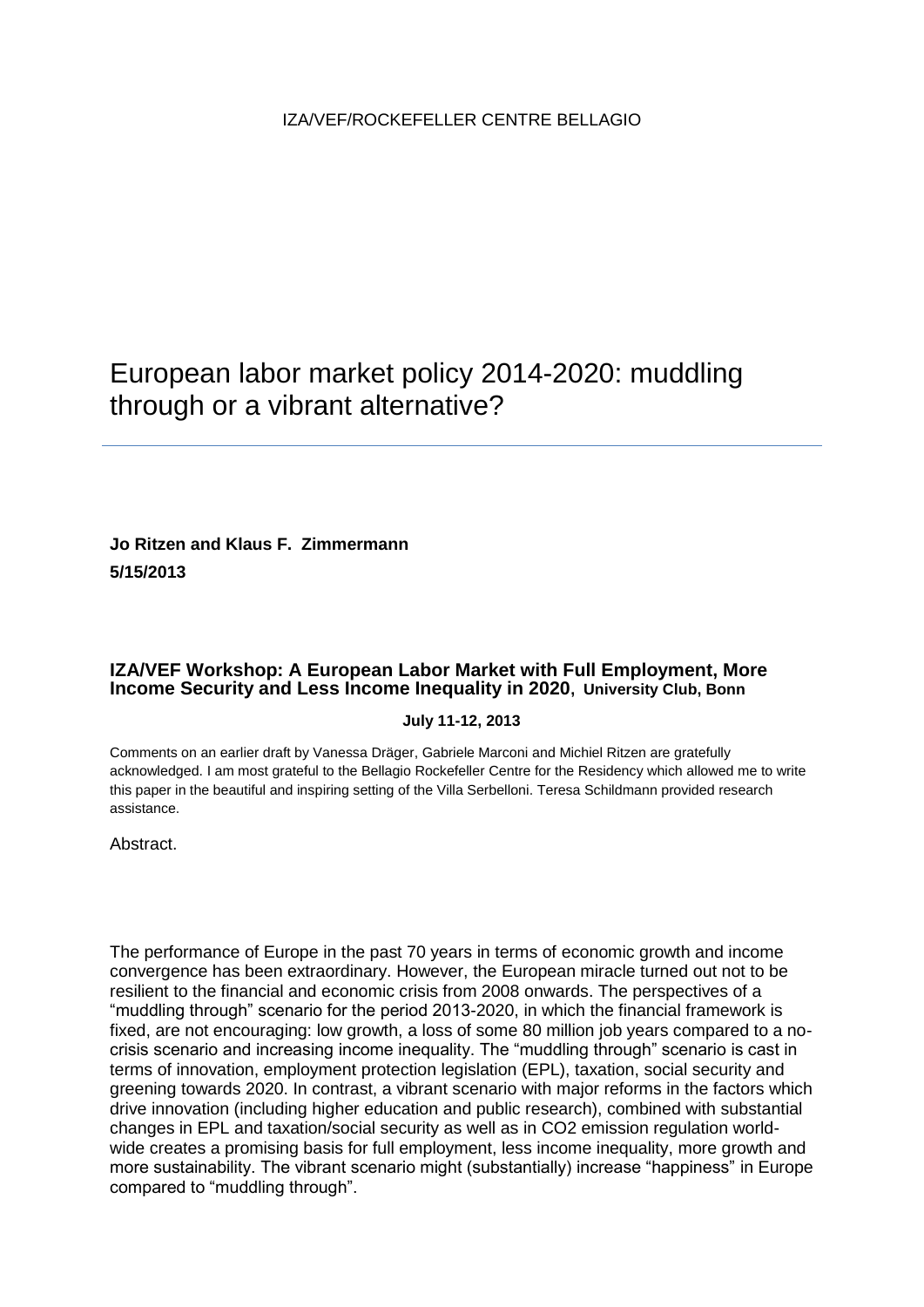## **Contents**

| 1.                       |                                                                                |  |
|--------------------------|--------------------------------------------------------------------------------|--|
| 2.                       |                                                                                |  |
| 2.1.                     |                                                                                |  |
| 2.2.                     |                                                                                |  |
| 2.3.                     |                                                                                |  |
| 2.4.                     |                                                                                |  |
| $\overline{\phantom{a}}$ |                                                                                |  |
| $\overline{\phantom{0}}$ |                                                                                |  |
| $\overline{\phantom{0}}$ |                                                                                |  |
| 2.5.                     |                                                                                |  |
| 2.6.                     | Employment protection, labor demand, economic growth and the quality of work18 |  |
| $\blacksquare$           |                                                                                |  |
| 2.7.                     |                                                                                |  |
| 2.8.                     |                                                                                |  |
| $\overline{\phantom{a}}$ |                                                                                |  |
|                          |                                                                                |  |
|                          |                                                                                |  |
| $\overline{\phantom{0}}$ | Happiness and Sustainability: the Happy Planet Index (HPI). 24                 |  |
| 2.9.                     |                                                                                |  |
|                          |                                                                                |  |
| 3.                       |                                                                                |  |
| 3.1.                     |                                                                                |  |
| 3.2.                     |                                                                                |  |
| 3.3.                     |                                                                                |  |
| 3.4.                     |                                                                                |  |
| 3.5.                     |                                                                                |  |
| 3.6.                     |                                                                                |  |
| 3.7.                     |                                                                                |  |
| 3.8.                     |                                                                                |  |
| 3.9.                     |                                                                                |  |
| 3.10.                    |                                                                                |  |
| 4.                       |                                                                                |  |
| 4.1.                     |                                                                                |  |
| 4.2.                     |                                                                                |  |
| $\blacksquare$           |                                                                                |  |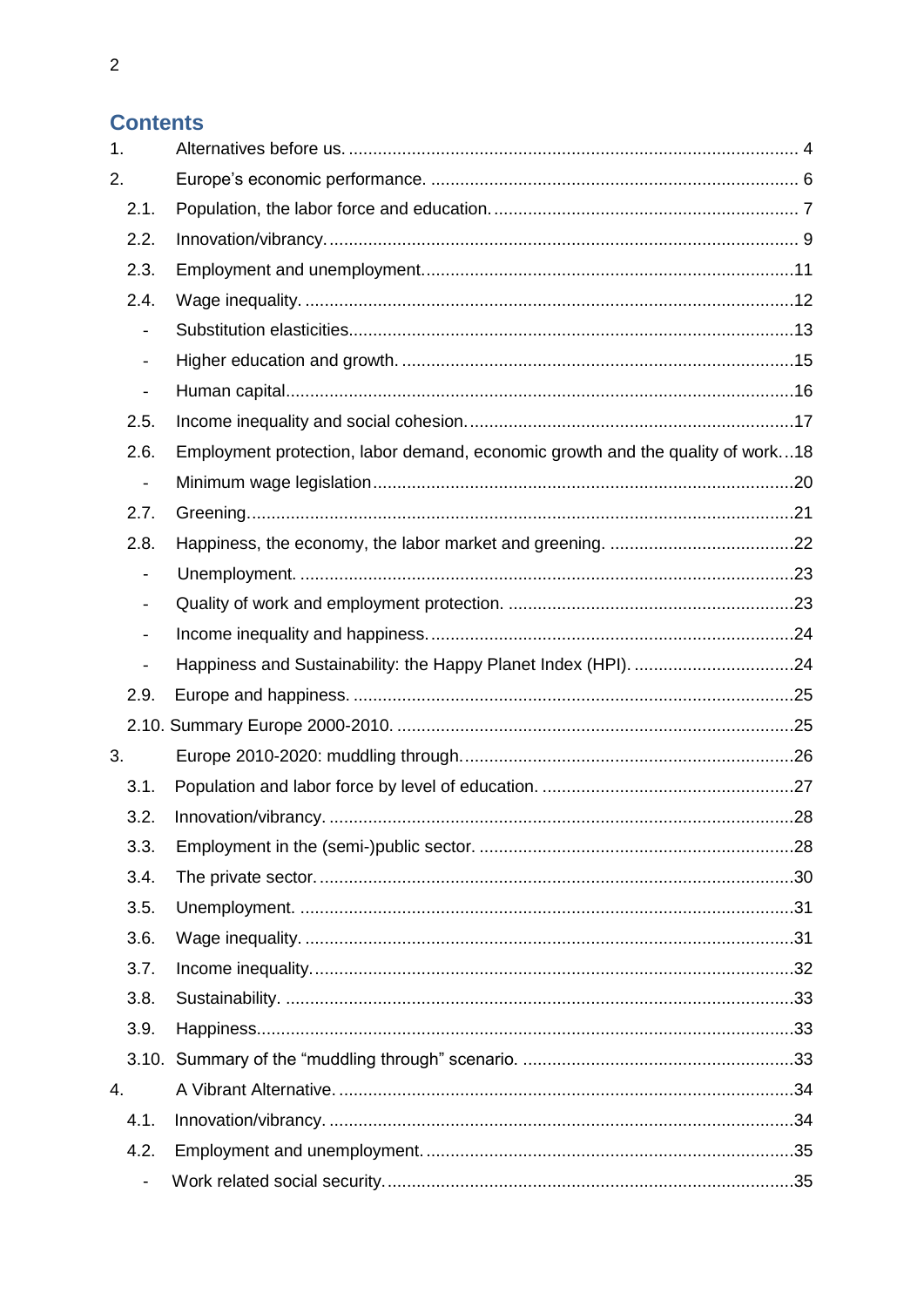| $\overline{\phantom{a}}$     |                                                                                     |  |
|------------------------------|-------------------------------------------------------------------------------------|--|
| 4.3.                         |                                                                                     |  |
| 4.4.                         |                                                                                     |  |
| ٠                            |                                                                                     |  |
| ÷,                           |                                                                                     |  |
| 4.5.                         |                                                                                     |  |
| $\qquad \qquad \blacksquare$ |                                                                                     |  |
|                              |                                                                                     |  |
| $\overline{\phantom{a}}$     |                                                                                     |  |
| 4.6.                         |                                                                                     |  |
| 4.7.                         |                                                                                     |  |
| 4.8.                         |                                                                                     |  |
| 5.                           |                                                                                     |  |
|                              |                                                                                     |  |
|                              | Appendix A: Vibrant Europe Declaration: A Vibrant Europe for People. 48             |  |
|                              | Appendix B: Change 2000-2010 in skilled labour (medium and higher qualification) by |  |
|                              |                                                                                     |  |
|                              |                                                                                     |  |
|                              | Appendix E: Employment protection, 2008, OECD and selected non-OECD countries54     |  |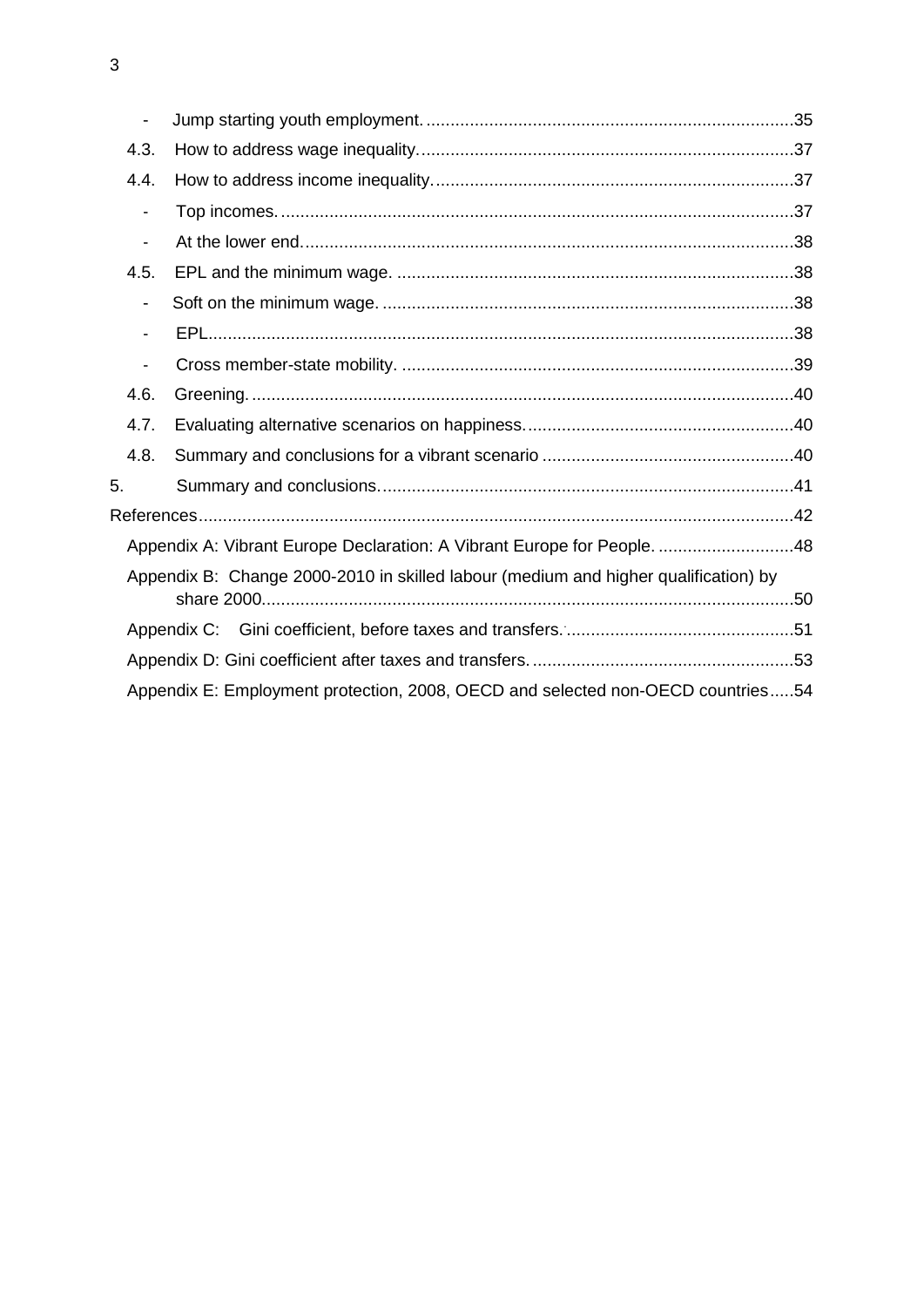## <span id="page-3-0"></span>**1. Alternatives before us.**

The Euro crisis has brought despair. Europe as a Union would be bliss for the citizens of the European member states. The countries who had ventured to give up part of their own identity, namely their own currency, would be ensured of a "golden future". The first few years (2001- 2008) showed indeed that growth in the Euro area exceeded partly that of the rest of the EU. The bitter reality today, however, is very different. Unemployment in two of the Eurozone countries, Greece and Spain, was 27% in 2013. Youth unemployment (younger than 25 years of age) in those countries amounts to 57%, meaning that more than half of the youngsters either left school without being able to find a job or had a job from which they were kicked out. Total unemployment in the EU is at 11% and rising. Non-Euro countries fare better than Euro-countries. Of course, the counterfactual in the form of a Europe without the EU or the Euro might even have shown worse results.

The European project was enthusiastically embraced by European leaders and found broad support by the citizens. "A New Europe" is the title of a collection of writings published in 1964 by leading intellectuals on the promises of Europe, in the aftermath of a Bellagio conference. Europe in the early 1960's had turned out to be a dream: an end to armed rivalry between the nations and the associated wanton killing and maiming of millions. The new Europe created between 1950 and 1960 offered the space for economic and job growth which is double that of the US. Europe has achieved an unprecedented economic growth in the period 1820-2009. Total accumulated growth has been higher in Europe than in any other part of the world (Gill and Raiser, 2012). The European citizen saw that the leaders' promises were fulfilled. They wanted more: in 1963 the trade unions of the EU of 6 /EU-6 countries organized a mass meeting to demonstrate their approval of a United States of Europe.

Yet/But half a century later and after the expansion of the Europe of the 6(EU-6) to a Europe of the 27, soon 28, the tables are turned. Nowadays Europe appears to be unable to respond to the financial crisis, brought about by reckless investments in the US. In many EU countries real incomes are decreasing and unemployment as well as income inequality is rising. The EU countries who embraced the common currency do worse than those who decided to stay out of it. Yet, their plight might have been even greater without the Euro.

The (very) worst result the Euro crisis has brought about is a new resentment between peoples who had gotten better and better along. This crisis is turning from a financial and economic crisis into a crisis of "bridging trust", in particular between the North and the South of Europe. There is a resurgence of the identification with regional and national culture. The solidarity within Europe has been under observation and turned out to be absent or insufficient. The social contract which linked the EU member states seemed to end up in smoke.

There is outrage on the streets of Europe against national cutbacks imposed by no-one else but ….Europe! Demonstrations all over the continent lament the crisis, the ensuing cutbacks in social provisions and rising unemployment, blaming Europe. Greeks protest against what they see as the German domination of Europe, culminated in calling Ms. Merkel a Nazi.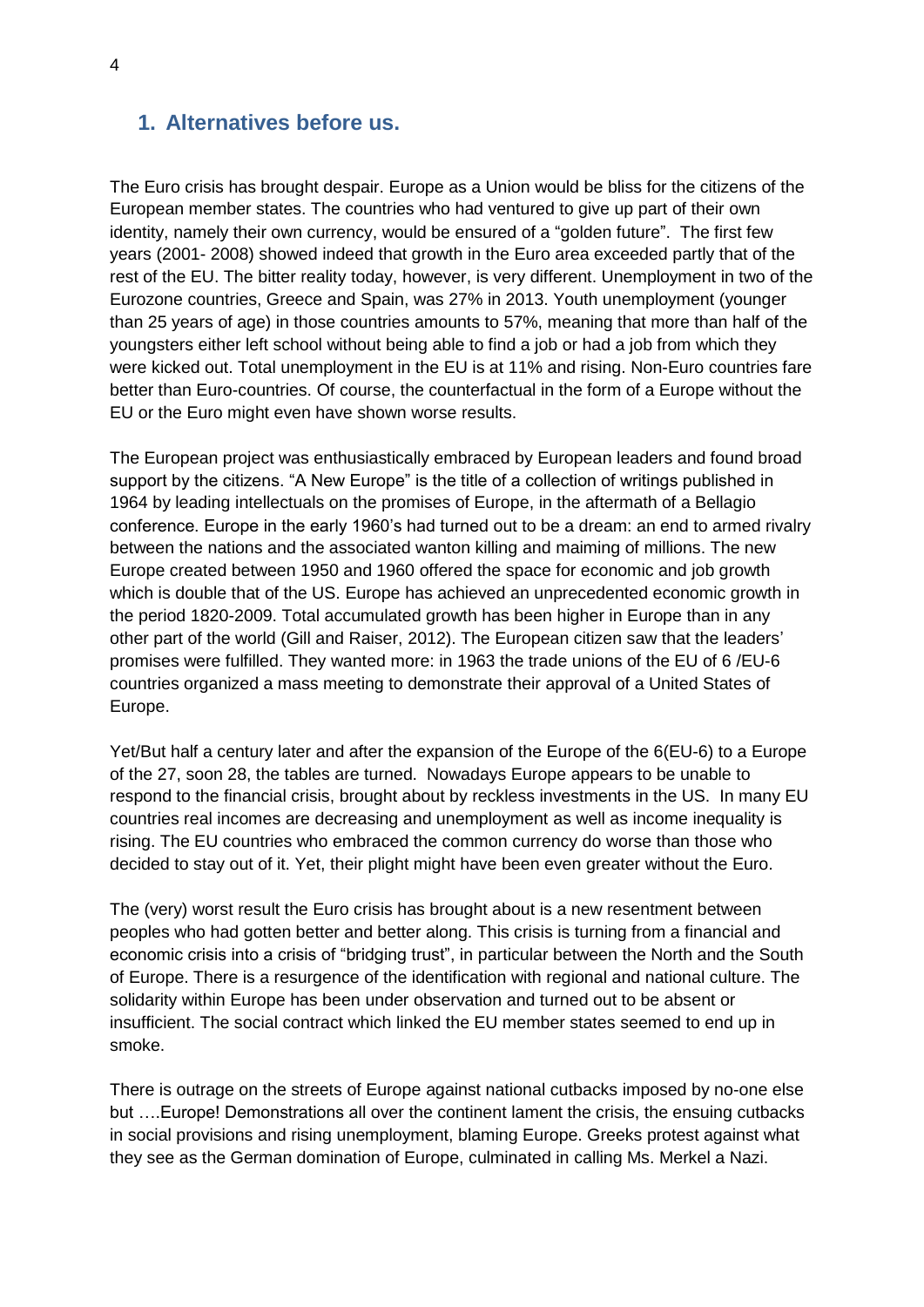Not that there were no early warning signs. The failure of the European Constitution to gain support in some EU countries rang loud as an alarm bell. The unwillingness of some of the wealthier European countries to share the financial burden in order to bring about more convergence which would have been a win-win game was yet another signal. The "I want my money back" ride of several countries might have been considered smart negotiation for a while, but the implied message was that Europe was not to be trusted as a safe haven for cooperation with mutual benefits.

With more negative financial future expectations, European citizens increasingly express skepticism in Europe (Ritzen et al, 2013). Anti-European parties receive wide spread support. The European project is in danger. It is presumably not the danger of the old times, of wars or armed conflicts. Yet the real danger is (that of) irrelevance and the inability to negotiate at the world table important issues like fair world trade with prices incorporating the impact of production on the environment(, or simply fair treatment at all). Europe is in danger of becoming irrelevant in maintaining values of human dignity and human rights and it has become incapable at maintaining social cohesion and full employment. The irrelevance of Europe in helping to resolve conflicts worldwide has been a painful sight for many Europeans, aside from the threat to our borders and the flows of refugees in the European direction.

This paper pursues the lines set at the Vibrant Europe Forum in March 2012 with the Vibrant Europe declaration (Appendix A): Europe can do better than "muddling through". One of the main areas where Europe could do better is the labor market, which is subject of this paper and of the July 11/12<sup>th</sup> IZA/VEF workshop with academicians, stakeholders (like trade unions and employers) and politicians. Europe should aim for full employment, less income inequality and more greening. This alternative is explored here.

In chapter 2 we characterize the European labor market of the period 2000-2010 from the perspective of the (working) population, including the rising level of education of the work force, the level of innovation and the drivers there-off like research and development. The changes in the production structure have led to what some see as a polarization of the labor market, between the better and not so well educated. The retreat from social security practiced by many governments contributed to more income inequality. A characteristic of the European labor market, which deviates substantially from the US-American one, is the relatively high level of employment protection. Furthermore Europe has worked hard on sustainability, yet not hard enough to provide a secure living environment for our children and grandchildren.

Chapter 3 explores the period 2010-2020 as far as the labor market is concerned, on the basis of questions of growth, (un)employment, income inequality and greening. With rising unemployment, the first three years of this decade have not been happy ones. The predictions tell that gradually employment demand will again grow sufficiently to absorb supply, so that unemployment by 2020 would be at levels not above 5-10% (Cedefop, 2010). However, compared to the no-crisis scenario some 80 million job years are lost (or some 80 million unemployment years are experienced). Income inequality will continue to rise in this muddling through scenario.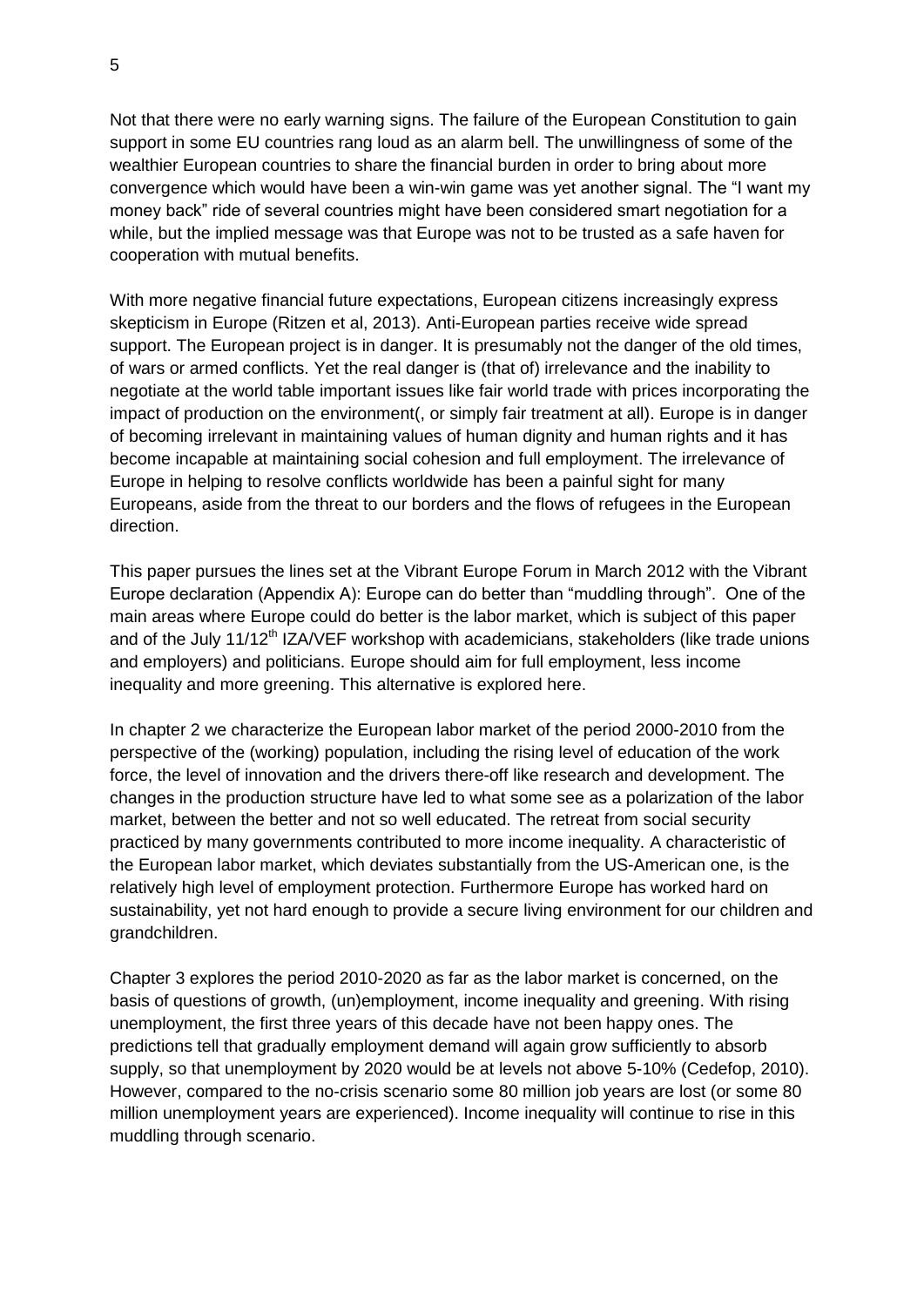We then turn towards the alternative of a vibrant scenario with more growth generated through more innovation, less income by focusing more on redistribution policies, more labor mobility through less employment protection and more greening in chapter 4. In many respects this alternative follows the ideas of the Project Europe 2030 (which stood on the shoulders of the Sapir report and the Lisbon strategy).

With this study we aim to influence the positions which political parties take at the onset of the EP elections in June 2014, in the hope that a substantial group of the national parties, competing for the EP elections ask the voters for a clear mandate on the labor market. We propose a mandate for a vibrant European future, with full employment, more green growth and less income inequality. National parties should jump over their shadows of local competition and look jointly at the two alternatives for Europe: a muddling through, with a loss of some 90 million job years between 2010 and 2020, with rising income inequality and insufficient greening, a Europe which is hardly relevant in the world of international affairs, in the struggle for human rights worldwide and in trade negotiations. Or a vibrant Europe, driven by social and economic innovation, greater internal labor mobility, more ecological sustainability, with full employment, which is willing to take internationally positions in (or: to take the lead in international subjects of) peace and human rights.

## <span id="page-5-0"></span>**2. Europe's economic performance.**

Europe is hailed by Gill and Raiser (2012) as a continent with a glorious performance: "Between 1950 and 1973, Western European incomes converged quickly toward those in the United States. Then, until the early 1990s, the incomes of more than 100 million people in the poorer southern periphery—Greece, southern Italy, Portugal, and Spain—grew closer to those in advanced Europe. With the first association agreements with Hungary and Poland in 1994, another 100 million people in Central and Eastern Europe were absorbed into the European Union, and their incomes increased quickly. Another 100 million in the candidate countries in Southeastern Europe are already benefiting from the same aspirations and similar institutions that have helped almost half a billion people achieve the highest standards of living on the planet. If European integration continues, the 75 million people in the eastern partnership will profit in ways that are similar in scope and speed." And: "It is no exaggeration to say that Europe invented a "convergence machine" taking in poor countries and helping them become high-income economies." "Annual per capita consumption in the poorer parts of Europe grew by 4 percent while in the wealthier countries it increased at a still impressive 2%. The rest of the world –except for East Asia- has seen little or no convergence" (p.3).

Still there is reason to be concerned about the future. The recent years have demonstrated a European uneasiness and uncertainty regarding the future. The decade of the 1990s and 2000s with substantial "third way" reforms brought economic growth and employment, yet with less within country equity than Europe was used to. The turning point occurred when the financial crisis hit in 2008 and Europe seemed to be less able to overcome that crisis compared to the US. Several European countries were plunged into a sovereign debt crisis together with a prolonged recession with double and triple dips (of GDP growth per capita) in several other EU countries, like the UK and the Netherlands. Table 2.1 shows the (predicted) real growth rates of the European economies in the period 2010-2013 compared to those of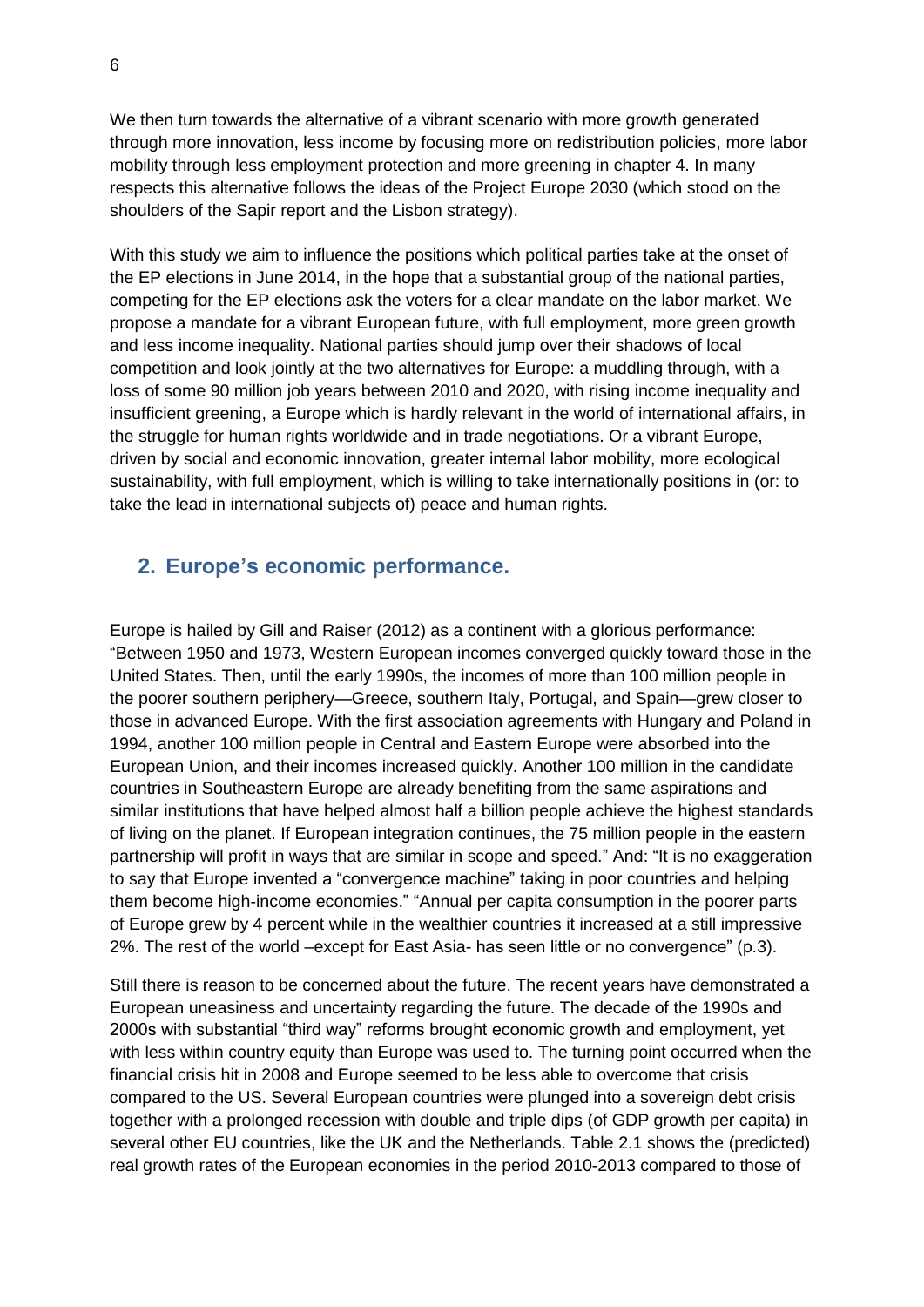|                                    |      | Table $2.1$ : | <b>Real Growth Rates.</b> |      |  |
|------------------------------------|------|---------------|---------------------------|------|--|
|                                    | 2010 | 2011          | 2012                      | 2013 |  |
| EU                                 | 2.0  | 1.5           | 0.0                       | 1.3  |  |
| US                                 | 3.0  |               | 2.0                       |      |  |
| World<br>3.3<br>5.1                |      |               |                           |      |  |
| Source: EU Commission Staff, 2012. |      |               |                           |      |  |

the US and of the world. This documents the faltering growth which is having severe implications for employment in Europe.

To sum up, in the following sections we characterize the European labor market of the period 2000-2010 from the perspective of the (working) population (section 2.1), including the rising level of education of the work force, the level of innovation and the drivers there-off like research and development (2.2). The changes in the production structure have led to what some consider a polarization on the labor market, between the better and not so well educated, visible in levels of unemployment by level of education (2.3) as well as in wage premiums by level of education (2.4) which have been major forces for rising wage inequality. The governments' retreat in social security measures contributed to more income inequality, threatening social cohesion (2.5). A characteristic of the European labor market, which deviates substantially from that in the US, is the relatively high level of employment protection (2.6) which has a substantial impact on labor mobility and labor allocation. Europe has worked hard on sustainability (section 2.7), yet not hard enough to provide a secure living environment for the generations to come. The last section  $(2.8)$  "evaluates" the developments on the labor market in the period 2000-2010 in terms of the knowledge we have about causes for personal happiness. Europe would have been a happy continent in the first decade of the 21th century, but for the crisis.

## <span id="page-6-0"></span>**2.1. Population, education and the labor force.**

During the period 2000-2010 Europe grew economically and was able to ensure sufficient job creation for a growing population and a growing work force, as is shown in Table 2.2. Europeans also became more skilled. The growth rate of the 15+ population between 2000 and 2010 was some 6%. Yet the growth of the highly skilled population was no less than 88%, combined with a growth of the middle trained population of 29%. In the labor force we find a corresponding percentage, namely of 7% for all, 71% for highly skilled staff and 11% for medium skilled workers. Note that we omit migration in and out of Europe from this study.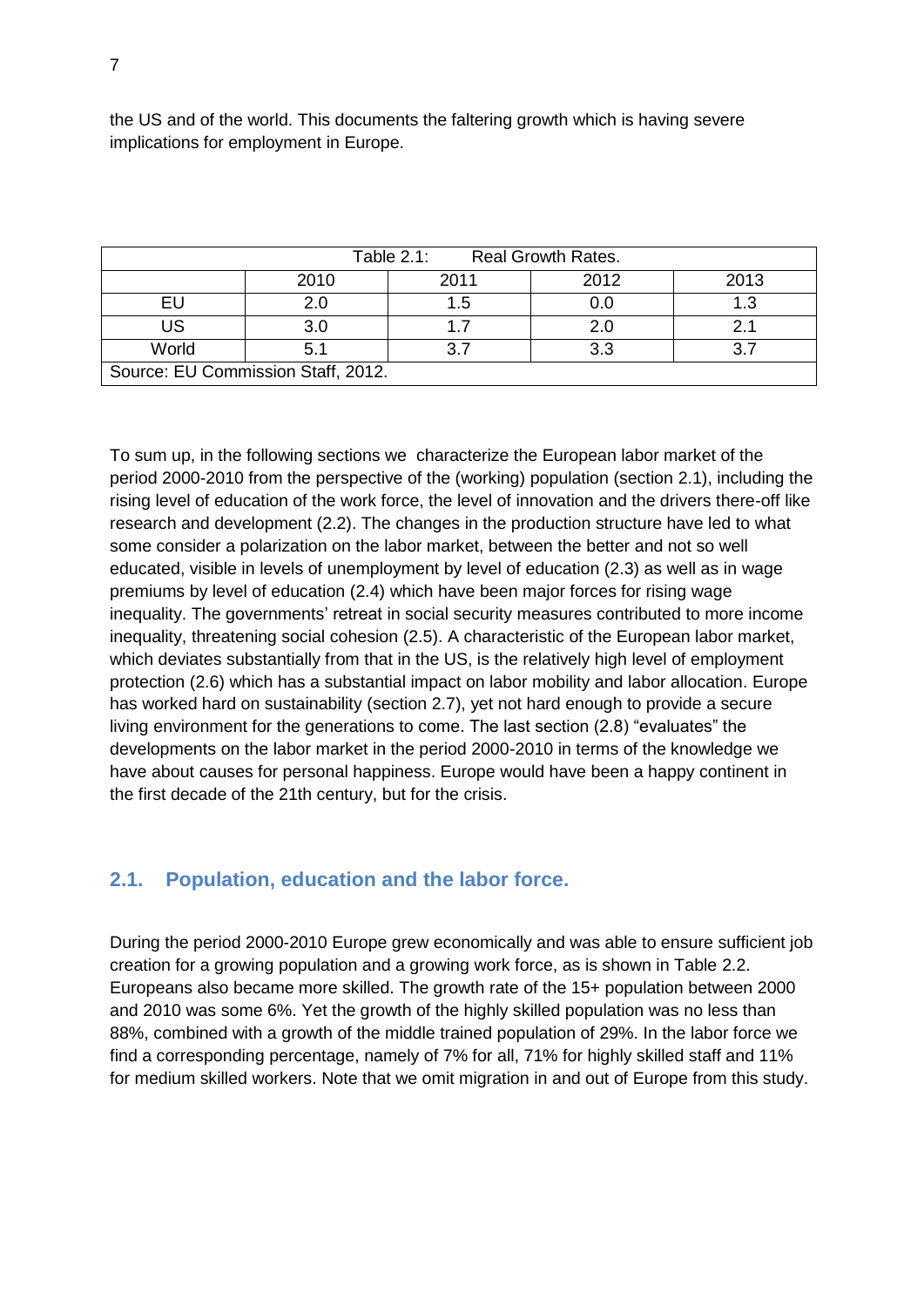|        | Population | $15+$ | Labor force      |                  |
|--------|------------|-------|------------------|------------------|
| year   | 2000       | 2010  | 2000             | 2010             |
| all    | 410        | 435   | 229<br>$(100\%)$ | 243<br>$(100\%)$ |
| low    | 178        | 146   | 71<br>(31%)      | 55<br>(23%)      |
| middle | 168        | 197   | 110<br>(48%)     | 121<br>$(50\%)$  |
| high   | 64         | 92    | 48<br>(21%)      | 67<br>(27%)      |

Table 2.2: Population and labor force aged 15+, 2000-2010 by

In terms of a national comparison, the population in Europe is very much similar in its distribution over age groups. The percentage of youngsters (below 20) ranges from 19 % (Bulgaria, Germany, Greece, Italy and Slovenia) to 28% (Ireland), with a large group of countries around 24% (Denmark, France, Luxembourg, the Netherlands and the UK). All EU countries will experience an aging of the population in the years to come. In 2010 the share of the age group 65+ already exceeded that of the age group 20- in Germany and Italy

Table 2.2 also shows that the labor force participation rate between 2000 and 2010 remained practically constant at 56% as the net result of a lengthening of the school career, the increased participation of women and the increase in early retirement. Labor force participation fell among all education groups: among lower trained people (from 40% to 38%), middle trained people (from 65% to 61%), as well as among highly trained people (75% to 73%), but still increased when weighing all groups together (the shift towards more training). Appendix B presents the change in skilled labor during the period 2000-2010 by share 2000 for the EU 27 countries separately.

The distribution of the labor force across education levels in 2010 deviates substantially from that computed for 2007 by Williams (2011, p. 295) from micro-data (SILC), presented in Table 2.3. The difference is to be attributed mostly to the classifications: Williams uses occupational groups (p.293) while CEDEFOP relies on education levels according to the UNESCO classification (ISCED).

(Cedefop, 2010).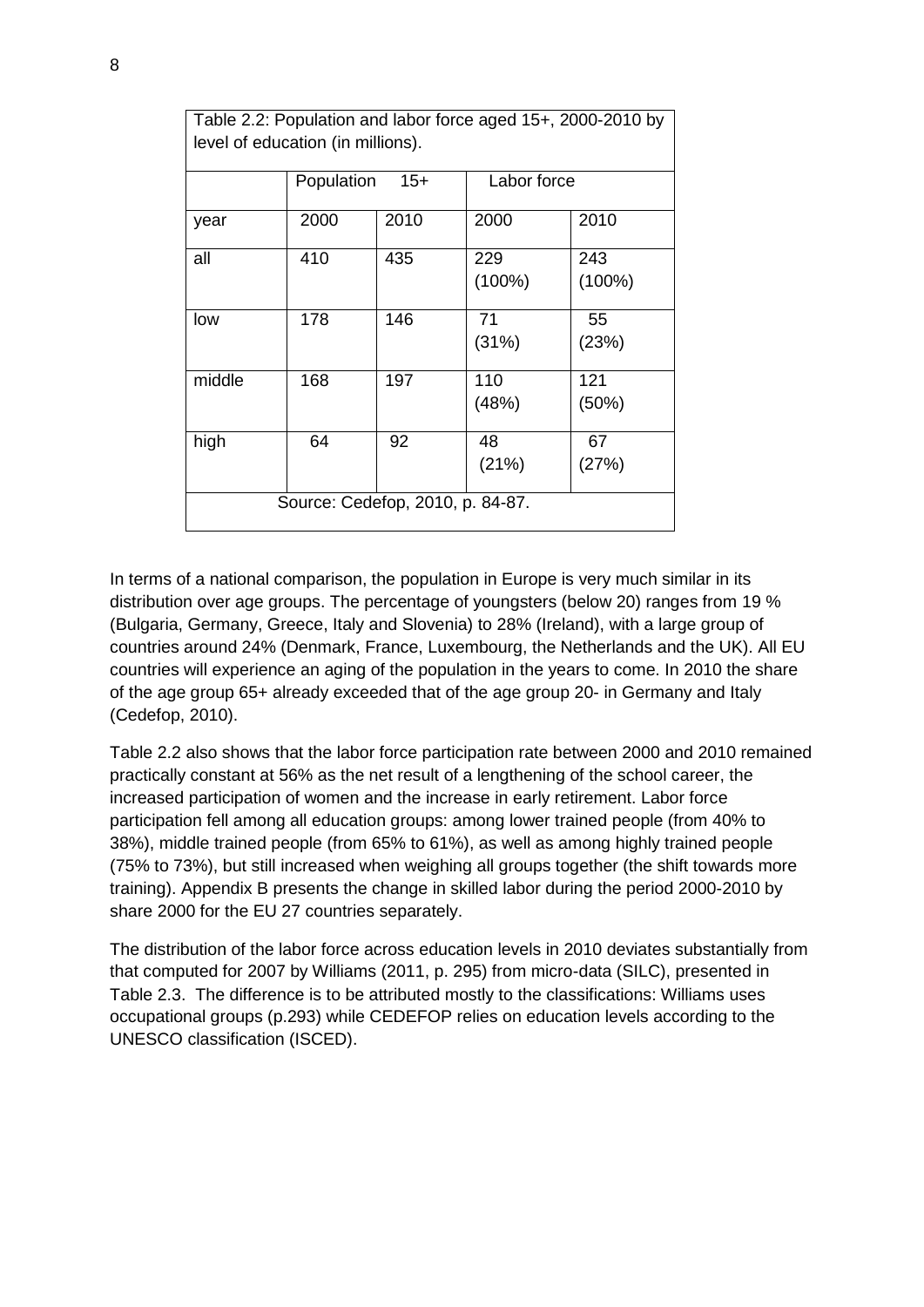| Table 2.3: Distribution of employment in the EU 2007 by skill group<br>(occupations). |     |  |  |  |
|---------------------------------------------------------------------------------------|-----|--|--|--|
| Low skill                                                                             | 33% |  |  |  |
| Medium skill                                                                          | 45% |  |  |  |
| High skill                                                                            | 22% |  |  |  |
| Source: Williams (2011, p. 15).                                                       |     |  |  |  |

It is important to note the differences in the employment by level of education of the public and the private sector. The public sector is more "education intensive" than the private sector, in the sense that the average level of education of those employed in the public sector is higher. This is illustrated in Table 2.3a.

| Table 2.3: Distribution of work force by level of<br>education, 2010 and by subsector of the public sector |      |      |      |  |  |
|------------------------------------------------------------------------------------------------------------|------|------|------|--|--|
| Education<br>Health<br>General<br>government                                                               |      |      |      |  |  |
| low                                                                                                        | 13,8 |      | 15.4 |  |  |
| middle                                                                                                     | 47.5 | 25,8 | 46,6 |  |  |
| high                                                                                                       | 38.7 | 67.0 | 38,0 |  |  |

Employment by level of education also differs within the public sector: the subsector education is by far the most education intensive (the percentage of workers with a higher level of education involved in the sector education ranges in 2010 between a low of 50% in Italy to a high of 87% in Greece, Eurostat), while in human health and social work activities the range is between 21% in Austria and 60% in Cyprus and Spain. The subsector public administration has the lowest percentage of highly trained workers, ranging from 18% in Austria to almost 70% in the Baltic countries. These ranges are remarkable, showing that the "production process" of (semi-)public work in terms of the involvement of different professionals is not as fixed as is often thought in each of the countries. In the subsector public administration the differences in the composition of the labor force by level of education may also have to do with the way this subsector is built up between general public services and other parts of the subsector general government. While the EU27 spends 6.5 % on general public services, these expenditures are above 10% in Cyprus and Greece and above 8% in Belgium, Italy, Hungary and Portugal (Eurostat figures).

## <span id="page-8-0"></span>**2.2. Innovation/vibrancy.**

EU countries do well on the global innovation index (by INSEAD and the World Intellectual Property Organization): 7 of the top-ten are (North-Western) European countries, with the other three being Singapore, Hong Kong and the US. However, the EU as a whole would presumably rank (far) below the US. Europe has shown a generally poor performance in most of the technology intensive sectors—internet, biotechnology, computer software, health care equipment, and semiconductors. "Europe's young leading innovators (called "yollies" for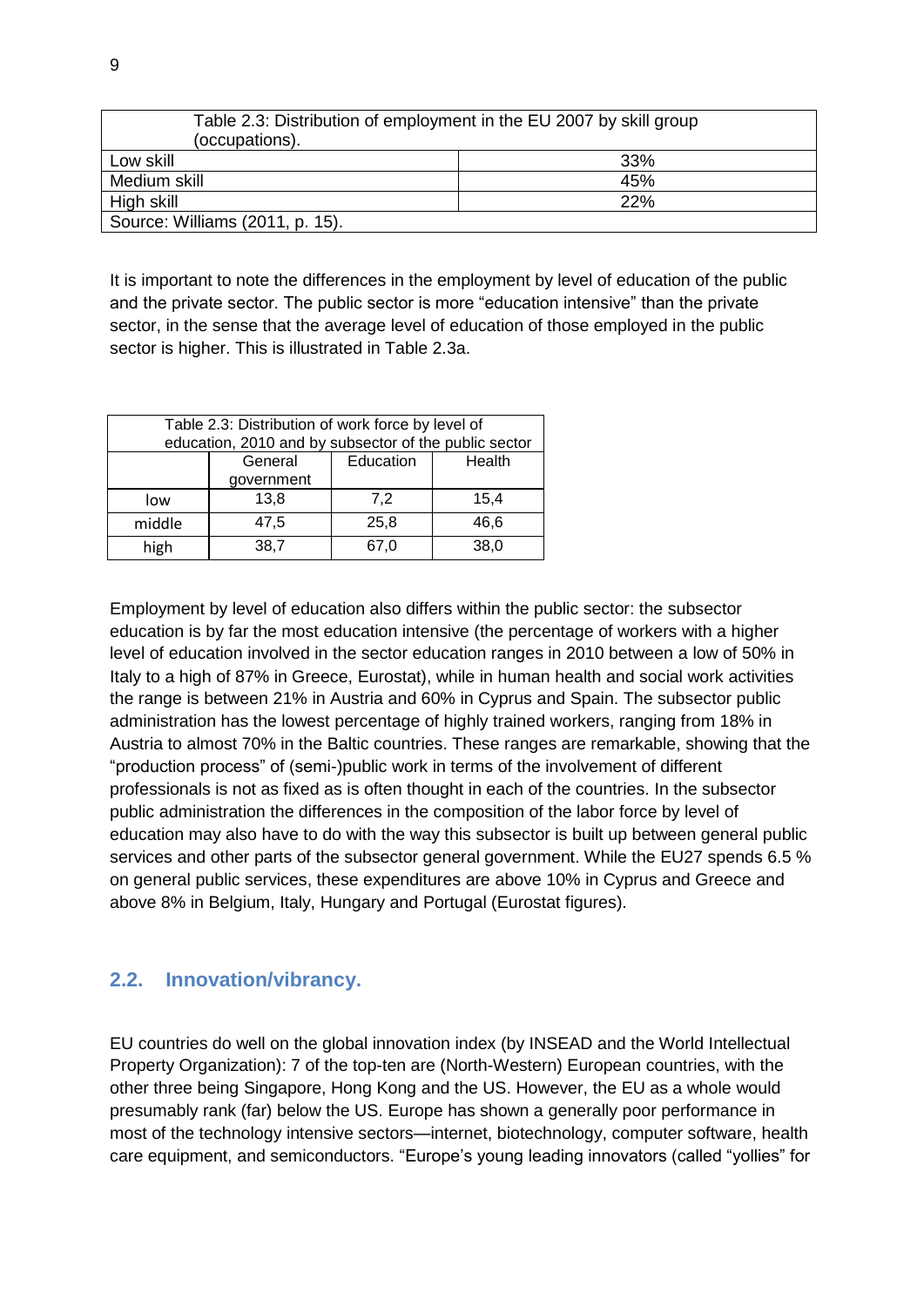short) are as R&D-intensive as those in the United States. Europe just has a lot fewer Yollies. (Gill and Raiser, 2012: p.16).

Innovation is in the innovation index closely related to research (size and performance) and the quality and quantity of human capital. For this paper we focus on public research as an instrument to achieve labor productivity, along the lines of Hoareau et al (2012). They show for the EU 27 in 2010, that both university research quality as well as the quality of graduates is statistically (strongly) related to labor productivity. Moreover, the quality of university research is strongly related to expenditures for research and the organizational structure within universities (in this regard university autonomy plays a substantial role).

On the road from public research to total factor productivity, a process called "valorization", many factors seem to play a role:

- Co-publications between industry and academia.
- The inclination to apply for patents and the national or international organization of patents.
- The "ease of doing business".
- The entrepreneurial culture and the contribution of education to nurture it.
- Credit availability.

In the literature on the relation between economic growth and research the focus is often laid on private sector research while public research is being ignored. Private research is then measured as the accrued business expenditures for R&D (the R&D capital stock) without any measurement of its quality. Coe et al (2009) find that domestic and foreign R&D stocks have a measurable impact on total factor productivity (TFP), even when the impact of human capital is (statistically) held constant. They also find strong evidence that human capital is cointegrated and that it is an additional significant determinant of TFP**.** If the ease of doing business (measured with the World Bank scale) and the quality of tertiary education systems (measured along the Jiao Tong scale, which puts a high value on research quality at universities – in the public domain) in a country is high, then the country tends to benefit more from its own R&D efforts, as well as from international R&D spillovers, and from its human capital formation. Moreover, Coe et al (2009) find that "strong patent protection is associated with higher levels of total factor productivity, higher returns to domestic R&D, and larger international R&D spillovers." Finally, they find evidence that countries whose legal systems are based on French and, to a lesser extent, Scandinavian law benefit less from their own and foreign R&D capital than countries whose legal origins are based on English or German law.

What one misses in this study, besides the accounting for public research (except for the quality indicator), is a multiplicative term between domestic and foreign R&D. Often firms indeed do research to invent, but more in particular to learn about the inventions elsewhere, in order to be close to the invention frontier. One also misses the impact of the quality of human capital additions to the stock of human capital as for example could be proxied by PISA results as in Barro and Lee (2000).

Aghion and Howitt (2008) are very convincing on the importance of institutional variables on the transmission from research to innovative activities. They point to competition and new entrants as factors that bring about growth through innovation. This supports the inclusion of a variable on the "ease of doing business" in the Coe et al analysis (2009).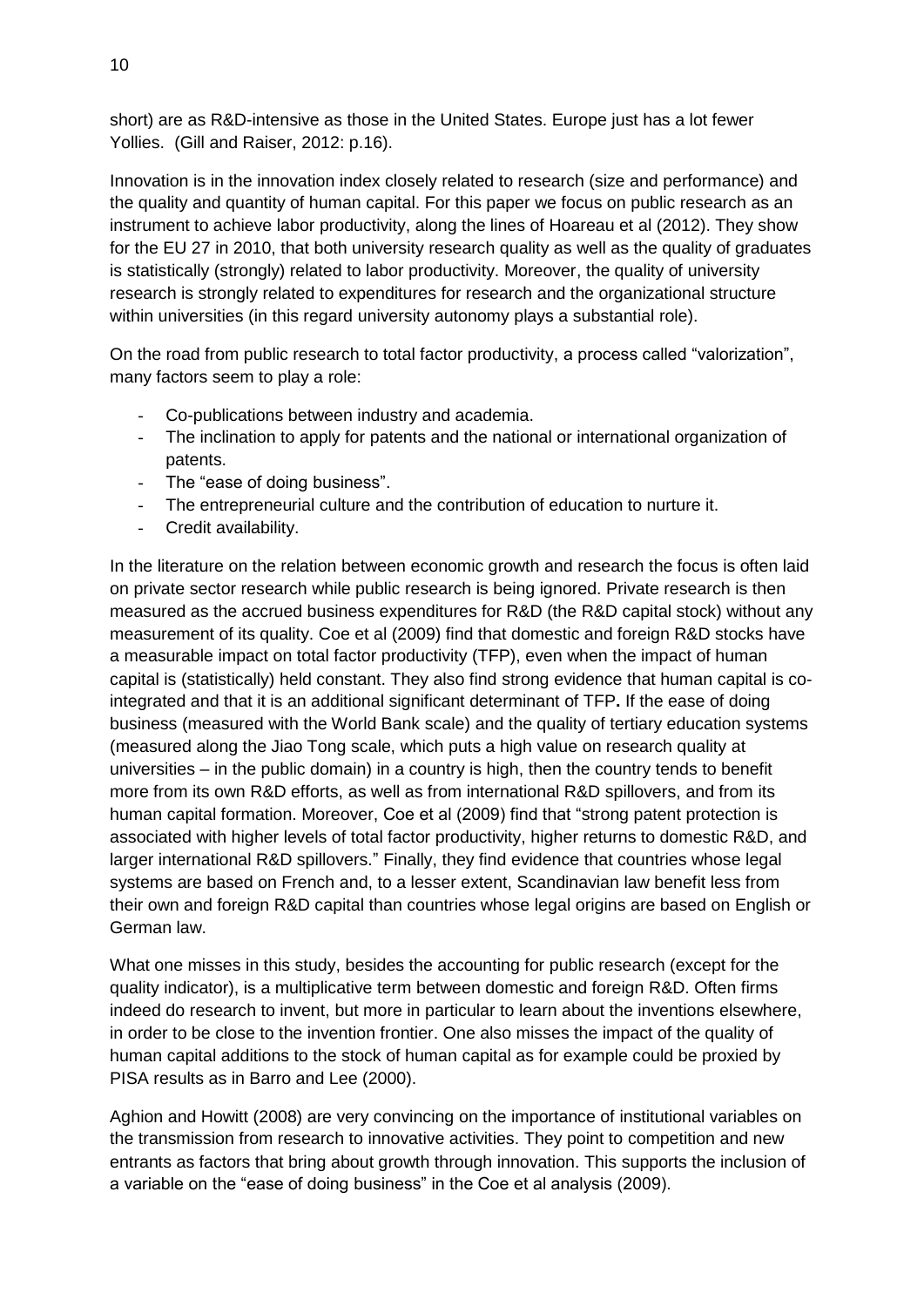In the report: the State of University Policy for Progress in Europe (SUPPE) (Hoareau et al, 2012) a variable: "(university) research- attractiveness and –productivity" is introduced for EU- countries. In a factor analysis "research- attractiveness and productivity" is composed of top scientific publications (.90), the number of universities in the top 500 Jiao Tong ranking as a percentage of the EU population (.94), incoming Marie Curie fellows (.90), the number of ERC Starting grants (.94) and the number of public private co-publications (.75) (cp. p.53).

The relation between research attractiveness and productivity on labor productivity four years later (both normalized coefficients) indicates that half of research attractiveness "spills over" to labor productivity (Hoareau et al, technical report SUPPE 2012, page 49).

## <span id="page-10-0"></span>**2.3. Employment and unemployment.**

There was a net growth of some 12 million jobs in the period 2000-2010 (Cedefop, 2012, p. 8). The (semi-)public sector accounted for more than half of that growth. The private sector showed strong growth in the sectors distribution and transport and in the sector business and other services, while the primary sector and utilities, as well as manufacturing showed a substantial loss of jobs. The sector construction grew slightly in the number of jobs (some 1 million extra jobs). Job growth was particularly strong in the period 2003-2008, after a hesitation at the beginning of the new century with low income- and employment growth.

In the period 2000-2010, European unemployment has had its downs and its ups in line with the gently rising supply and the fluctuations in demand. In the period 2005-2008 the increase in the demand for workers outpaced supply sufficiently to ensure a substantial decrease in unemployment.

Then the crisis hit the continent and between 2008 and 2010 Europe lost around 5.5 million jobs (CEDEFOP, 2012, p. 7). The years 2010-2013 are also years with –Europe wide- more job losses than gains. As a result in December 2012 we had 26 million unemployed in the EU 27, equivalent to 11% of the labor force. 5 million were under the age of 25, which represents an unemployment rate of 23% for this age group.

Unemployment is unevenly spread around Europe. Austria, Germany, Luxemburg and the Netherlands are countries with low unemployment (less than 6%), while at the other end Greece and Spain have unemployment rates around of 27% (with a youth (-25) unemployment rate of around 57%).

One might imagine some mitigation in the uneven unemployment spread, as people, in particular youngsters, would migrate from high to low unemployment countries. However, such behavior is not the case. Cedefop (2012, p.12) mentions that there is no significant (mitigating) impact of migration within the EU on unemployment. "Most Europeans prefer not to move to find a job in another member state".

Unemployment by level of education follows more or less the line of overall unemployment, in that regard that the unemployment level of people with high qualification is consistently some 4 percentage points below that for middle trained people which is again some 4 to 5 percentage points below that for persons with a low qualification.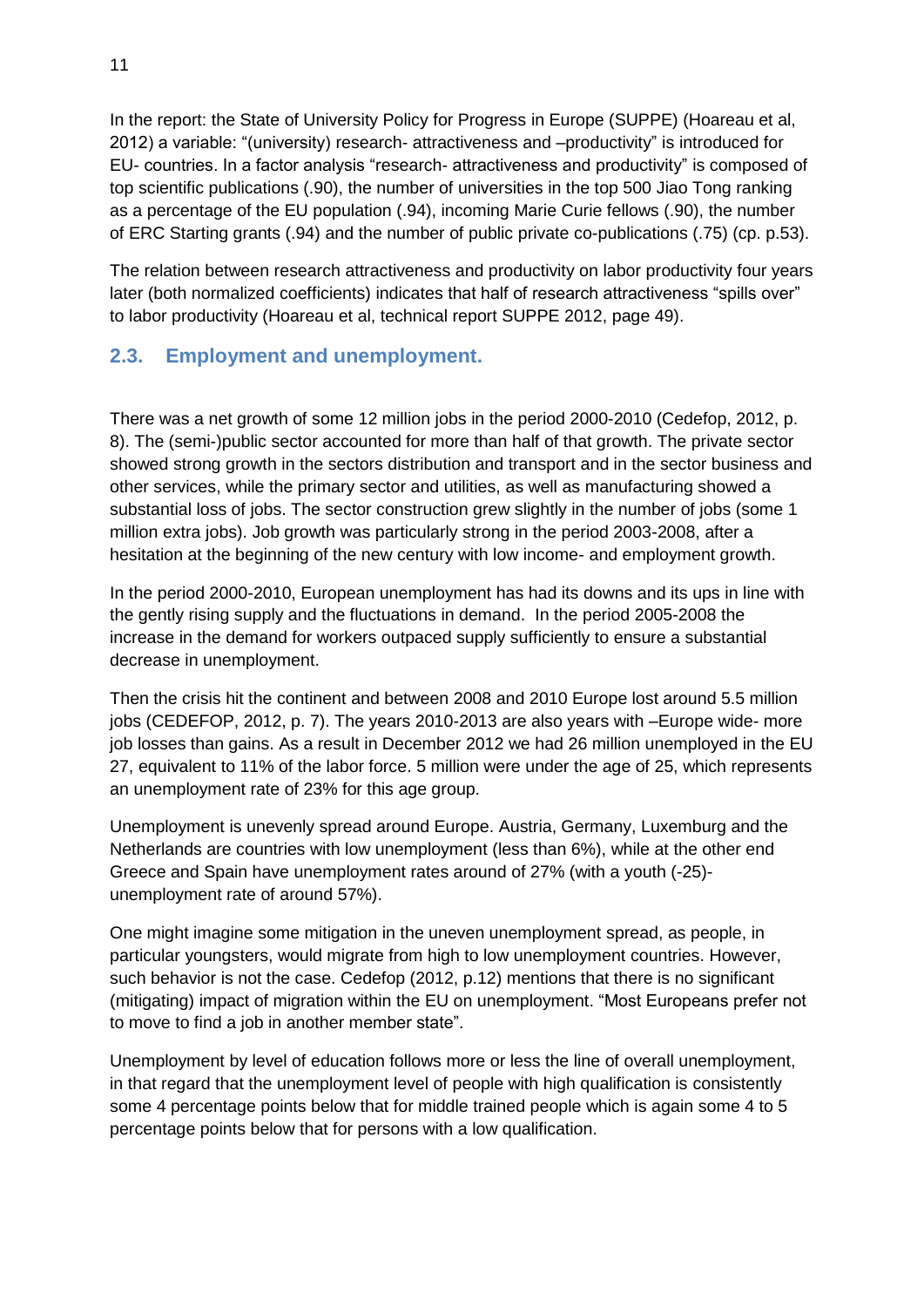## <span id="page-11-0"></span>**2.4. Wage inequality.**

Wage inequality increased in Europe in the period 2000-2010 in line with the long run changes in the structure of production in which non-routine work became more and more important. The increase in the wage premium of higher education graduates is for example described by Machin and McNally (2007) for the OECD countries for the period 1997-2003, when the supply of graduates increased.

The production structure (including technological change) in combination with the supply of factors determines the wage structure. The increasing wage inequality of the past decades is broadly viewed as a result of demand and supply of labor under gradually changing technology. Autor, Levy and Murnane (2003) argue that it is particularly computers which have created the skill-biased technological change (meaning that lower educated and unskilled workers are in less demand on the labor market) and suggest that the demand for work is in particular strong for non-routine work because routine work can be mechanized, outsourced or off-shored. This is why – in their view and the one of Acemoglu (2002) - the wage premium for (higher) skills (needed for non-routine work) has increased during the same period in which the supply increased: a shift occurred in the production structure to that effect that the demand for non-routine skills has become more important while that for routine skills is declining .

At the same time the expansion of the (semi-)public sector (which is far more "higher education intensive" than the private sector and where the wage-setting follows that of the private sector) contributed to the creation of scarcity on the market for higher educated for the private sector. The increase in the wage premiums for well trained staff has to be attributed in part to this increased scarcity.

OECD (2011) documents how all OECD countries underwent significant structural changes, driven by their closer integration into the global economy and by rapid technological progress. These changes often brought highly skilled workers greater rewards than lowskilled ones and thus affected the way earnings from work were distributed. The increase in the ratio between the earnings of the highly skilled and those of the low-skilled workers can be attributed to several factors. First, a rapid rise in the integration of trade and financial markets generated a relative shift in labor demand in favor of highly skilled workers. Second, technological progress shifted production technologies in both industries and services in favor of skilled labor.

OECD (2011) comes to the same conclusion as Chusseau et al (2008): neither rising trade integration nor financial openness has had a significant impact on either wage inequality or employment trends within the OECD countries. However, increased imports from low-income countries, increased financial flows and technological progress do tend to heighten wage dispersion.

Most OECD countries carried out regulatory reforms in the two decades from 1980 to 2008 to strengthen competition in the markets for goods and services and to make labor markets internationally more competitive. "All countries, for example, significantly relaxed anticompetitive product-market regulations and many also loosened employment protection legislation (EPL) for workers with temporary contracts" (OECD, 2011, p.30) (see further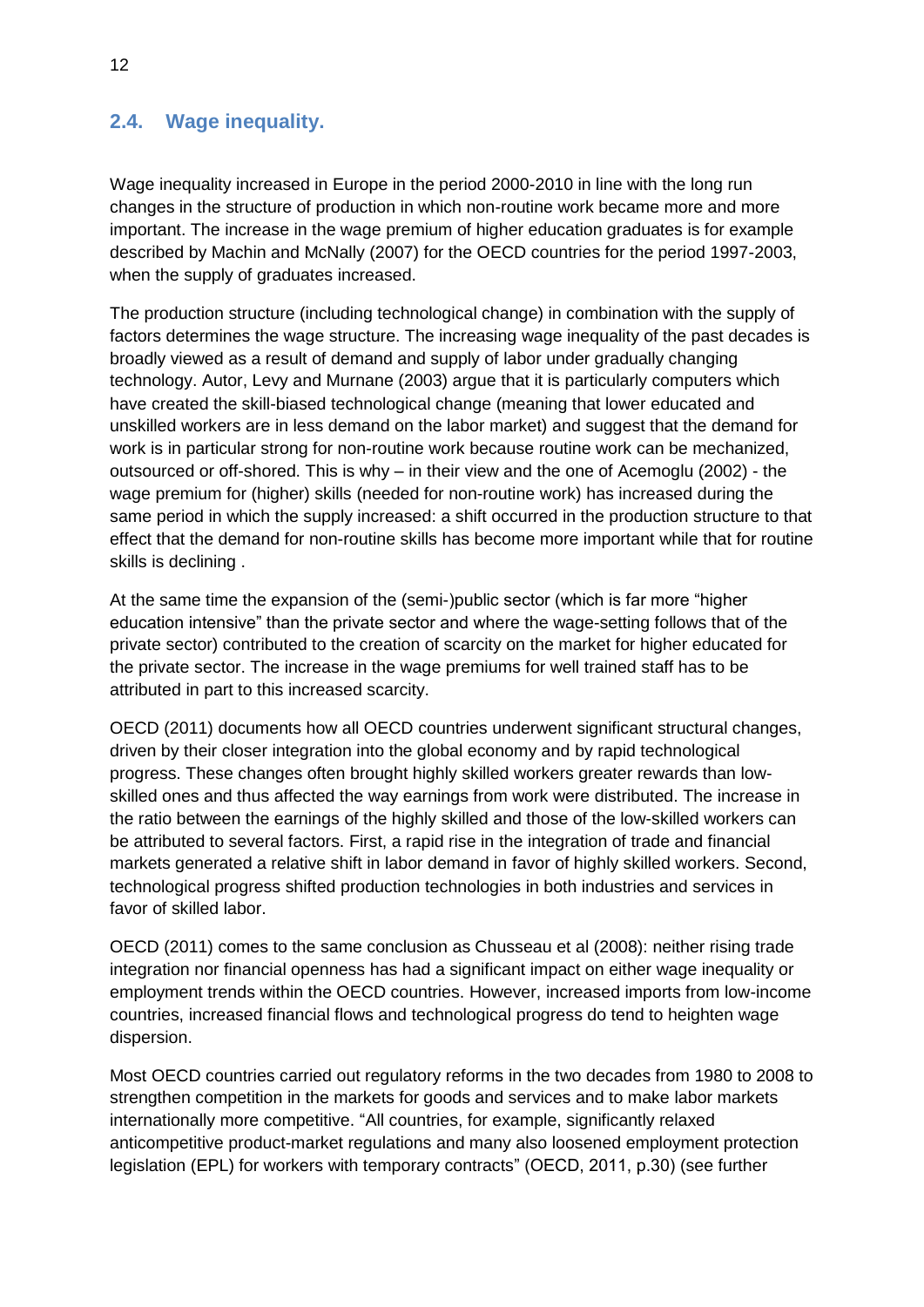section 1.6). "Minimum wages declined relatively to median wages in a number of countries between the 1980s and 2008. Wage-setting mechanisms also changed: the share of union members among workers fell across most countries, although the coverage of collective bargaining generally remained rather stable over time. A number of countries cut unemployment benefit replacement rates in an attempt to promote employment among lowskilled workers, some also reduced taxes on labour for low-income workers "(OECD, 2011, p.30). OECD (2011) continues by focusing on the trade-off between these measures which weakened the demand position of workers against the size of employment, with the conclusion that "empirical evidence points to the significant positive impact of reforms on employment levels".

#### <span id="page-12-0"></span>- **Substitution elasticities.**

Overwhelmingly, however, wage inequality arose from the difference between the demand for and supply of skills or, as captured by Tinbergen (1975) as the outcome of a "race between education and technology". This has mostly been studied from the perspective of production functions with more types of labor and considering the substitution elasticities among different types of labor (like high and low skilled) and between labor and physical capital. Some studies include the time trends to model labor or capital augmenting (or "saving") technological innovation. Data sources are sometimes longitudinal, sometimes cross sectional across countries, or across sectors within a country.

Specifications of the production functions with three types of labor (along the lines of lower, middle and higher skilled workers) were introduced in a Cobb Douglass form by Tinbergen (1975) and Ritzen (1976) in an economic growth model. The first estimations for a Constant Elasticity of Substitution function with three types of labor were done by Bowles (1970). There is no capital involved in the estimates and the data are cross-sectional for 12 countries before 1970.

The substitution elasticity for a specific type of labor i with respect to another type j is the relative change in the ratio of the demand for that labor i to labor of type j due to a relative change in the ratio of the wage rate of i to the wage rate of j. Bowles (1970) found for the partial elasticities of substitution for  $L_1$  (0 – 7 years of education),  $L_2$  (8 – 11),  $L_3$  (12 or more) that : a 1% change in the earnings ratio between L2 and L3 results in a 202% change in the demand ratio between L2 and L3. However, Fallon and Layard (1975) explained, based on a cross section of 75 countries, that Bowles' finding of high substitution elasticities was the result of the omission of capital: there was a high complementarity between capital and skilled workers.

Hebbink (1992) finds a similar result with three types of labor (as Bowles) estimating also the ―time trends‖ attached to different types of labor or to physical capital to indicate (if attached to unskilled labor or physical capital) labor or capital saving technical progress, or (if attached to highly skilled labor) to indicate the increasing demand for highly skilled labor for innovation and production "close to the production frontier"). Hebbink (1992) combines L1 (low skilled), L2 (medium skilled) and K into one factor to better study the complementarity between highly skilled workers and the combination of physical capital. He finds with cross sectional data for 1979 and 1985 for the Netherlands almost full complementarity between highly trained labor and the combined production factor H: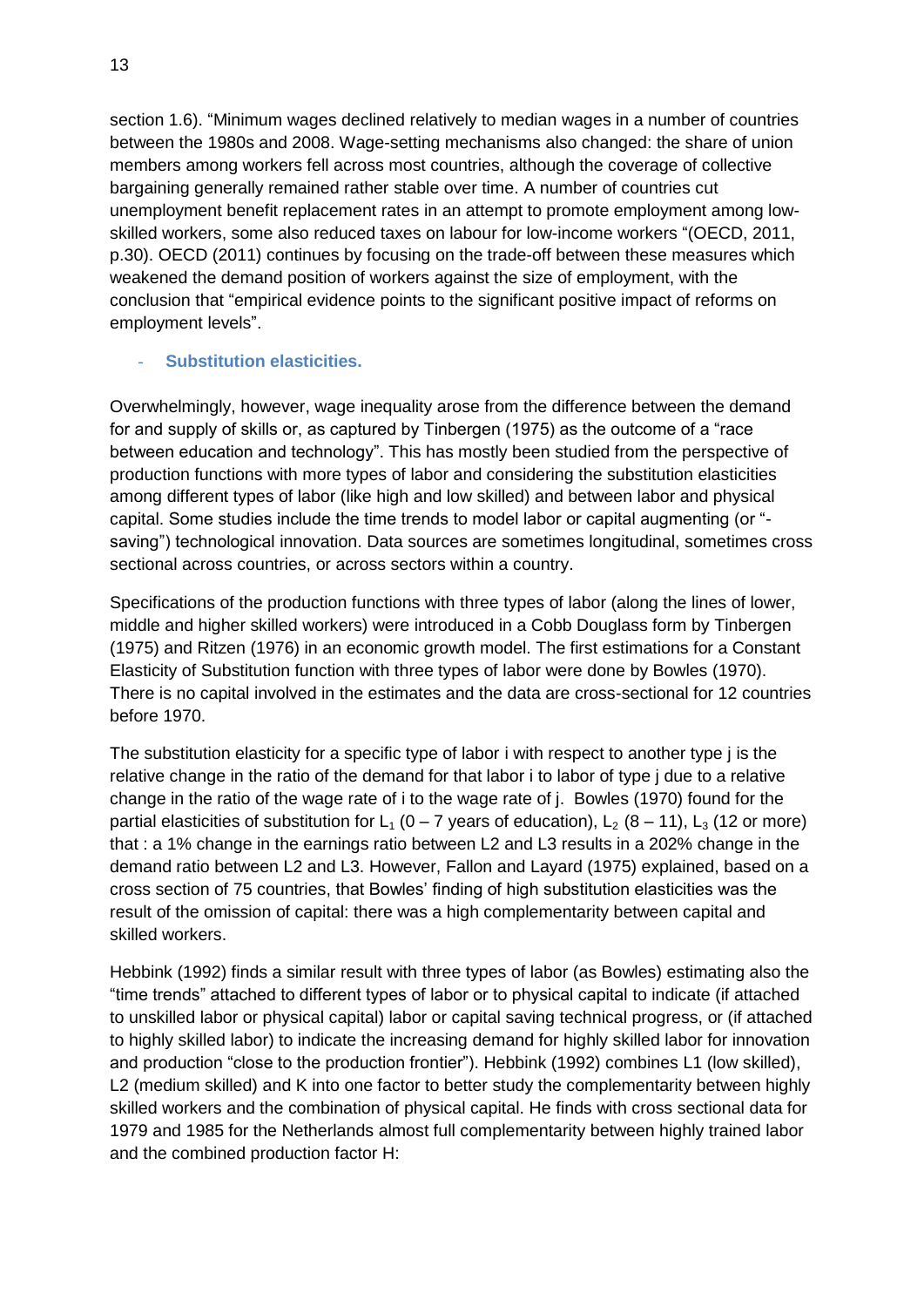#### $σ_{HL3}$  ≈ 0.02 – 0.04

with some, but limited substitutability within H.

 $\sigma_{11,12,16}$   $\approx 0.5 - 0.06$ 

Therefore higher educated labor and capital are complements, as are lower and intermediate educated labor, yet the elasticity of substitution between capital on the one hand and lower and intermediate educated labor is high.

He furthermore finds a rate of "unskilled labor  $(L_1)$  augmentation" of 0.72 per year, meaning an autonomous growth of unskilled labor of no less than 11% for the years 1979 to 1985 (which agrees with the observations for the Netherlands).

The strong complementarity between capital and highly trained labor is a dominant feature in most findings. It also seems that highly trained labor may exhibit a demand increasing trend, while unskilled and lower skilled labor can be easily substituted for by physical capital. Katz and Murphy (1992) found point estimates for the elasticity of substitution between skilled and unskilled labor for the US for the period 1963 – 1987 of 1.41, more or less in line with later estimates by Heckman, Lochner and Taber (1998), Krusel et al. (2002) and Blankenau and Cassou (2011). Also Ciccone and Peri (2005) find an aggregate long-run elasticity of substitution between more of less educated workers of 1.5. Acematoglu (1993) and Klump et al. (2007) discuss many of these themes in their review articles.

In a recent study Varella Mollick (2011) finds across the world support for stronger links between productivity and output for "college educated" labor on the basis of estimates of the elasticities of substitution.

A somewhat different approach is used in a large number of other labor demand studies, in which own- or cross wage elasticities are estimated. These elasticities are related to substitution elasticities through income shares. The conclusion is always the same: the demand for well trained workers is on the rise, regardless of the wage rate, yet changes in the wage rate of unskilled and medium skilled workers have a substantial impact on labor demand.

Peichl and Siegloch (2012) use a translog cost function to estimate with micro-data own labor elasticities for Germany of -.6 (high skilled), -.4 (medium) and -1.1 (low), with virtually no cross labor elasticities between high and low skilled and cross labor elasticities between medium and high of .6 (demand for medium) and .1 (demand for high), and a cross demand elasticity for medium skilled workers when wages for lowly skilled workers rise of 1.1. Similarly Falk et al.(2000) shows for Germany with industry data for the period 1976-1995 that own wage elasticities of the unskilled, medium and high skilled labor are relatively low (order of magnitude -.1 to -.2). The impact of wage levels at the bottom of the wage distribution has been less than at the top.

Goos, Manning and Salomons (2009) have mapped the changes in employment shares in hours worked by occupation over 1993 – 2006 in 16 European countries versus the (log) wage, showing that the greatest changes in employment shares have occurred in the top and at the bottom of the wage distribution of 1994 (some 10% in top and in bottom, some -10% at the mean). This is another way of saying that the combined effects of labor demand (technology) and labor supply have increased or at least not decreased wages at the upper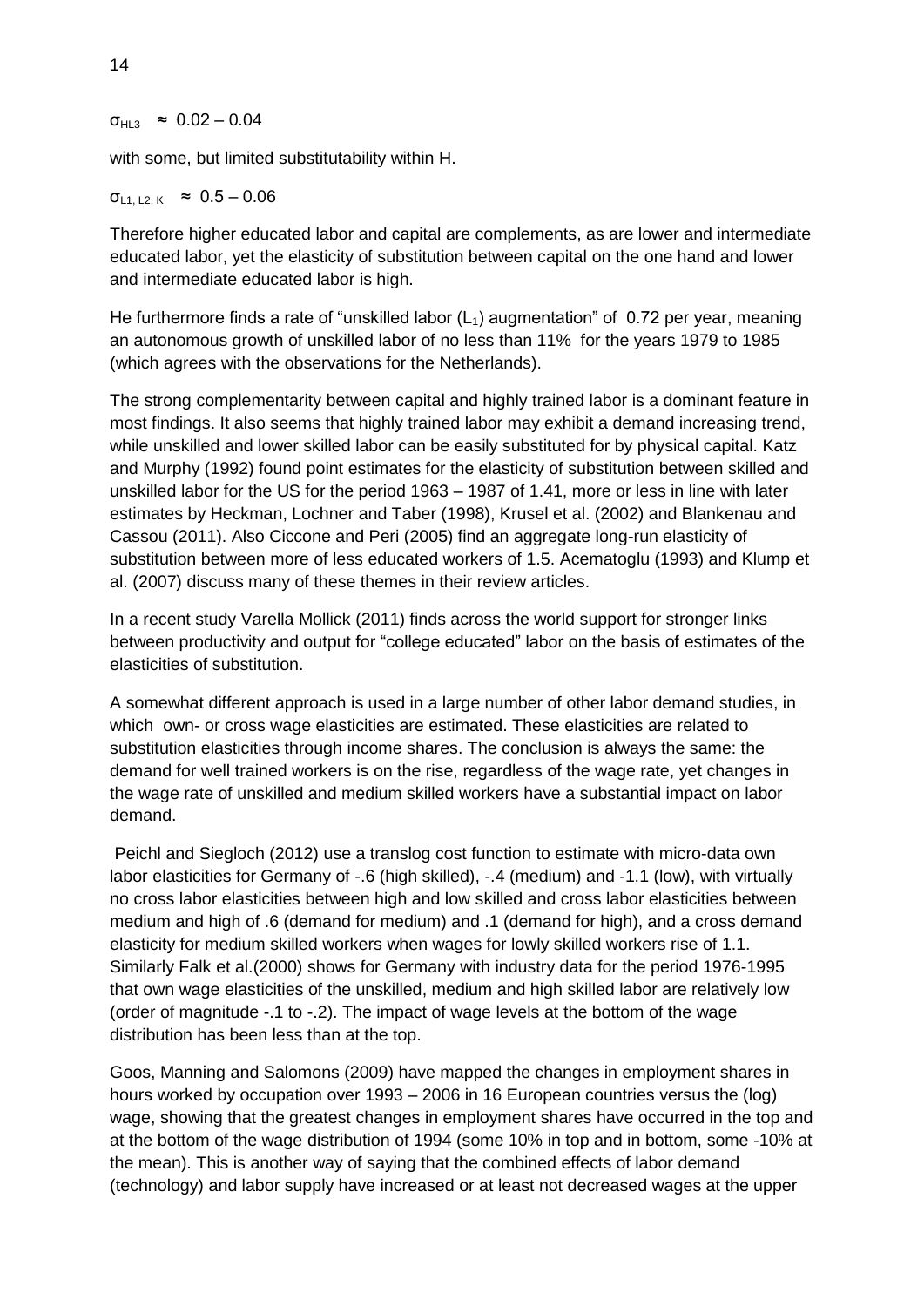end whereas an increase in supply of labor at the lower end has depressed wages at the bottom, presumably as an expression of the (changes in) technology at the demand side. They also show that the impact of off-shoring of jobs is often highly exaggerated, and their findings are in line with OECD (2011).

Dustmann (2007) decomposes the increase in wage inequality in West Germany in the 80's and 90's by supply side changes in the skill composition of the work force and institutional factors. At the lower end of the wage distribution he finds that one third of the rise of inequality is accounted for by de-unionization. Kolev and Saget (2010) follow the OECD (2008) line in observing that from 1985 to 2005, two thirds of OECD countries have seen an increase in earnings inequality, and that in nearly 1/3 of the OECD countries the widening was driven by an increase in inequality at both the top and the bottom of the distribution, while the other 1/3 of OECD countries which exhibited an earnings inequality increase showed a relative increase in high earnings only.

Heckman et al (1998) also find that the rising wage inequality in the US over the period 1979- 1987 can be well explained by skill-biased technological change, while immigration of low skilled workers contributes little to rising wage inequality.

The increasing wage inequality in Europe in the recent past (as a result of relatively higher wages for higher educated workers) is in contrast to the supply (as shown in Table 1.2) which exceeded the demand expected on the basis of the production function estimates of the 1980s and 1990s. The explanation is found in "exogeneous" skill-biased technological progress (which was insufficiently taken into account in the demand estimates of the 1980s and 1990s. Yet also institutional factors (like the decreasing power of unions and the increasing importance of business practices and emulation on bonuses and top earnings) have contributed to an increasing wage premium for the well-educated.

#### <span id="page-14-0"></span>- **Higher education and growth.**

In line with the earlier growth studies by Tinbergen (1975) and Ritzen (1976), Romer (1986), Lucas (1988) and Mankiw, Romer and Weil (1992) present a fully specified model of long-run growth in which knowledge is assumed to be an input in production that has increasing marginal productivity. They assume that the aggregate stock of knowledge in the economy is proportional to the cumulative sum of past aggregate investment. He makes the crucial assumption that the effect of the stock of knowledge determines productivity via a time dependent factor: capital becomes more productive all the time. It is a competitive equilibrium model with endogenous technological change. In contrast to models based on diminishing returns, growth rates can be increasing over time, the effects of small disturbances can be amplified by the actions of private agents, and large countries may always grow faster than small countries. Long-run evidence is offered in support of the empirical relevance of these possibilities. However, the endogeneity in the Romer model is still limited in assuming that capital accumulation directly causes technological advancement, while ignoring the possibility of separate investments in technology through R&D. Also the costs of investments in human capital are ignored in contrast to Ritzen (1976). Grossman and Helpman (1991) make a further extension by basing economic growth on intentional innovations, brought about by research.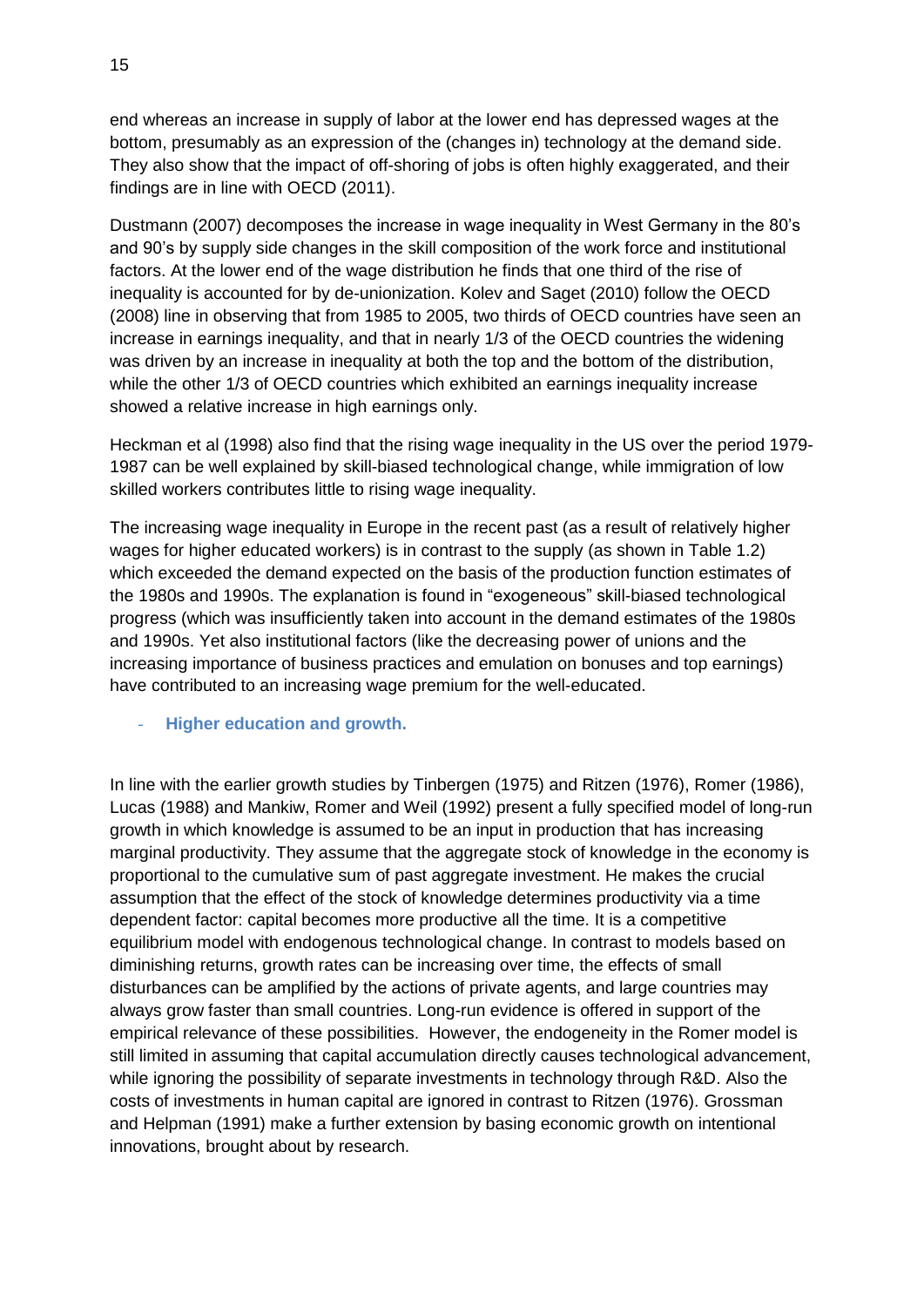In these models, capital accumulation is still determined by national savings. However, we now live in a world with a global foreign direct investment flow of US \$ 1.3 trillion in 2010 (UNCTAD) with an estimated world gross domestic product of US \$ 64 trillion, which signifies that 2% of world GDP is invested across national borders, at a total investment rate of some 20-25% in the last decade of the previous century (Desroches and Francis, 2007). Also, it has been widely recognized that the financial sector has been internationalized (liberalized in the 80's), giving rise to a gap between the national investment rate on the one hand and on the other hand the national savings rate. As a result the spread of interest rates worldwide is no longer determined by national savings rates, but rather by national risk premiums, which result from governance and stability, as was already suggested by Barro and Sala-i-Martin (1990).

#### <span id="page-15-0"></span>- **Human capital.**

Most of the econometric studies on the relation between the supply of human capital, production and wages departed from a categorization of human capital into two or three groups according to education levels achieved or years of education. Recently, the distinction in routine and non-routine jobs made by Autor et al (2003) is often used in such studies.

However, the measurement of human capital in terms of levels of education (according to the ISCED categories), or years in school seemed to be of little relevance. The contribution of education measured in years in school to economic growth turned out to be non-existent (Pritchett, 2001, p.367): "cross-national data show no association between increases in human capital attributable to the rising educational attainment of the labor force and the rate of growth of output per worker". Pritchett surmises that he might have found different results if the "quality" of education had been taken into account, as Barro and Lee (2000) did around the same time, when they used results of the Project International Student Achievement (PISA) to measure the quality of education. Furthermore worldwide countries differ considerably in the investment in education they make per person. A quality measure for  $L_{3,t}$ could be derived from the country's standing in university rankings. Ritzen (2010, p. 42, 43) presents a country ranking according to the number of universities per country which belong to the world's top (according to the Jiao Tong and the THES ranking) divided by the countries' population. A higher ranking is closely related to a higher budget per student (Ritzen, 2010, p. 49). This includes the research budget of the university. In SUPPE 2012, Hoareau et al (2012) find that there is a substantial correlation between the level of innovation (measured by labor productivity) and factors measuring the quality of education in 32 European countries (including the EU). At the same time, they find that the size of higher education (the enrolment rate) is not statistically significantly related to innovation.

Note that the level of human capital for a country can also change due to migration in the form of brain drain (emigration) or brain gain. Europe has an annual net inflow of more than half a million students from outside Europe (the US even (slightly) more). This can increase the national human capital levels, if students decide to stay after graduation in the host country (as indeed applies to some 20% of these students, Bergerhoff et al, 2013).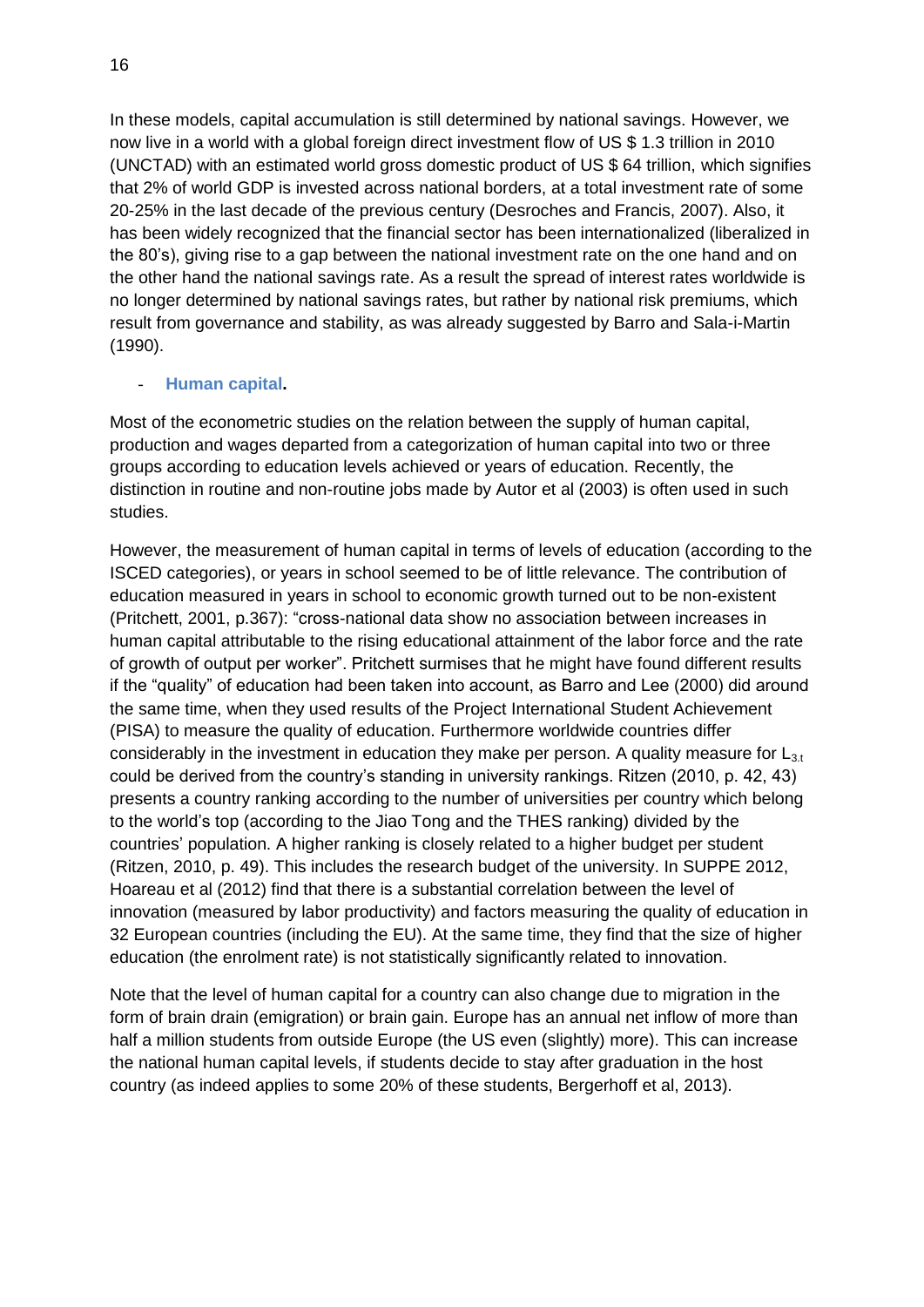## <span id="page-16-0"></span>**2.5. Income inequality and social cohesion.**

Gross earnings can be derived from wages as well as from non-wage earnings or from capital. Capital income with a share of around 7% of total income saw on average a greater increase in inequality than earnings in two thirds of OECD countries between the mid-1980s and the late 2000s (OECD, 2011,p.35 ). Appendix C gives for some selected EU countries (all in the OECD) the figures on gross earnings inequality – expressed in the Gini coefficient which range in the late 2000s for the selected countries between .38 for Iceland to .53 for Italy. Atkinson and Marlier (2011, p. 281) present the EU wide distribution of gross earnings as (Gini) .35 in 2006.

Taxation and transfers are means by which the gross income distribution is transformed into the net distribution of income. Overall income inequality in the EU decreased because of the differences in growth rates with the poorer countries growing faster than the richer countries. Yet underneath this decrease in between country inequality lies an increase in within country inequality.

Wage inequality in the overall setting of income inequality has been well studied for OECD countries in OECD (2008) and OECD (2011), as well as by Atkinson and Marlier (2011) for Europe. OECD (2011, p. 22) reports that income inequality in the 27 OECD countries has risen from 1975 to 2008: real household income at the bottom decile grew by 1.3%, while the growth of the top decile was some 50% higher (namely 1.9%). OECD (2008) highlighted the inequality of labor incomes, in the same way as Williams (2011) does for the EU (and the US), by educational level.

The population weighted average Gini coefficient in the Europe of the 27 (EU 27) was in 2008 .31 with a substantial between member country difference (see Atkinson and Marlier, 2011, p.111) with a variation between a high of .38 in Latvia and a low of .23 in Slovenia. In Appendix D the details by country are given for 24 countries for which data are published by the OECD (not including Latvia). It is noted that the redistributive impact of taxation and transfers has decreased in the past decades. The increase in inequality (measured by the Gini coefficient) in the period has been some 5 percentage points.

Social cohesion is a notoriously vague concept (Wilkinson, 1997), despite all efforts at measuring it through social capital (Putnam, 2000) or otherwise. At the same time, it is used in practically every major document of any of the EU member states, as a major precondition for the functioning of European democracies. In Europe a low level of income inequality is generally viewed as a precondition for social cohesion. This is in contrast to the US where a high level of income inequality also signals that there is a chance for "every paperboy" to become a millionaire, often with the (false) assumption that intergenerational mobility is larger if income inequality is greater: OECD (2008, p. 213) shows that intergenerational mobility is greater when income inequality is smaller.

Social cohesion is understood to imply the willingness of the individual to participate in the common good because of the trust that this behavior is also advantageous to one self. "Trust" is a key notation in this notion of social cohesion. In particular the "bridging" trust (bridging social capital) between individuals belonging to different social groups or tribes in society contributes to social cohesion, more than "bonding social capital" (trust within a social group or tribe). Easterly, Ritzen and Woolcock (2006) show how social cohesion contributes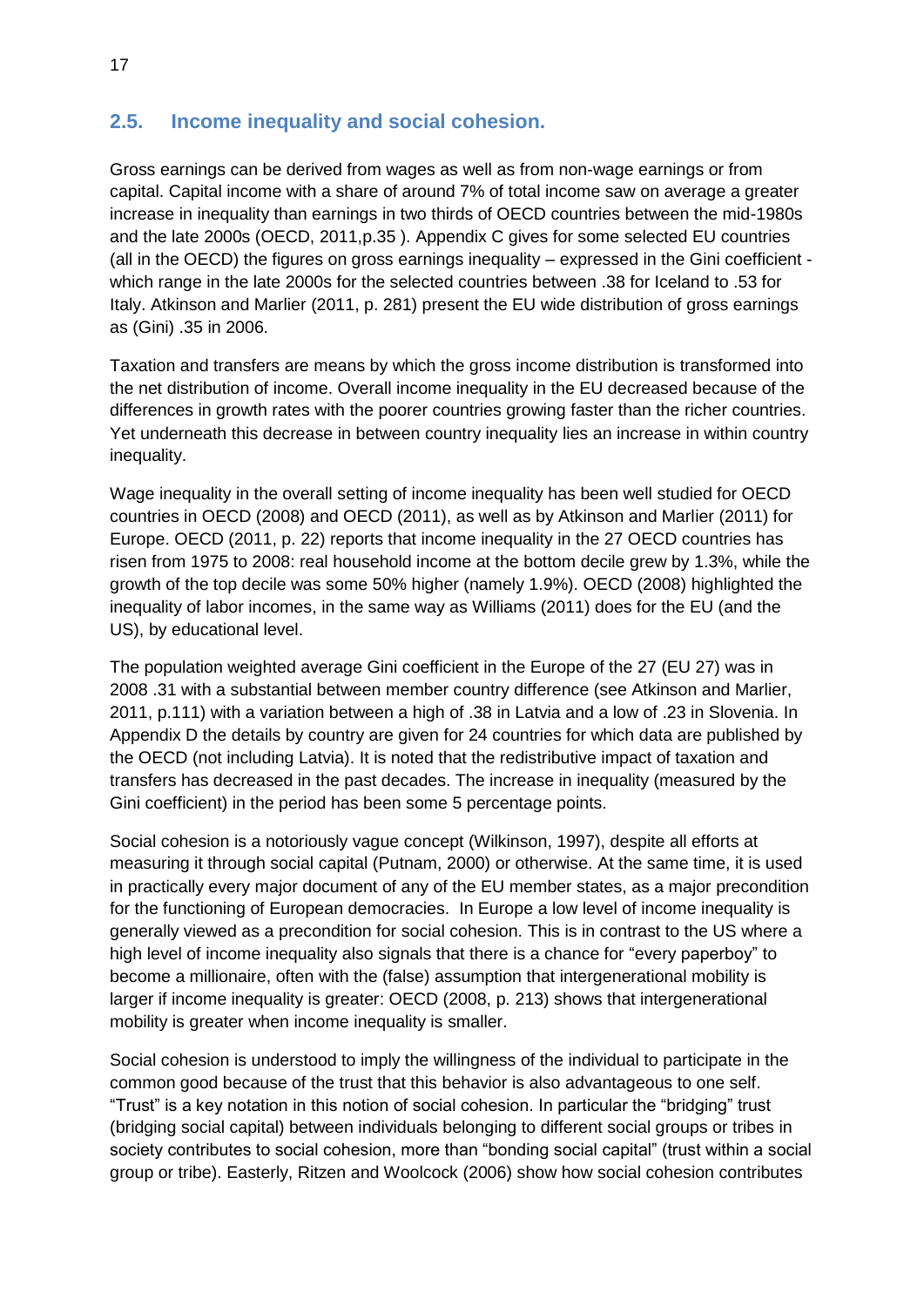to economic growth. Social cohesion is proxied by income inequality, but also related to indicators of trust and governance like corruption. The impact of income inequality on social and economic dynamics has been more broadly discussed (see eg. Aghion et al, 1999), with the tendency that inequality presumably harms growth, realizing at the same time that since approximately 1980 inequality has been rising in OECD countries. While Aghion et al (1999) explain the negative growth effects of inequality through the impact of the wage and wealth distribution on individual investment in human and physical capital, Easterly et al (2006) approach the impact of inequality through a decrease in trust and the resulting increase in transaction costs and decrease in governance. The connection with the Aghion et al (1999) approach is easily made: decreased trust and governance reduce factor productivity (ceteris paribus) and thus reduce economic growth.

When launching the OECD (2011) report, OECD Secretary General Angel Gurria said: "The social contract is starting to unravel in many countries" in the context of the impact of the increasing income inequalities on social cohesion.

## <span id="page-17-0"></span>**2.6. Employment protection, labor demand, economic growth and the quality of work.**

Employment protection can be specified in legislation, collective agreements or individual employment contracts: all of these elements are included under EPL (employment protection legislation). In Appendix E we present data on employment protection in 2008 in OECD and selected non-OECD countries.

The practice of EPL depends on the interpretation of rules by courts or tribunals and the effectiveness of enforcement. Jurisprudence may be affected by underlying labor market conditions; for instance, there is evidence that judges' decisions tend to be particularly favorable to workers when unemployment is high (Pierre and Scarpetta, 2004).

The impact of EPL (in all of its different forms) on employment, (the duration of) unemployment, through labor mobility and on firm specific human capital accumulation has been widely studied. Special attention is often given to differences in employment protection for temporary contracts and for permanent workers.

We present some of the findings without claiming completeness.

Martin and Scarpetta (2012) provide a critical review of the recent empirical evidence on the links between regulations affecting the hiring and firing of workers, labor reallocation and productivity growth.‖ The upshot is that employment protection impacts significantly on labor market flows and these flows, in turn, have significant impacts on productivity growth. At the same time, the evidence also shows that while greater labor market reallocation benefits many workers through higher real wages and better careers, some displaced workers lose out via longer unemployment durations [while overall unemployment duration may decrease] and/or lower real wages in post-displacement jobs" (p.20) (as also found by Leonardi and Pica, 2013). In this context, reforms of employment protection should be considered as part of a comprehensive package that also includes an adequate safety net for the unemployed and effective re-employment services.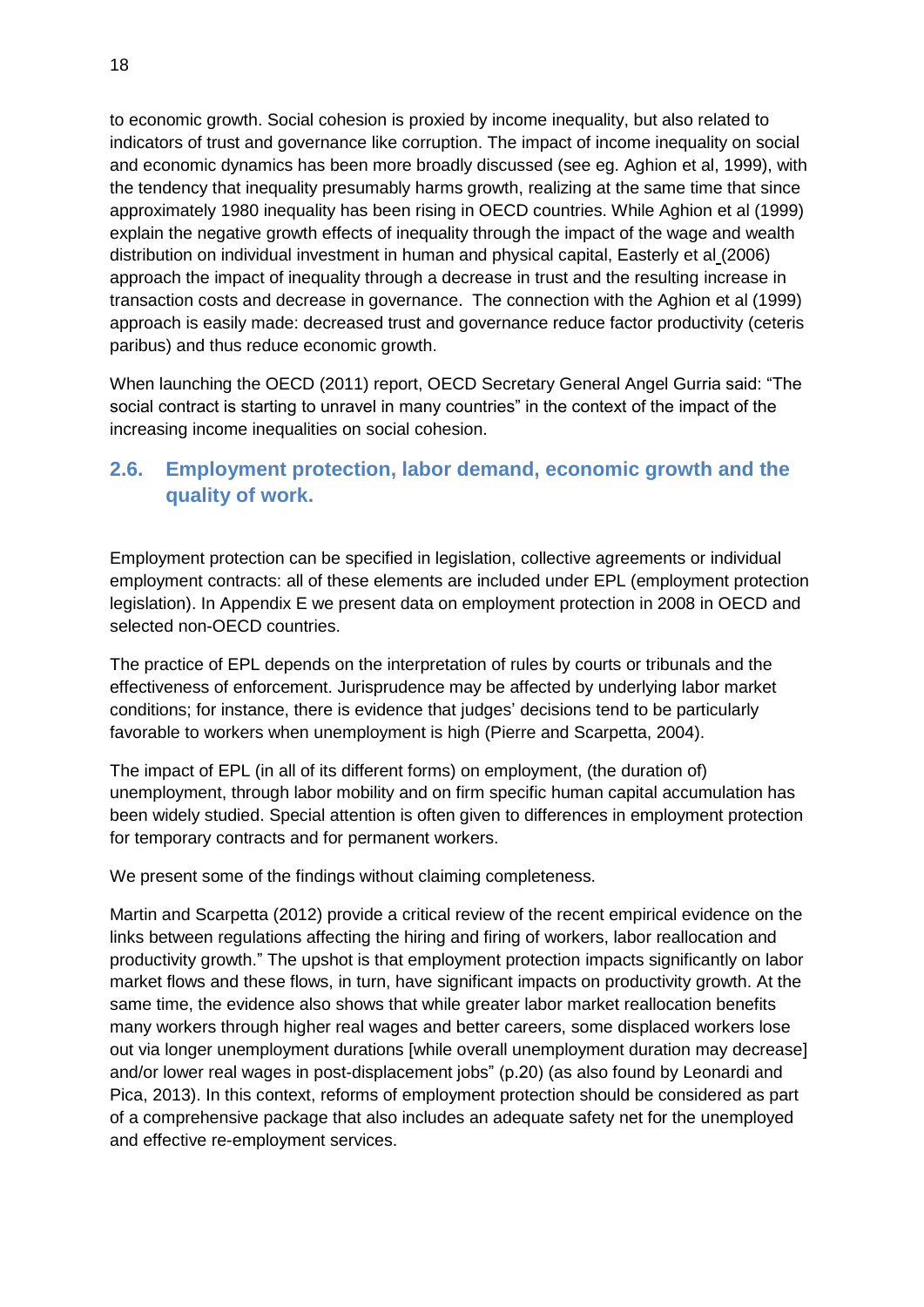Martin and Scarpetta (2012) argue from the Schumpeter perspective which implies "that the functioning of markets (and the innovation dynamics that are at their roots) involves a continuous process of reallocation of labor and of other productive resources across firms and sectors" (p.1). This is very much in line with the observation that the life time of a job, defined as a certain set of tasks has substantially decreased to maybe no more than five years. The new job may be within the old firm, if it continues to be operative, but also in another firm. Firms themselves (who have been successful) show that they "reinvented themselves‖ every 5-10 years, often drastically changing in the package of products they produce (with the most famous example of GE, and less famous, but definitely as successful, a company like DSM).

OECD (2009) finds that each year, on average, about 3% of jobs are destroyed in some industries, while an equal number of jobs are created in others. Since the corresponding average net employment growth in the business sector was about 1 percentage point, this suggests that reallocation of labor resources across industries is three times as large as net aggregate employment growth. But sizeable net employment changes at the industry level hide much greater churning at the firm level. Within industries they find that each year, on average almost 15% of all job matches were destroyed but were offset by new matches with other firms and/or with other workers within the same industry.

Employment protection may reduce mobility from declining to growing industries (or within firms from disappearing jobs to newly emerging jobs) by raising labor adjustment costs. It also may have negative implications for aggregate economic and labor market outcomes.

The asymmetric liberalization of temporary contracts while leaving in place stringent regulations for permanent contracts – as observed in many European countries, over the past two decades- has pushed firms to substitute temporary for regular workers. Those employed on temporary contracts (often youths and other workers with little work experience or low skills) then bear the brunt of employment adjustment, as happened in the recent great recession (see OECD, 2010).

Bartelsman et al (2011) find that high-risk innovative sectors are relatively smaller in countries with strict employment protection legislation (EPL). The described mechanism can explain a considerable portion of the slowdown in productivity in the EU relative to the US since 1995 and the findings of Gill and Raiser (2012) on the lower level of "yollies" in Europe compared to the US.

Also, employment protection in the form of firing costs for permanent workers contributes to more hiring of temporary contract workers when firms face uncertain futures (Draeger and Marx, 2013). For start-ups and firms in their initial stage uncertainty is a certain part of their existence. Employment protection is then equivalent to the support for a two tiered labor market. Leonardi and Pica (2013) studied the 1990 Italian reform that introduced unjust dismissal costs for firms below 15 employees to find that the slight average wage reduction induced by the reform hides highly heterogeneous effects. Workers who change firm during the reform period suffer a drop in the entry wage, while incumbent workers are left unaffected. Also, the negative effect of the reform is stronger for young blue collars, lowwage workers and workers in low-employment regions.

Boeri and Garibaldi (2009) find that more EPL significantly reduces the turnover of unemployment, job-to-job flows and mobility: "moving the EPL in Spain to that in Finland has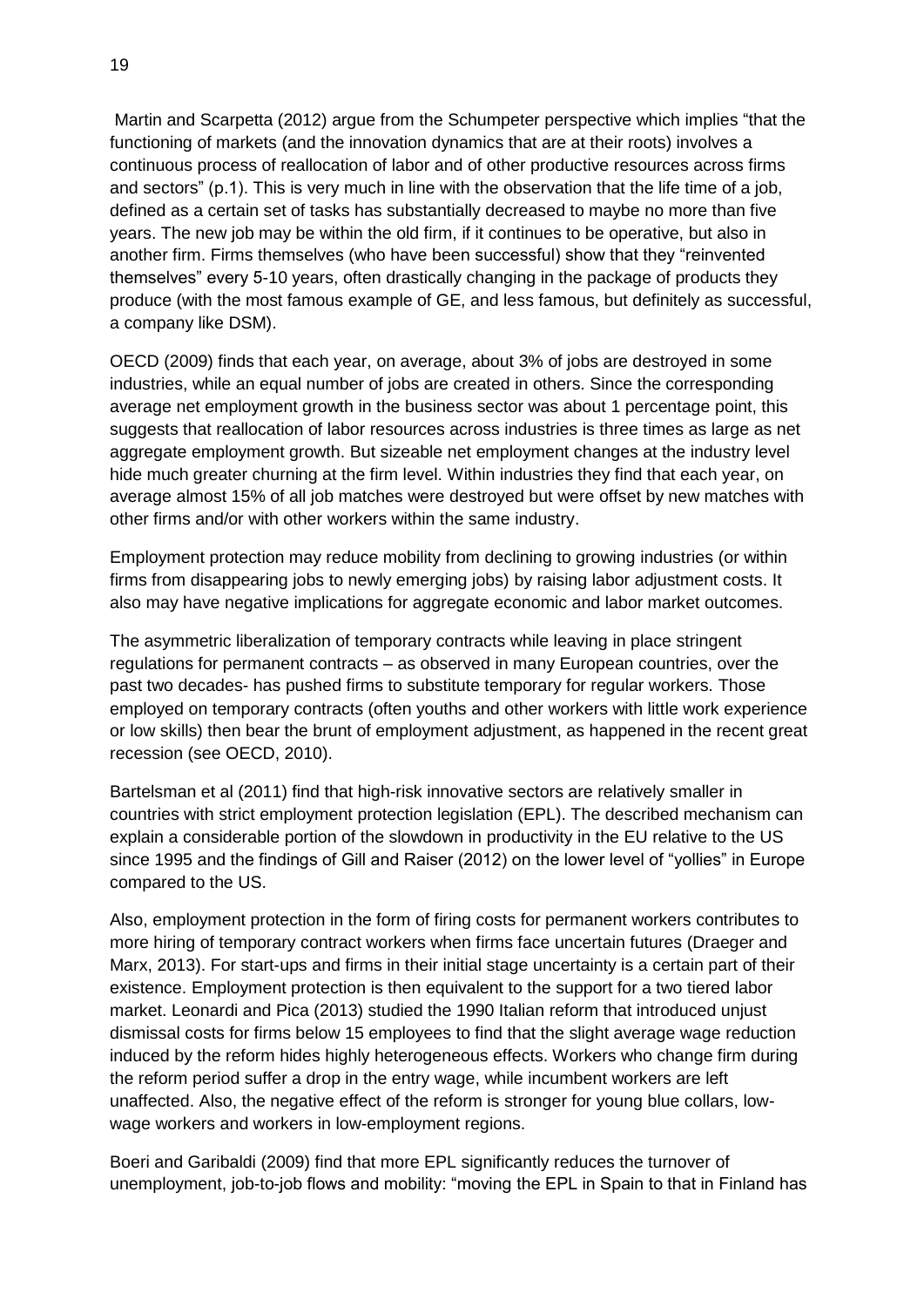an increase in the overall mobility index of 4 percentage points "(p. 432). They also consider unemployment benefits in relation to the job protection along iso-welfare curves, making the point that flexicurity (high unemployment benefits/low protection) provides the same welfare as EPL (in the form of high unemployment protection), while the benefits of flexicurity to society (due to increased mobility) might be substantial.

Employment protection may also reduce the innovation intensity as Murphy et al (2012) analyse using panel data of OECD countries for the period 1990-1999. They find that stricter employment protection legislation leads to a lower innovation intensity. Employment protection in the form of the regulation of temporary contracts has the stronger effect on innovation (compared to employment protection for regular jobs).

Lastly, it is important to recognize that employment protection for permanent workers may encourage work commitment and investment in firm specific human capital with a positive impact on productivity and real wage growth (Stern and Ritzen , 1991). Yet Picchio and Van Ours (2010) cannot find a (sizeable) significant effect.

#### <span id="page-19-0"></span>- **Minimum wage legislation**.

Most EU countries have introduced minimum wage legislation. Germany is one of the exceptions. Yet also in Germany there is at present a ground swell to introduce such a law.

The background of minimum wage legislation generally is that a person who works full time should be able to sustain himself/herself with the wage income.

The impact of the minimum wage has been an issue of considerable debate. The key issue is the degree of the employment loss among low-wage workers and the resulting impact on poverty levels which ultimately reverts to the size of the labor demand elasticity. The basic model of labor demand under competitive labor market conditions predicts that the introduction or increase of the minimum wage will produce both winners and losers. The winners are those who retain their jobs at the higher wage. The losers include those covered by the law who lose their jobs or do not find a job, and those not covered by the law who experience lower wages because of the rightward supply shift that accompanies the migration of these unemployed workers to the uncovered sector.

Meer and West (2012) find evidence that an increase in the minimum wage does not lead firms to fire or lay off workers they already have, but does reduce the rate at which new workers are hired. This is in line with the findings in section 2.4 on substitution and demand elasticities for workers with low levels of education and may in part explain the differences in unemployment levels between workers with different skill levels.

At the same time the minimum wages in the EU are set at such low levels that only a small share of the jobs is affected. As a result the impact of the minimum wage on employment is negligible. Many countries do not have a minimum wage (like Denmark and Germany). The minimum wages range from about 1 euro per hour in Romania and Bulgaria to about 10 euro in France and Luxemburg. Generally the minimum wage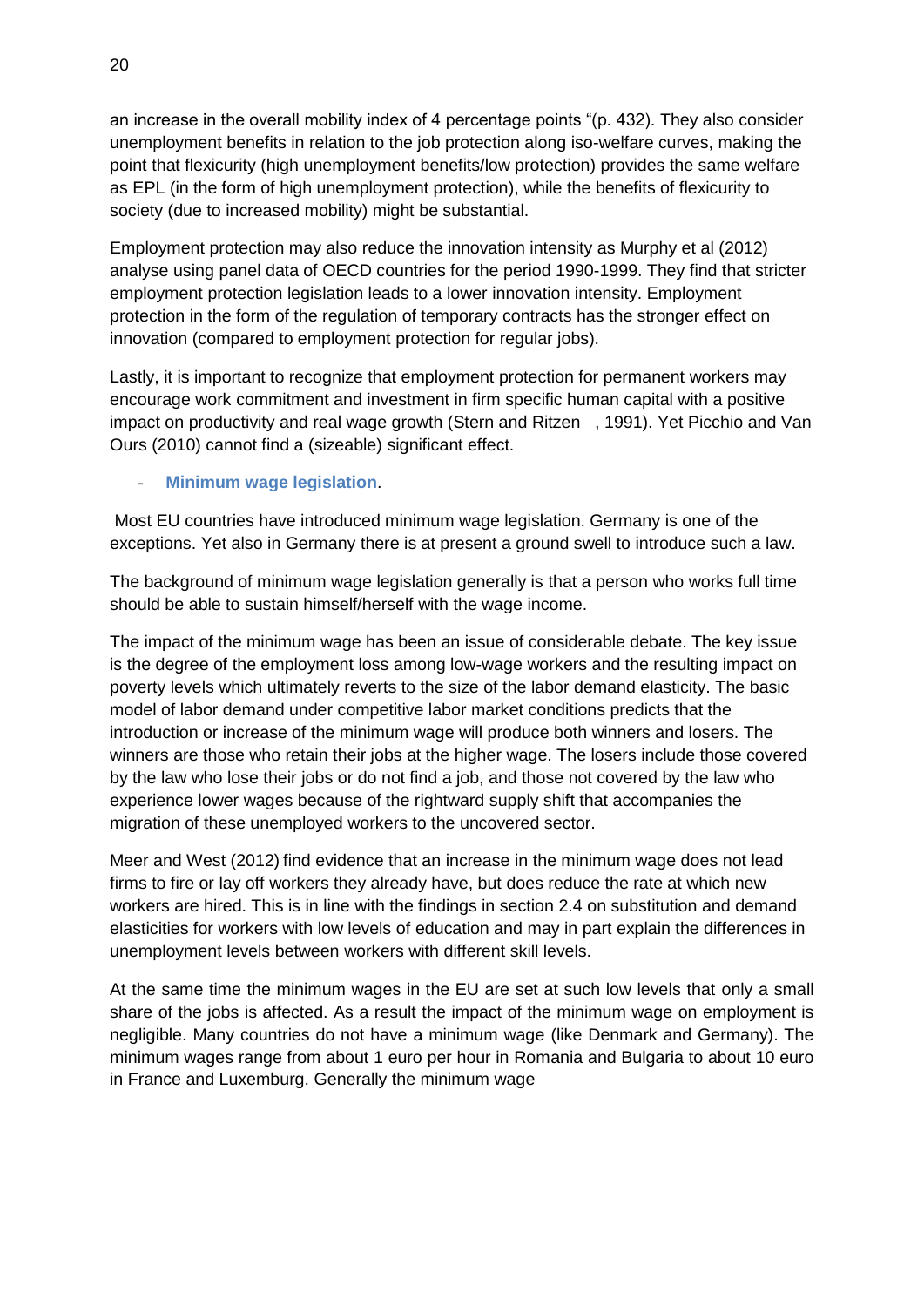## <span id="page-20-0"></span>**2.7. Greening.**

Greening is part of the policies which affect employment. More greening in a country may lead to higher prices for products and services and as a result a lower competitive position. We use the term "greening" to indicate a process towards sustainability. The progress of that process (or the lack there-off) can be measured by the ecological footprint. This is (Wikipedia) "a standardized measure of demand for that may be contrasted with the planet's [ecological](http://en.wikipedia.org/wiki/Ecology) capacity to regenerate. It represents the amount of biologically productive land and sea area necessary to supply the resources a human consumes, and to assimilate associated waste. Using this assessment, it is possible to estimate how much of the Earth (or how many planet Earths) it would take to support humanity if everybody followed a given lifestyle. For 2007, humanity's total ecological footprint was estimated at 1.5 planet Earths; that is, humanity 1.5 times as quickly as Earth can renew them". The Ecological Footprint for Europe has been increasing almost constantly since 1961, while Europe's bio capacity has decreased. This results in an ever larger deficit, with negative consequences for the environment within and outside Europe and with rising uncertainties for future generations as to their capacity for survival on a reasonable welfare level.

The biggest ecological footprint is found in 2008 in the UAE (16 hectares per person), followed by the US (12), Kuwait (10) and Denmark (10). In the EU the poorer and smaller Eastern European countries, Romania (3), Latvia, Bulgaria and Slovakia (all 4) have the smallest footprints (WWF, 2012).

Figure 1 gives an impression of the ecological footprints across the different continents.



Figure 1<br>Ecological footprint (global hectares per person)

Source: Ecological Footprint of European countries (SEBI 023) - Assessment published May 2010; Figure 2: 2005, European Environmental Agency, 2012.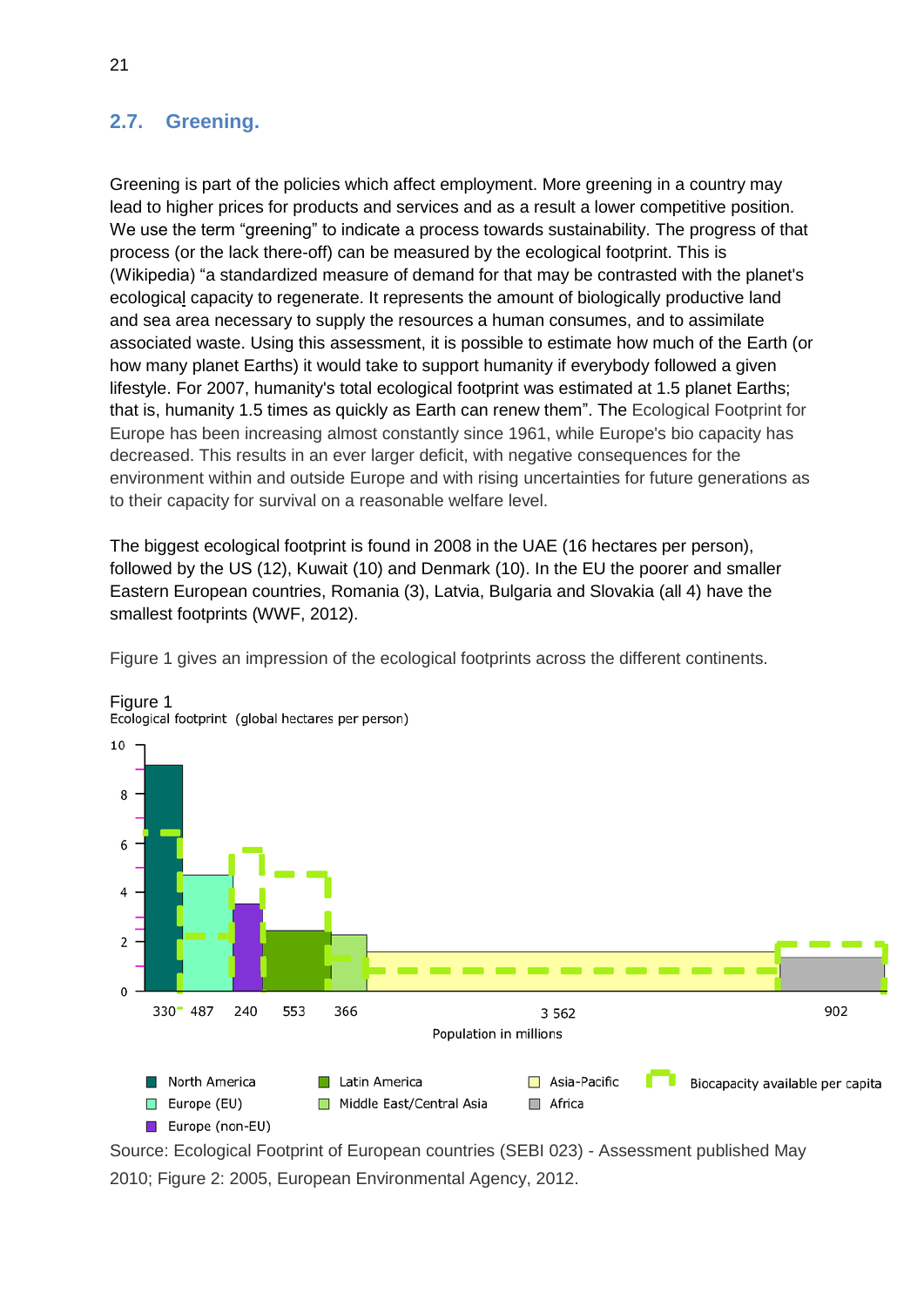Another measure of sustainability is carbon dioxide emissions (expressed in billions of tons of CO2). In the period 1989-2008 European emissions have remained more or less the same. Global CO2 emissions have increased in recent years, mainly in the Asia and the Pacific region (UNEP, Yearbook, 2012).

CO2 exhaust per capita in 2010 differs considerably within the EU with many countries hovering around 10 metric tons per capita (half of the top emitters: Australia and the US with around the 20 tons per capita), while others are below 7 tons (like France, Sweden, Romania and Latvia) (Wikipedia)..

## <span id="page-21-0"></span>**2.8. Happiness, the economy, the labor market and greening.**

―People's lives are characterized by events and circumstances which contribute to pain, sorrow and concerns, to joy and happiness" (Helliwell et al., 2013, p.7). Happiness is related to the labor market, through the work which people do, through the income they earn with work, through the difficulties in finding a job, the sorrow of losing a job or inability to find (a new) one and through the inequality in income which has arisen in society.

Governments care about the happiness of their citizens, about eudaemonia, the good life "Life, Liberty, and the pursuit of Happiness**"** is the phrase in the [US Declaration of](http://en.wikipedia.org/wiki/United_States_Declaration_of_Independence)  [Independence](http://en.wikipedia.org/wiki/United_States_Declaration_of_Independence) meant to exemplify the "unalienable rights" with which all human beings are endowed. Government should protect these rights.

The factors in life which might make people more or less happy have been the subject of research. In economics the basic concept of happiness has been formulated by Easterlin (1974). The person's enduring level of happiness is an experience brought about by personal factors and important external factors, like income, work, community and governance (corruption, freedom, social support), as well as values and religion. More "personal" factors include mental and physical health, family experience, education, gender, and age. Many of these factors have a two-way interaction with happiness – physical health may improve happiness, while happiness improves physical health.

Across countries per capita income makes a difference on average happiness in the country. However, over time it does not, once a certain income level has been achieved (the Easterlin paradox). As a result, the variation of happiness across the world's population is largely within countries, even though the levels of income might differ substantially between countries. 22% of the worldwide variation in one measure of happiness (the Gallup World Poll ladder) and 7% for another measure of happiness is between countries, much lower than the corresponding 42% variation in logarithm of household incomes between countries (Helliwell et al. 2013, p. 65).The primary reason for this difference is that income is but one of the supports for happiness, and most of the other supports are much more evenly spread across countries.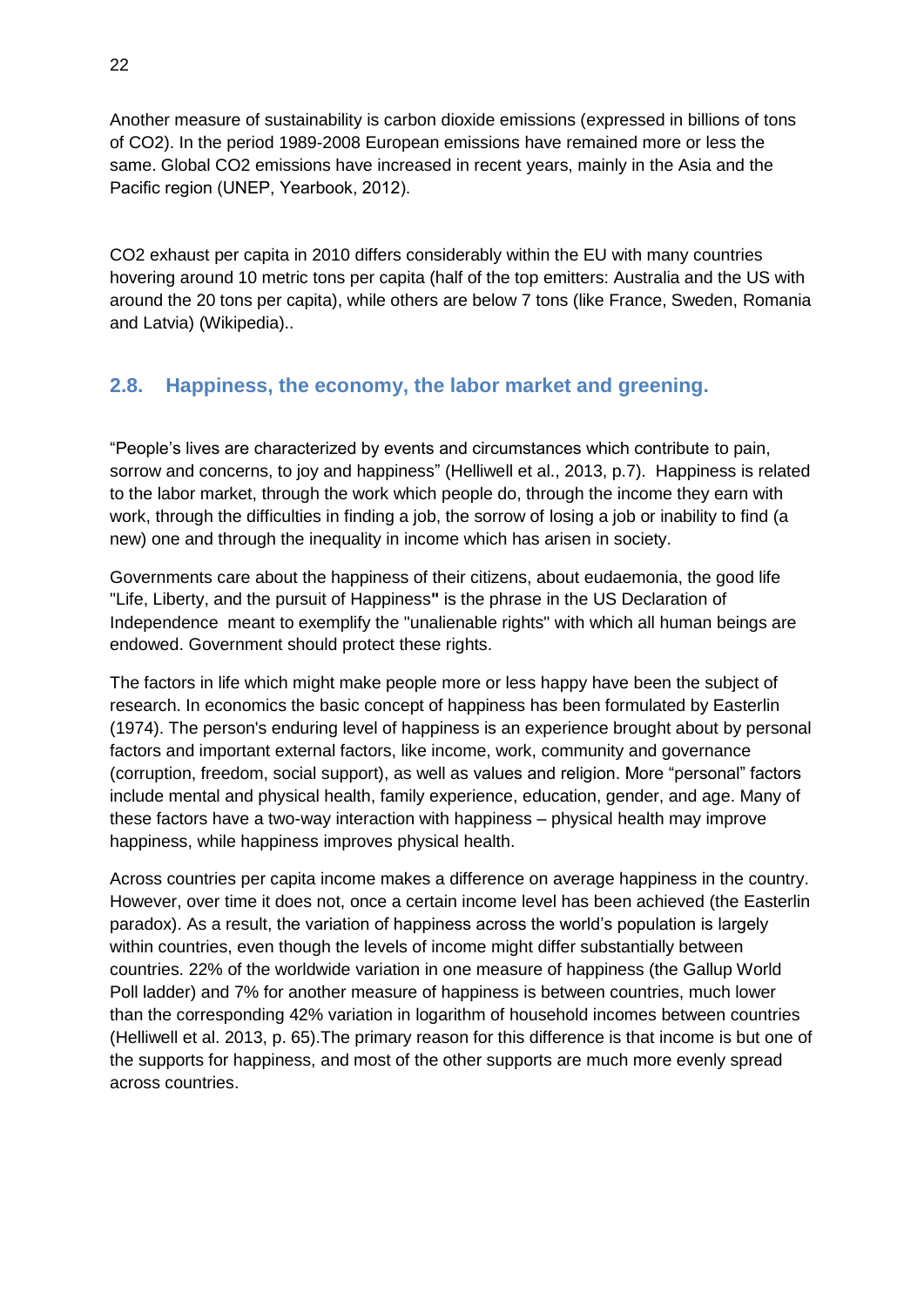#### <span id="page-22-0"></span> **- Unemployment.**

Some consideration could be given to "happiness" which –as we know- is a function of unemployment (negative relation), EPL (positive relation, more protection more happiness for individual) and income, in a world with fast changing jobs.

When people become unemployed they experience sharp falls in well-being and their wellbeing remains at this lower level until they are re-employed. Helliwell et al. (2013, p.66) document that "unemployment reduces well-being in all the datasets analyzed. The main impact of unemployment on well-being is not through the loss of income, but rather through loss of social status, self-esteem, workplace social life, including the preset time structure of the working day, regularly shared experiences and contacts with people outside the family, links to goals and purposes that transcend the individual, personal status and identity, and the enforcement of activity. Unemployment is destructive due to its negative effect on these functions. The estimated effect is typically as large as the effect of bereavement or separation, and the unemployed share with these other experiences the characteristic of ceasing to be needed‖. Lalive and Stutzer (2011, p. 21-22) agree, yet they find that the impact is somewhat lessened by the level of the unemployment benefits.

High unemployment also has spillover effects not only on the families of the unemployed, but also on those in work, who feel less secure in their jobs. When we total up all the loss in wellbeing of a rise in the unemployment rate, this turns out to be twice as large as the loss to the unemployed themselves, according to Helliwell et al. (2013, p. 67).

A comprehensive study using the German Socio-Economic Panel concludes that "our main result is that we cannot identify a single job feature or a combination of such features that constitute such low quality jobs that remaining unemployed would be the better choice for the individual. On the contrary, the bulk of our evidence shows that even low quality jobs are associated with higher life satisfaction, and this effect is statistically significant for most specifications of "bad" jobs (Gruen et al, 2010). A parallel study examines the value of the large German Workfare program and concludes that people's life satisfaction rises substantially after moving onto the program from being totally out of work (Wulfgramm, 2011).

#### <span id="page-22-1"></span>- **Quality of work and employment protection.**

One of the most important aspects of the labor market in terms of well-being is whether individuals are able to find a job, given that they want one. However, when in work the quality of life at work is also crucial. The view that job quality consists of pay and hours of work has by now largely been superseded. In three waves of the International Social Survey Programme workers rank eight different job characteristics, on a one to five scale from "Not at all important" to "Very Important." The characteristics are: high income, flexible working hours, good opportunities for advancement, job security, interesting job, being allowed to work independently, being allowed to help other people, and being useful to society. The results show that only around 20% of respondents in OECD countries say that having a high income is very important and the same figure applies to flexible hours and promotion opportunities. But around 60% say that job security is very important, with similar figures for interesting work and autonomy (50% and 30% respectively) (Clark and Senik, 2010). Thus it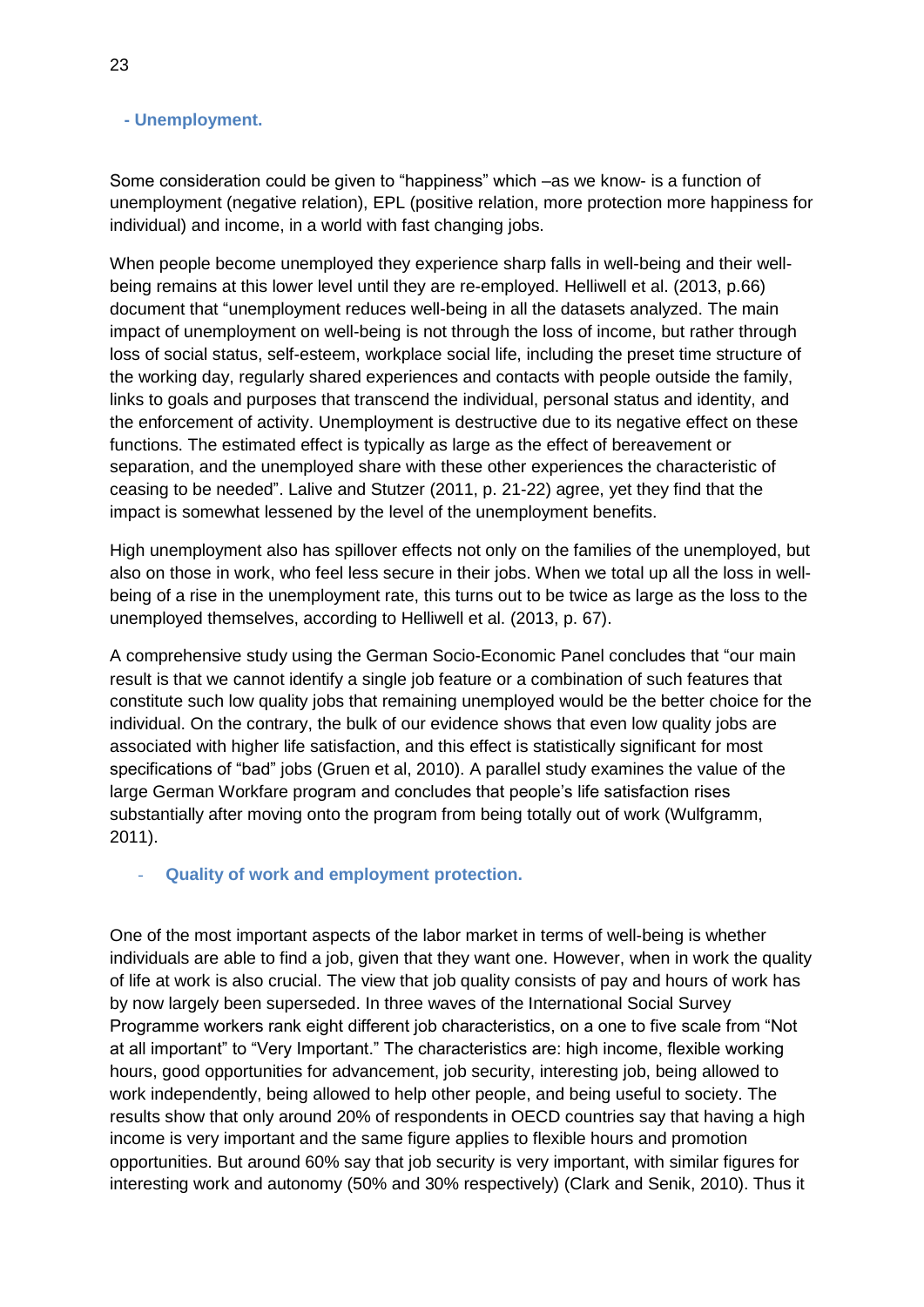is not surprising that measured satisfaction is shown to be strongly correlated with not only pay at work, but also measures of job security, autonomy, workplace trust, independence and so on.

Salvatori (2010) provides evidence that both permanent and temporary employees gain in terms of well-being (measured by job-satisfaction) from reforms that ease restrictions on temporary employment but leave firing costs for permanent workers unchanged. Lalive and Stuetzer (2011) find that permanent contract workers do not increase their life happiness with an increase in protection, but temporary workers do, while Boeri and Garibaldi (2009) conclude that a permanent contract increases the probability of being satisfied by 7 percentage points from the baseline. However, it is interesting to note that the importance of employment protection for happiness for workers under a permanent contract decreased: they experienced a decline in job satisfaction between 1995 and 2000 by 3 percentage points and by 4 percentage points between 2000 and 2005 (Boeri and Garibaldi, 2009).

Worker well-being matters to firms as well as workers; it is a good predictor of productivity. It is well-known that workers who are more satisfied with their jobs are less likely to quit their jobs. They are also less likely to reduce firm productivity via absenteeism or via present-eism - turning up to work, but contributing little (Robertson and Cooper, 2011, and Cooper and Lundberg , 2011).

<span id="page-23-0"></span>- **Income inequality and happiness.**

Income and/or wealth inequality can be a signal of income mobility and opportunity as much as it is a signal of injustice. Alesina et al. (2004) found for Europe for the period 1975-1992 that individuals have a lower tendency to report themselves happy when inequality is low, even if their own income might be high (by statistically controlling for individual income). Ritzen et al (2013) suggest from an analysis of Euroscepticism and financial expectations that this effect, however, may have disappeared in the recent years in Western Europe (while remaining in the former communist countries). Graham and Felton (2005) explore the effects of income and wealth inequality on well-being in Latin America, the region with the highest inequality in the world. They find that relative income differences have large and consistent effects on well-being in the region. In Latin America, inequality seems to be a signal of persistent advantage for the very wealthy and persistent disadvantage for the poor, rather than a signal of future opportunities.

Alesina et al. (2004) find a strong relation between happiness and inflation. Helliwell et al (2013) show that the differences in happiness between countries are related to health (healthy life expectancy), education (the HDI average educational level among adults), the degree of social support and of freedom and corruption that individuals experience in their country.

#### <span id="page-23-1"></span>- **Happiness and Sustainability: the Happy Planet Index (HPI).**

Individuals are in general too unaware of or cannot evaluate the impact of their behavior on the environment or to take that environment into account for their happiness. At least we are unaware of statistical analyses between happiness and environmental degradation.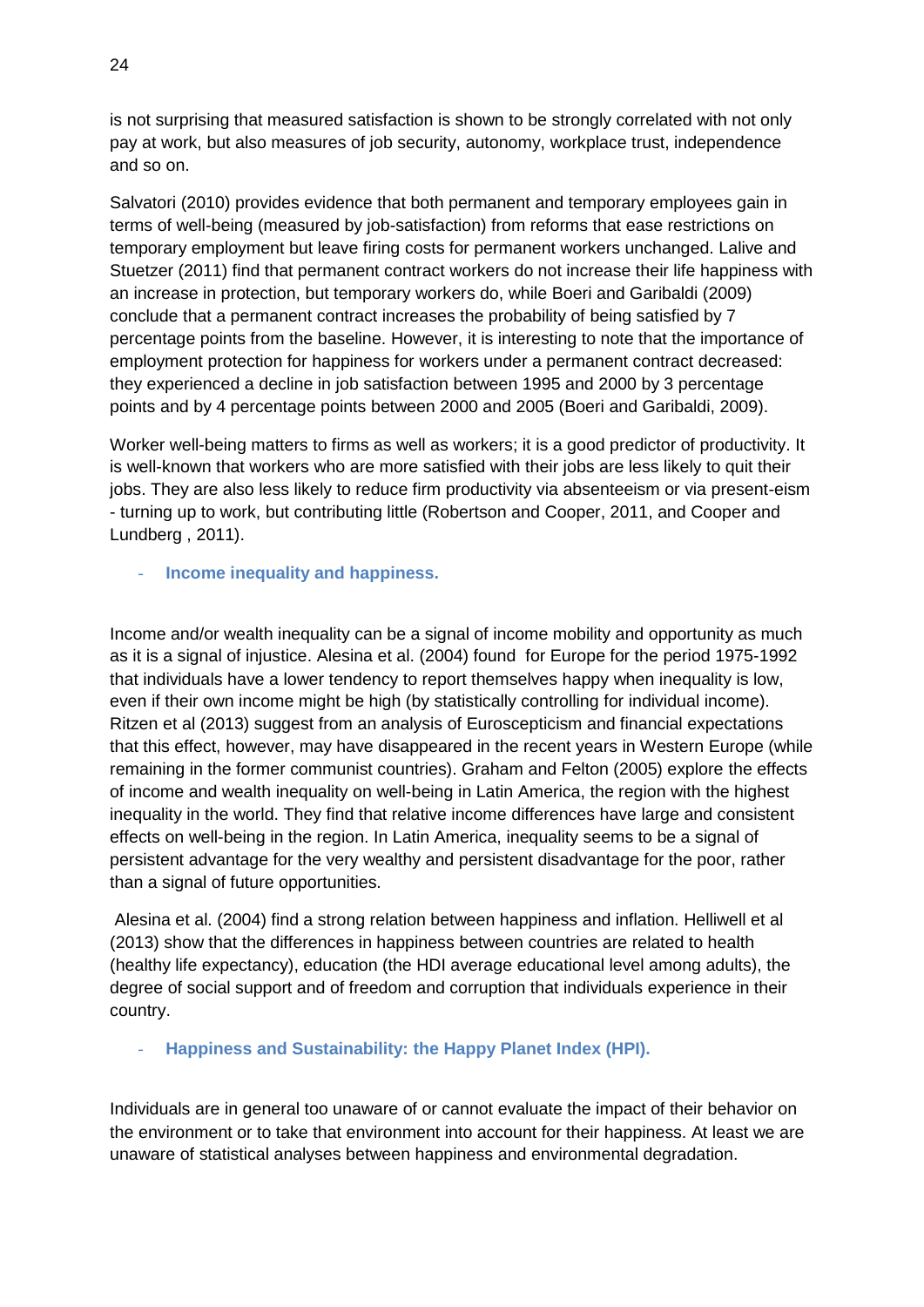Nevertheless many countries are looking for a measure of the living standard in which the impact of the behavior of the population (in production and consumption) on the environment is valued. Such a measure is the Happy Planet Index (HPI), introduced by the [New](http://en.wikipedia.org/wiki/New_Economics_Foundation)  [Economics Foundation](http://en.wikipedia.org/wiki/New_Economics_Foundation) (Wikipedia). A country's HPI value is defined as a function of its average [subjective life satisfaction,](http://en.wikipedia.org/wiki/Subjective_life_satisfaction) [life expectancy](http://en.wikipedia.org/wiki/Life_expectancy) at birth, and the [ecological footprint](http://en.wikipedia.org/wiki/Ecological_footprint) per capita.

## <span id="page-24-0"></span>**2.9. Europe and happiness.**

Europe was overall a happy continent in the decade of 2000-2010. When asked to rate their general satisfaction with life on a scale from 0 to 10, people across the OECD gave it a 6.7 grade. Life satisfaction is not evenly shared across the OECD however. Some countries – Hungary, Portugal, Turkey and Greece – have a relatively low level of overall life satisfaction, with average scores of less than 5.5. At the other end of the scale, scores were higher than 7.5 in Denmark, Norway, the Netherlands and Switzerland. There is little difference in life satisfaction levels between men (6.6) and women (6.7) across OECD countries. Social status does, however, strongly influence subjective well-being. The bottom 20% of the population in OECD countries has a life satisfaction level of 6.1. This score goes up to 7.3 for the top 20%.

The life satisfaction question in the European Social Survey (ESS) asks "All things considered, how satisfied are you with your life as a whole nowadays?" The World Values Survey asks almost the same life satisfaction question, except that it uses "these days" instead of "nowadays," and the response scale runs from 1 to 10. The results of the 2010 ESS are below for 22 EU countries plus Croatia plus Switzerland, the Russian Federation, Israel and Ukraine:

| Table 2.5 Average happiness score in mostly European countries |  |             |  |    |     |     |  |      |  |
|----------------------------------------------------------------|--|-------------|--|----|-----|-----|--|------|--|
|                                                                |  |             |  |    |     | ∽   |  |      |  |
| $%$ of                                                         |  |             |  | っぺ | 4.3 | 124 |  | 25.2 |  |
| all                                                            |  |             |  |    |     |     |  |      |  |
| $\overline{\phantom{a}}$                                       |  | ----------- |  |    |     |     |  |      |  |

Source: ESS 2010, 2012.

Unhappiness is concentrated in poorer countries, like Bulgaria and the Ukraine. Not only do absolute happiness levels differ: their variations also differ between countries. Among OECD countries the correlation between country means and standard deviations is significantly negative, while for the rest of the world the correlation is on average positive. Among those countries with high average scores, some have quite high degrees of equality in the distribution of happiness (e.g. Denmark and the Netherlands), while in some other fairly highranking countries (e.g. Costa Rica and the United States) there is much more dispersion, and a higher proportion of the population has low life satisfaction.

## <span id="page-24-1"></span>**2.10. Summary Europe 2000-2010.**

The period 2000-2010 in Europe is to be divided in the pre-crisis (up to 2008) and in the crisis period (the last years of the decade). The crisis brought an abrupt halt to a period of convergence and –whatever the leaps and bounds- of pretty much uninterrupted economic growth, with moderate levels of unemployment. The crisis did also bring to the forefront that the European model of growth plus equity had already been waning before: income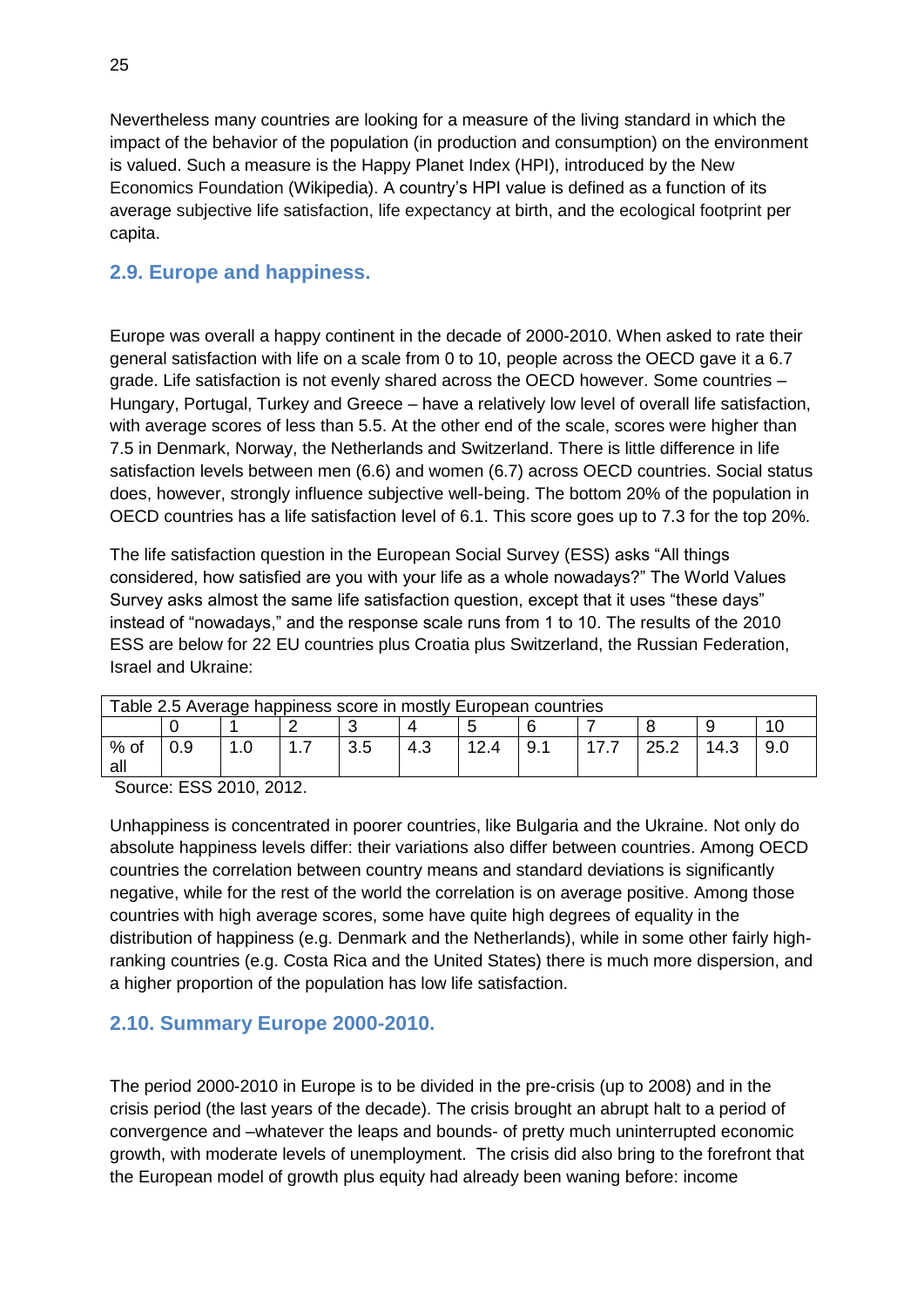inequality started to rise in the 1970's. The underlying causes for the coincidence of economic innovation and wage inequality growth (through the changing structure of the labor market) were observed but not politically translated into action against the growth in income inequality.

Europe has been unable to deal with the crisis. On its labor markets, unemployment is still on the rise, in contrast to the US where in early 2013 the lowest level of unemployment since 2008 was recorded. The jury however is still out on the comparison between the US and Europe as unemployment in the US may be more structural than in Europe (Rinne and Zimmermann, 2013).

The commitment to more sustainability in Europe may be one of the highest among the world's continents, yet is still not sufficient to avoid the risks of living conditions which are worse for our children and grandchildren than for us.

## <span id="page-25-0"></span>**3. Europe 2010-2020: muddling through.**

In this chapter we explore the period 2010-2020 as far as the labor market is concerned, along the lines of growth, (un)employment, income inequality and greening. The scenario is named "muddling through". In this scenario it is assumed that the financial framework for the Eurozone and the EU as a whole is fixed, meaning that credit flows will resume at pre-crisis levels. Muddling through as a scenario does not include major policy changes. The labor market for this scenario is mostly derived from a Cedefop study (2010).

Table 3.1 presents the OECD projections for GDP growth as well as potential labor productivity, potential employment and real GDP growth. This is our point of departure for "muddling through". It implicitly assumes that the 2012 and 2013 Euro-crises (mostly around Greece and Cyprus) will be put to rest within the year 2013. Also we assume that no new crises emerge, that the trust in the banking system is restored by credible measures and that credit flows resume. The OECD projections are based on the standard pre-crisis econometric models which are more or less extrapolations of the past.

The period 2008-2013 has been one with a shaky economic development: growth rates in the EU plummeted. The EU27 went into a recession (-4.3% growth in 2009) with a second dip in 2012 (-.3%). The patterns across Europe in the growth record are:

- The countries which suffered most were in general the countries with the highest compound growth rates in the period 2000-2008.
- The Baltic States had the highest (double digit) dip in 2009, but were also recovering with the highest rates.
- Hungary stands out as a country with the highest compound decline in growth over the period 2008-2012.
- Euro-area countries fared less well than not Euro area EU countries.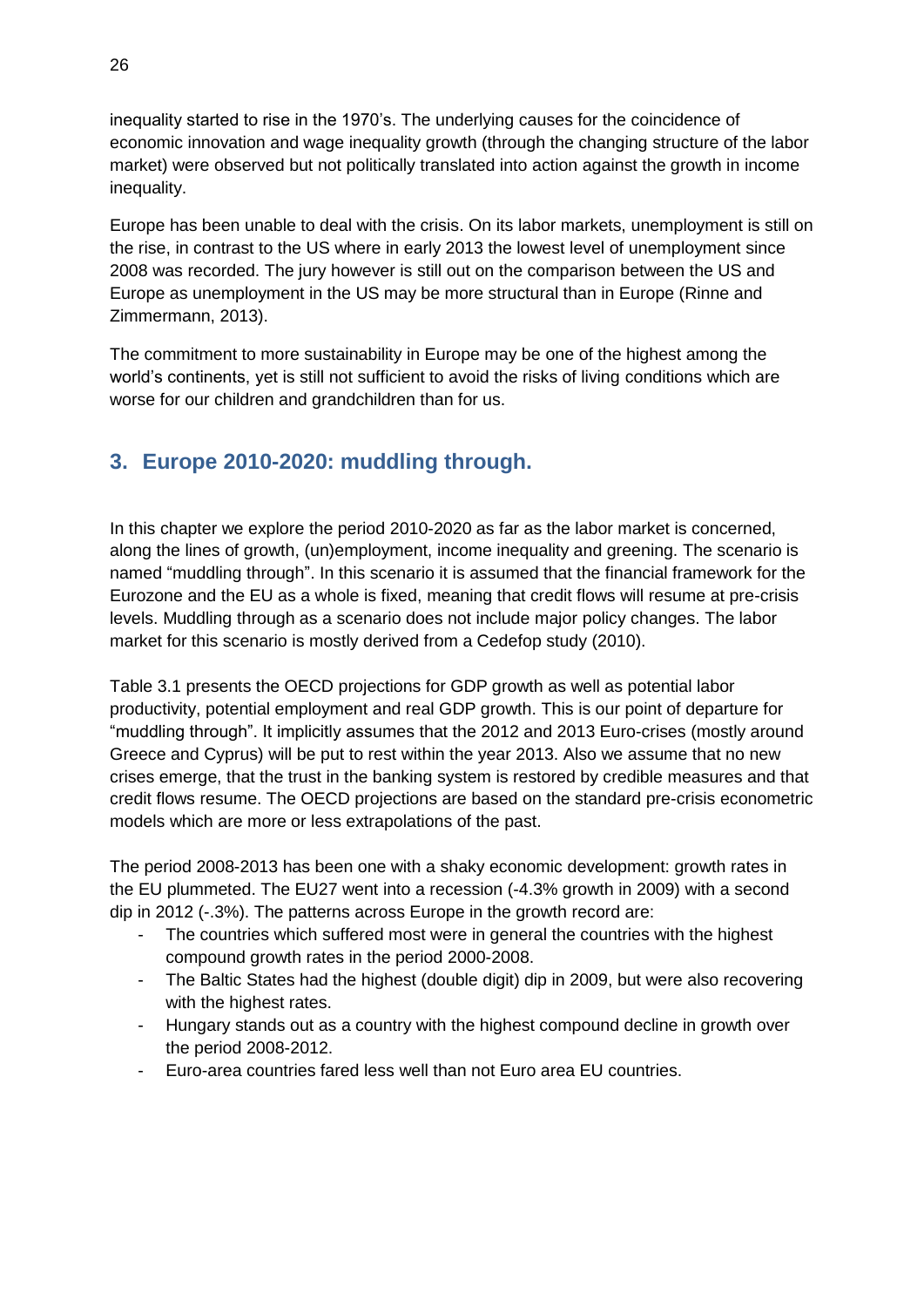| Table 3.1: Euro area: potential GDP, labor productivity and employment growth, 2012-2050. |      |                 |                     |      |                      |      |      |            |      |
|-------------------------------------------------------------------------------------------|------|-----------------|---------------------|------|----------------------|------|------|------------|------|
| Potential real GDP growth                                                                 |      | Potential labor |                     |      | Potential employment |      |      | Real       |      |
|                                                                                           |      |                 | productivity growth |      | growth (output per   |      |      | <b>GDP</b> |      |
|                                                                                           |      |                 |                     |      | employee)            |      |      | growth     |      |
| 2012                                                                                      | 2018 | 2031            | 2012                | 2018 | 2031                 | 2012 | 2018 | 2031       | 2012 |
| 2017                                                                                      | 2030 | 2050            | 2017                | 2030 | 2050                 | 2017 | 2030 | 2050       | 2017 |
| 1.4                                                                                       | 1.7  | 1.4             | 1.0                 | 1.7  | 1.5                  | 0.4  | 0.0  | $-0.2$     | 1.7  |
| Source: OECD, 2012, p. 200                                                                |      |                 |                     |      |                      |      |      |            |      |
| NB Potential Euro area real GDP growth (%) in 2020: 2.2% (OECD, 2012, p. 220).            |      |                 |                     |      |                      |      |      |            |      |
|                                                                                           |      |                 |                     |      |                      |      |      |            |      |

The context is one in which other parts of the world are growing faster, notably China, India, Brazil, Russia (the BRIC countries), the MIST countries (Malaysia, Indonesia, South Korea and Turkey), but also in the US. Moreover China's GDP is projected to surpass that of the United States in 2017 (OECD, 2012, p. 192).

The labor force will increase to a lesser extent than in the previous decade. The shift towards a better trained labor force continues unabatedly (section 3.1). Yet economic growth remains sluggish while the level of innovation in Europe is likely to be overtaken by countries outside Europe (section 3.2).

We will see that -with rising unemployment- the first three years of this decade (2010-2013) have not been happy ones. The predictions show that gradually employment demand will again grow sufficiently to absorb supply, so that unemployment by 2020 would be at levels not above 5-10%. However, compared to the no-crisis scenario some 80 million job years are lost (or some 80 million unemployment years are experienced). Employment growth will be primarily located in the private sector (section 3.3 and 3.4).

Income inequality will continue to rise in this muddling through scenario, as wage inequality (section 3.5) and income inequality (3.6) will continue to rise. Sustainability is not pursued more vigorously than in the past (section 3.7) and happiness decreases (3.8). Section 3.9 gives a summary with conclusions.

#### <span id="page-26-0"></span> **3.1. Population and labor force by level of education.**

The overall labor supply trends measured by the number of economically active people (labor force aged 15+) with high- and medium-level qualifications show a substantial increase for those who are qualified at a higher level, holding a university degree or equivalent ( by 19 million). Although the supply of those with medium-level qualifications, mainly vocational, is expected to increase to a lesser extent (by 11 million), they will still remain the majority of the European labor force (50%). The labor force with low-level qualifications is projected to fall by around 16 million. This reflects strong cohort effects, as young people entering the labor market are higher qualified and lower-qualified older people are leaving the active workforce (Cedefop, 2010, p.9-10). Table 3.2 shows that the percentage of workers with higher education will increase by 7 percentage points (while it rose between 2000 and 2010 by 8 percentage points).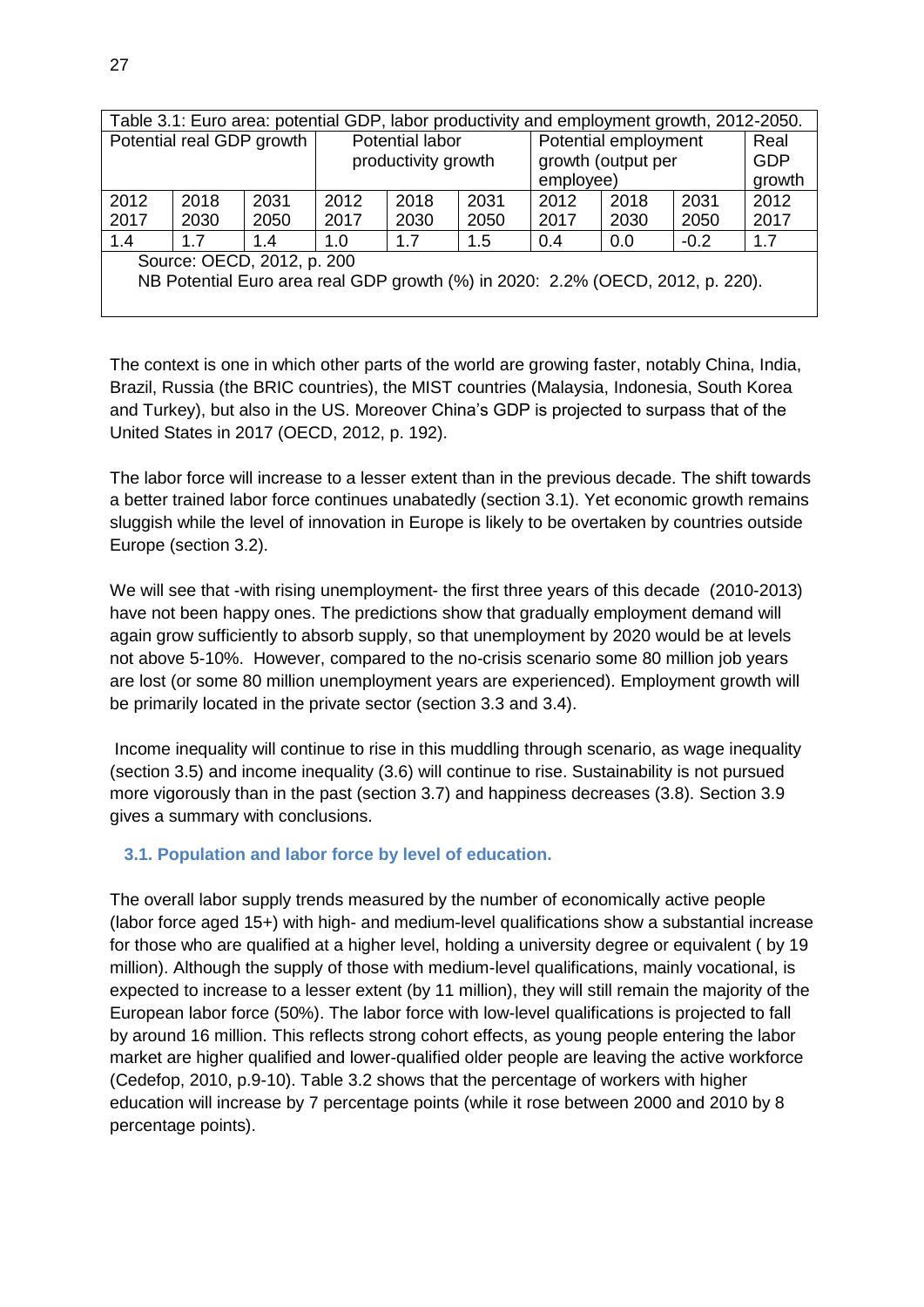| Table 3.2: Population and labor force age 15+ (in<br>millions), 2010-2020 by level of education. |            |       |             |          |  |
|--------------------------------------------------------------------------------------------------|------------|-------|-------------|----------|--|
|                                                                                                  | Population | $15+$ | Labor force |          |  |
| year                                                                                             | 2010       | 2020  | 2010        | 2020     |  |
| all                                                                                              | 435        | 450   | 243         | 246      |  |
|                                                                                                  |            |       | (100%)      | (100%)   |  |
| low                                                                                              | 146        | 113   | 55          | 40 (16%) |  |
|                                                                                                  |            |       | (23%)       |          |  |
| middle                                                                                           | 197        | 217   | 121         | 124      |  |
|                                                                                                  |            |       | (50%)       | (50%)    |  |
| high                                                                                             | 92         | 120   | 67          | 82 (34%) |  |
|                                                                                                  |            |       | (27%)       |          |  |
| Source: Cedefop, 2010, p. 84-87.                                                                 |            |       |             |          |  |

#### <span id="page-27-0"></span> **3.2. Innovation/ vibrancy.**

There are few signs that the EU 27 takes the vibrancy challenge –as expressed for example by the relative absence of yollies in Europe, compared to the US- seriously, contrary to the language used in the Lisbon declaration of 2000. The increased outlays for public R&D and for the improvement of the quality of education in BRIC countries, in many MIST countries and in the oil rich Arab countries, has little following in Europe, except for some "excellence" initiatives", like the one in Germany (see country reports in Hoareau et al, 2012). It is likely that European countries will find themselves on average lower on the Global Innovation Index by 2020. Instead of 7 (2010) there may be no more than 3-4 EU countries still among the top-10. This is also expressed in Table 2.1 where labor productivity growth is estimated to be 1% for the period 2012-2017. The recent discussion in the European Council (of Prime Ministers) on the so called Horizon 2020 program (on research) which foresaw a EU outlay of some 80 billion Euro for the period 2013-2017 bodes ill for the awareness in the Council of the innovation challenges. In the budget proposal of the Council the amount was reduced to 70 billion, less than 10% of the total budget while at the same time the budget for agricultural subsidies remains at around 50%, making the EU in fact an EU of milk and wine, butter and beef, rather than of knowledge.

#### <span id="page-27-1"></span>**3.3. Employment in the (semi-)public sector.**

Cedefop (2012, p 8) reckons that the growth of jobs in the (semi-) public sector in the EU 27 in the period 2010-2020 may be restrained (to some half a million in a total increase in employment of eight million net new jobs). This may be an underestimation in view of the ageing of the population which will drive up the demand for health care. It seems unlikely that the increased demand for health care workers will be compensated for by an almost equivalent decrease of jobs in other sectors in the (semi-)public sector. Cedefop (2012, p.26) explains that this is mostly due to the expected contraction in public administration and defense. Table 3.2a shows how Cedefop sees the expansion in the three major parts of the public sector: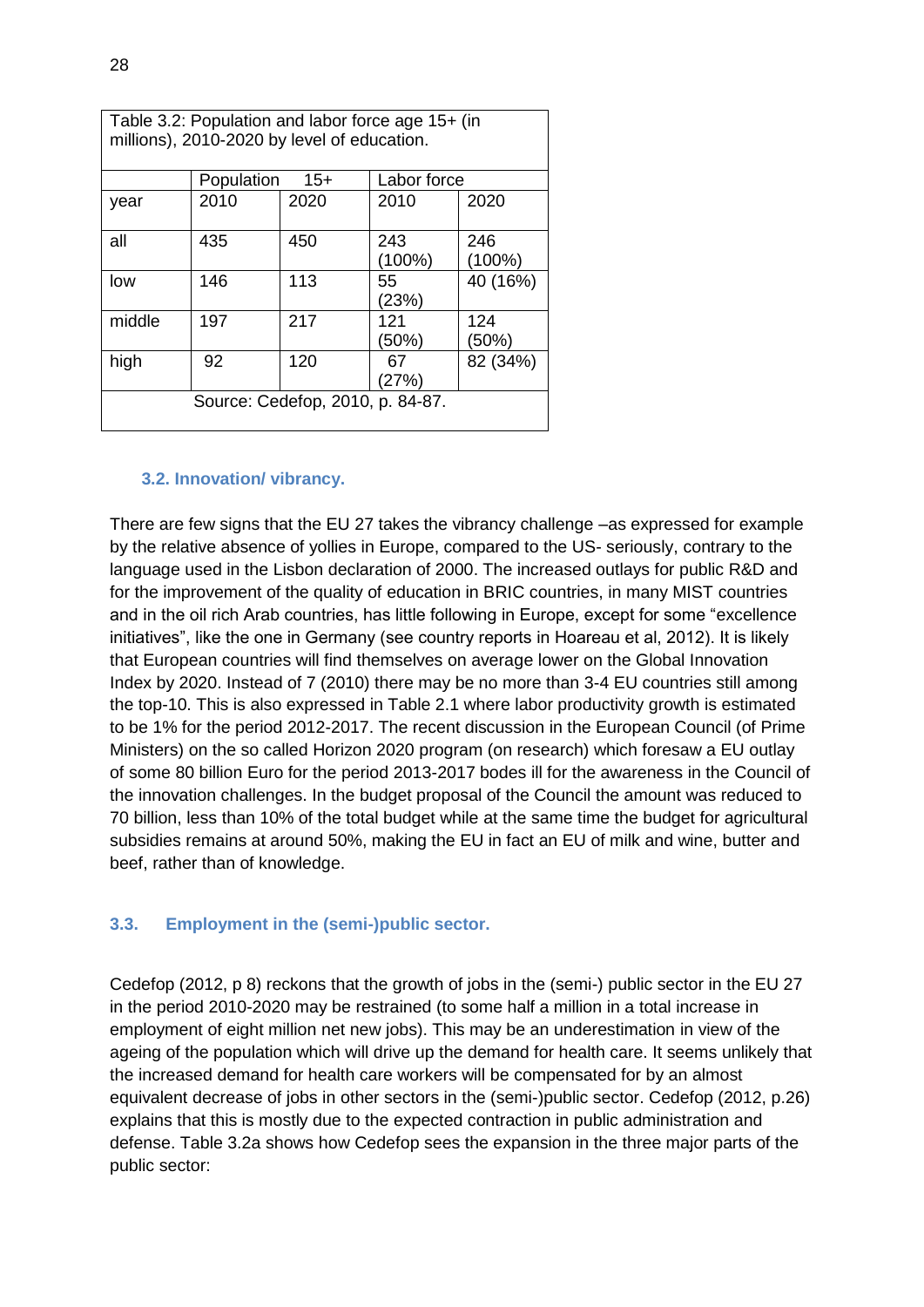|                                         | Table 3.2a Expansion public sector 2010-2020 by level of education and subsector (in | millions).           |                         |                       |  |  |  |
|-----------------------------------------|--------------------------------------------------------------------------------------|----------------------|-------------------------|-----------------------|--|--|--|
|                                         | All qualifications                                                                   | Low<br>qualification | Medium<br>qualification | High<br>qualification |  |  |  |
| Public<br>administration                | - 4                                                                                  | $-7$                 | $-1.0$                  | 1.3                   |  |  |  |
| Education                               | .3                                                                                   | $-.5$                | .4                      | .4                    |  |  |  |
| Health and<br>social work               | 1.2                                                                                  | $-0.9$               | .1                      | 2.0                   |  |  |  |
| Total                                   | $-2.1$<br>3.7<br>-.5<br>1.1                                                          |                      |                         |                       |  |  |  |
| Source: cedefop.europe.eu/EN/Files/5526 |                                                                                      |                      |                         |                       |  |  |  |

The total of job openings (expansion or contraction and replacement demand) is given in Table 3.2b.

| Table 3.2b Total job openings 2010-2020 public sector by level of education and by |                    |               |               |                    |  |  |
|------------------------------------------------------------------------------------|--------------------|---------------|---------------|--------------------|--|--|
| subsector (in millions).                                                           |                    |               |               |                    |  |  |
|                                                                                    | All qualifications | Low           | Medium        | High qualification |  |  |
|                                                                                    |                    | qualification | qualification |                    |  |  |
| Public                                                                             | 4,2                |               | .9            | 3.3                |  |  |
| administration                                                                     |                    |               |               |                    |  |  |
| Education                                                                          | 6.2                |               | 1.7           | 4.5                |  |  |
| Health and                                                                         | 8.7                | .2            | 3.0           | 5.5                |  |  |
| social work                                                                        |                    |               |               |                    |  |  |
| Total                                                                              | 19.1               | .2            | 5.6           | 14.3               |  |  |
| Source: cedefop.europe.eu/EN/Files/5526                                            |                    |               |               |                    |  |  |

In 2010 the percentage of GDP in the public sector and the corresponding employment ranged between 12% in Romania to 25% in Denmark (Eurostat, National Accounts). The richer West European countries had a percentage above 20%, the poorer Central and Eastern European countries between 14 and 20 %. The exceptions are in Western Europe: Luxemburg (15%) and in Southern and Eastern Europe Cyprus (22%), Portugal (22%) and Greece (20%). In the OECD at large, governments spend some 13% of GDP on public social services (education, health, care services etc., OECD, 2011, p. 38).

The production structure of the (semi-)public sector is likely to exhibit little or no substitutability between production- factors due to changes in relative wage rates (as was first broadly observed by Baumol (1967). There is also no evidence of "technological" labor saving progress, despite the technical advances in the medical sector and the great promises of educational technology. It seems that these have increased quality, but not affected labor productivity differentially between workers with different levels of education. The production technology in education, health and government is more or less fixed. The ratio of wages of doctors to nurses does not influence the demand for doctors or nurses. The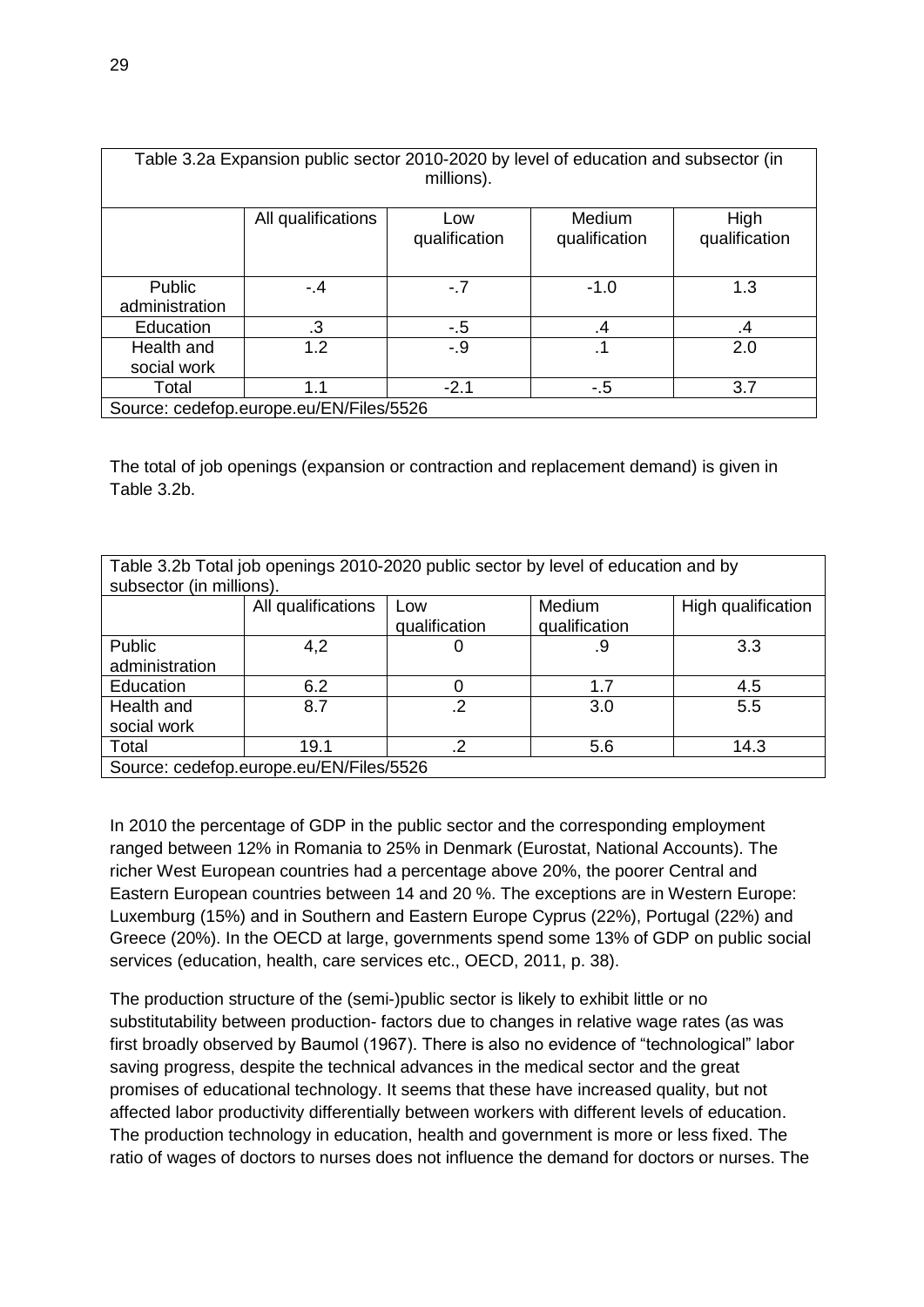change in the ratio of the wages of teachers to educational support staff does not lead to changes in the demand for teachers.

Workers in the (semi)public sector are "wage followers", i.e. the gross wage rate per category of workers is determined by the wage setting in the private sector, even though differences emerge across countries, with Greece, Ireland, Italy, Portugal and Spain exhibiting higher public sector premiums than other countries (Giordano et al, 2011). The latter is in line with institutional determinants of public-private sector linkages in a pool of 18 OECD countries, as explored by Lamo et al (2012), where it is clear that throughout Europe trade union membership has shifted towards the public sector (Visser, 2006).

#### <span id="page-29-0"></span>**3.4. The private sector.**

"It is likely that employment growth in Europe will only gradually recover in the next decade. There are probably around 10 million fewer jobs now and over the next few years than would have been expected without the crisis. In the central baseline scenario, which assumes a modest recovery, employment in 2020 is likely to be higher than in 2010 but will not reach the peak of 2008. In total, around eight million jobs are expected to be created in the period 2010-2020‖(Cedefop, 2010, p.9). The OECD estimates for the Euro area a potential employment growth of .4% in the period 2012-2017 and of 0 in the period 2018-2030 (Table 3.1). These figures point in the same direction as the Cedefop estimates.

The net total of private sector jobs to be created in the private sector is estimated by the Institute for Employment Research, University of Warwick and Cambridge Econometrics for the period 2010-2020 to be about 8 million (Wilson and Homenidou, 2012 and Cedefop, 2012, p. 22), marked by an almost certain gradual decrease in agriculture and textile and a more uncertain increase in sectors like pharmaceuticals, automotive construction and in the commercial services.

There is considerable variation within the EU in job growth, where in some of the richer EU countries the share of employment in the services is to grow in 2020 above 50%. In other countries the expected contraction in banking and finance within the private sector reduces the share of employment in commercial services.

By 2020 the forecasts for labor demand converge with the "no crisis" scenario predictions, so that by then the number of jobs is the same as would have been without the crisis. However the number of job-years lost during that period (the surface between the 2008-2020 no-crisis line and the 2008-2020 crisis plus recovery line) is substantial, namely more than 80 million job years.

| Table 3.3: Expansion of jobs, 2010-2020, EU27 by level of qualification (millions). |      |  |  |  |
|-------------------------------------------------------------------------------------|------|--|--|--|
| High qualification                                                                  | 20   |  |  |  |
| Medium                                                                              |      |  |  |  |
| Low                                                                                 | - 14 |  |  |  |
| Source: Cedefop, 2012, p. 34.                                                       |      |  |  |  |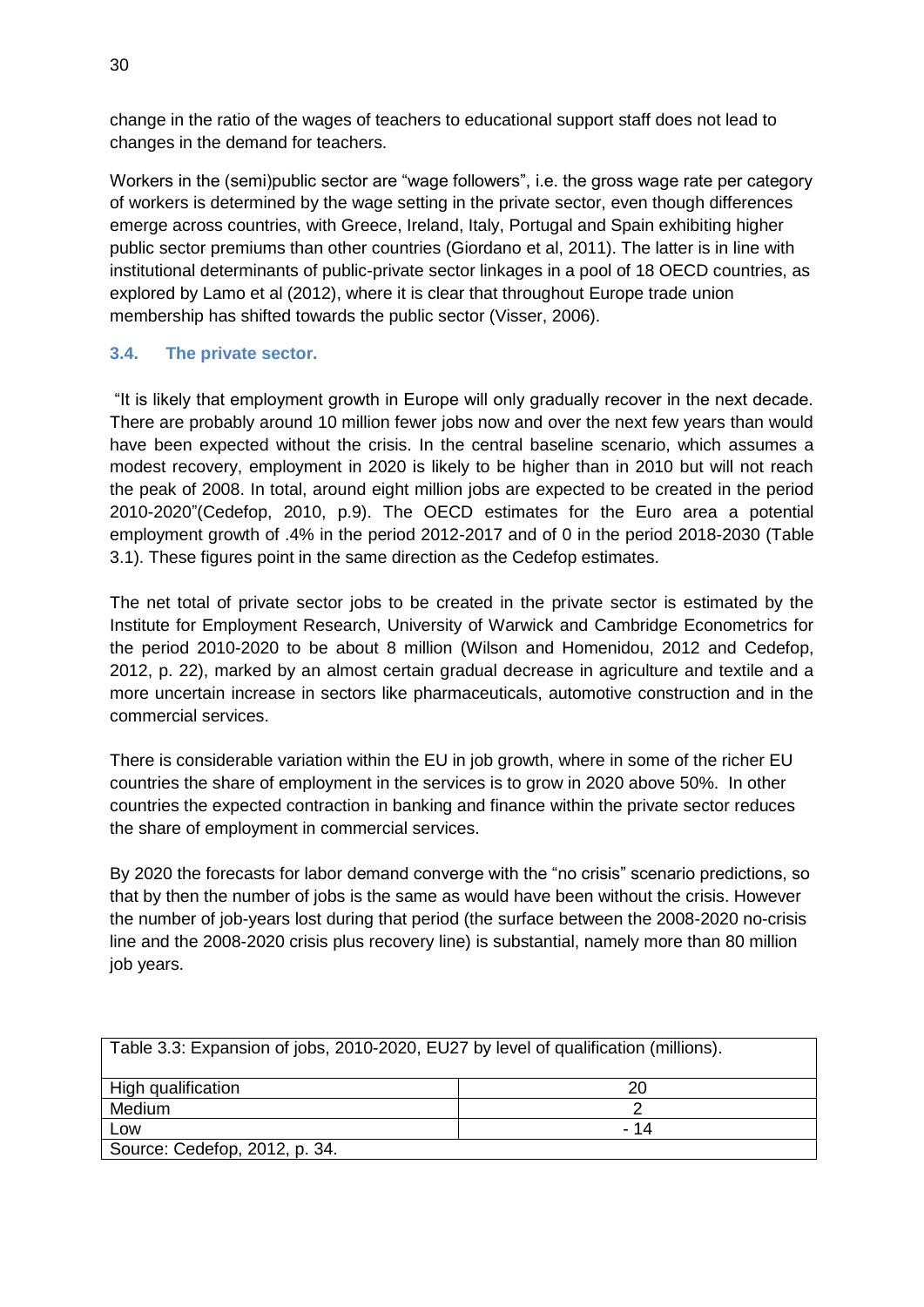#### <span id="page-30-0"></span>**3.5. Unemployment.**

ILO (2012, p. 12) is highly concerned about the present development on the European labor market: "Mounting evidence points to the fact that a prolonged labour market recession may be in the making. Long-term unemployment is on the rise and many workers are becoming excluded from the labour market", because of the high unemployment rates, even higher among the young with potentially long lasting effects on their careers.

In April 2013, the youth unemployment rate in the Eurozone was over 25 per cent. It exceeded 30 per cent in Italy, Portugal and Slovakia and was over 57 per cent in Greece and Spain. Youth unemployment rates also were high in reasonably successful countries, such as Belgium and Malta. In 2012 ILO ( $p.12$ ) added: "Without a prompt policy turn – to address the crisis and to regain the trust and support of workers and enterprises – it will be difficult to implement the reforms necessary to put the Eurozone back onto a path of stability and growth". This is even truer in early 2013.

Unemployment continues to be unevenly spread across the EU. Also it remains skewed across education levels. Cedefop (2012, p.49) projects that the differences in unemployment rates between highly and middle trained and between middle and lower trained workers remain at 4% and 4 to 5% respectively, despite the substantial changes in the supply (decrease in supply of people with low education levels, increase in the supply of welltrained people). The trend continues to be that people with low qualifications will find it more and more difficult to find a job.

In most projections unemployment is calculated as the result of an exogenous demand as well as a given supply. However supply is itself also determined by conditions like the family composition, health and (net) wages. Peichl and Siegloch (2012) estimate with micro-level data for Germany (for household groups by level of education, age and family composition) the number of working hours when net incomes per hour per group are given, assuming that households maximize utility in consumption and leisure. They show that for Germany –where the decrease in the labor force due to demographics is already declining- labor market shortages may be enhanced by reduced supply.

## <span id="page-30-1"></span>**3.6. Wage inequality.**

The demand forecasts of Cedefop (2012, p. 29) show that most job growth will be either in the higher- or the lower-skill occupations showing lower growth in the medium level qualifications. Jobs that will be demanded tend to be characterized by non-routine tasks (Autor et al. 2003): they cannot easily be replaced by technology or organizational change. Workers, in manufacturing, commercial services, in whatever occupation or qualification level, working largely on routine tasks can be and most often are substituted by technology either through changes in the local production or by off-shoring. The (semi-)public sector, in particular health and education, is likely to remain as human capital intensive as is today, even though for example ict (information and communication technology) seems to hold great promises, yet mostly for qualitative improvement, rather than replacement of the doctor or the teacher by ict in combination with lower skilled staff .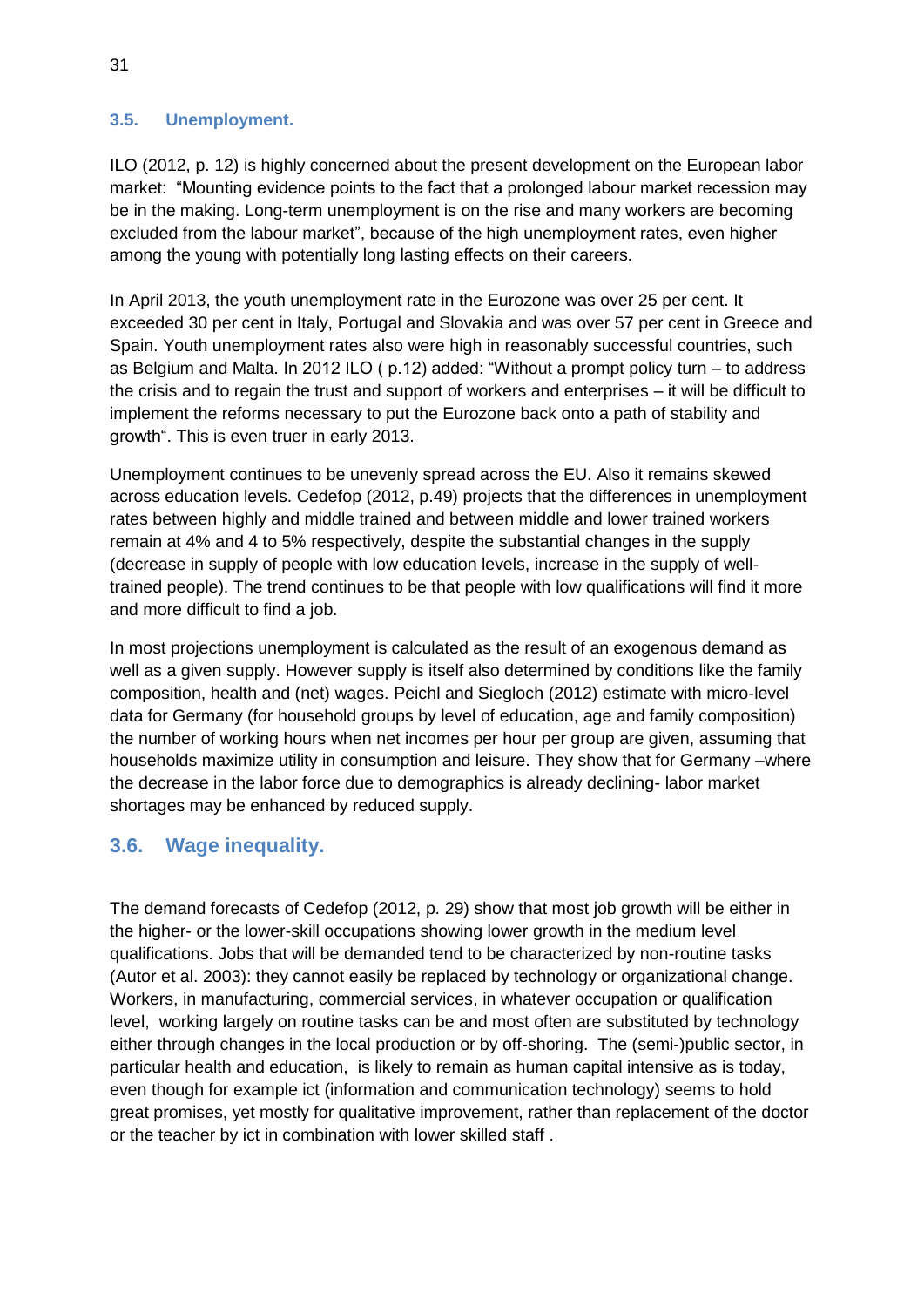Housekeeping, personal care and catering are subsectors which are also sectors with nonroutine work. The number of jobs in those subsectors will thus be unaffected by technical change is likely to grow in growing economies (either in the shadow or in the open economy).At the same time the number of jobs in

The substantial increase in the wage premium of the highly trained in the period 2000-2010 was the result of a faster increase in demand for non-routine jobs compared to the supply. However, it should be noted that in the decade 2000-2010 a substantial part of the increase in supply went to the wage- following (semi-)public sector, so that the wage forming private sector actually may have been affected by a supply shortage.

Cedefop (as in Table 3.2 and 3.3) expects the highly trained labor force to grow by 15 million people while demand grows by 20 million people. It is then likely that the wage premium increase of the highly trained population is going to be at least as strong as it was in the period 2000-2010, even though the public sector is no longer "crowding out" the public sector of highly trained graduates.

At the other end of the skill distribution the supply of low skilled labor will decrease as fast (with 14 million people) as the demand (15 million). For middle skilled workers additional supply is more or less in line with additional demand.

In order to get a feeling for the impact of the supply/demand interaction by level of education on wage formation (and on wage ratios) it is important to have an impression how economic growth and employment creation is going to be resumed. It is likely that in this process the first step will be some sort of "jobless" growth, with new investments which require nonroutine workers while leading to a loss of lowly skilled jobs. Hence it is fair to assume that the second decade of the  $20<sup>th</sup>$  century will be one with increased wage inequality under a "muddling through" scenario.

At the same time growing demand for low skilled non-routine service jobs has been an expression of the increased income inequality in which the better paid could afford the services of others for their personal care and attention. An increase in income inequality then means more demand for lower skilled workers in non-routine work. Yet, overall one would consider the Cedefop (2012) predictions for job growth for lower skilled workers in the period  $2010 - 2020$  to be "optimistic".

In any case, the numbers of the Cedefop (2012) forecast give rise to the expectation of an increase in wage inequality across education levels, due to the continued increase in nonroutine jobs.

#### <span id="page-31-0"></span>**3.7. Income inequality.**

It is highly likely that income inequality will continue to rise across Europe, as the result of at least the following process:

- Income inequality between European countries will decrease less as in the past as the "convergence machine" seems to have halted: the differences in growth rates between richer and poorer countries seem to become less (OECD, 2012) with a possible exception for the Baltic countries, implying that the gap between the richer and the poorer countries remains.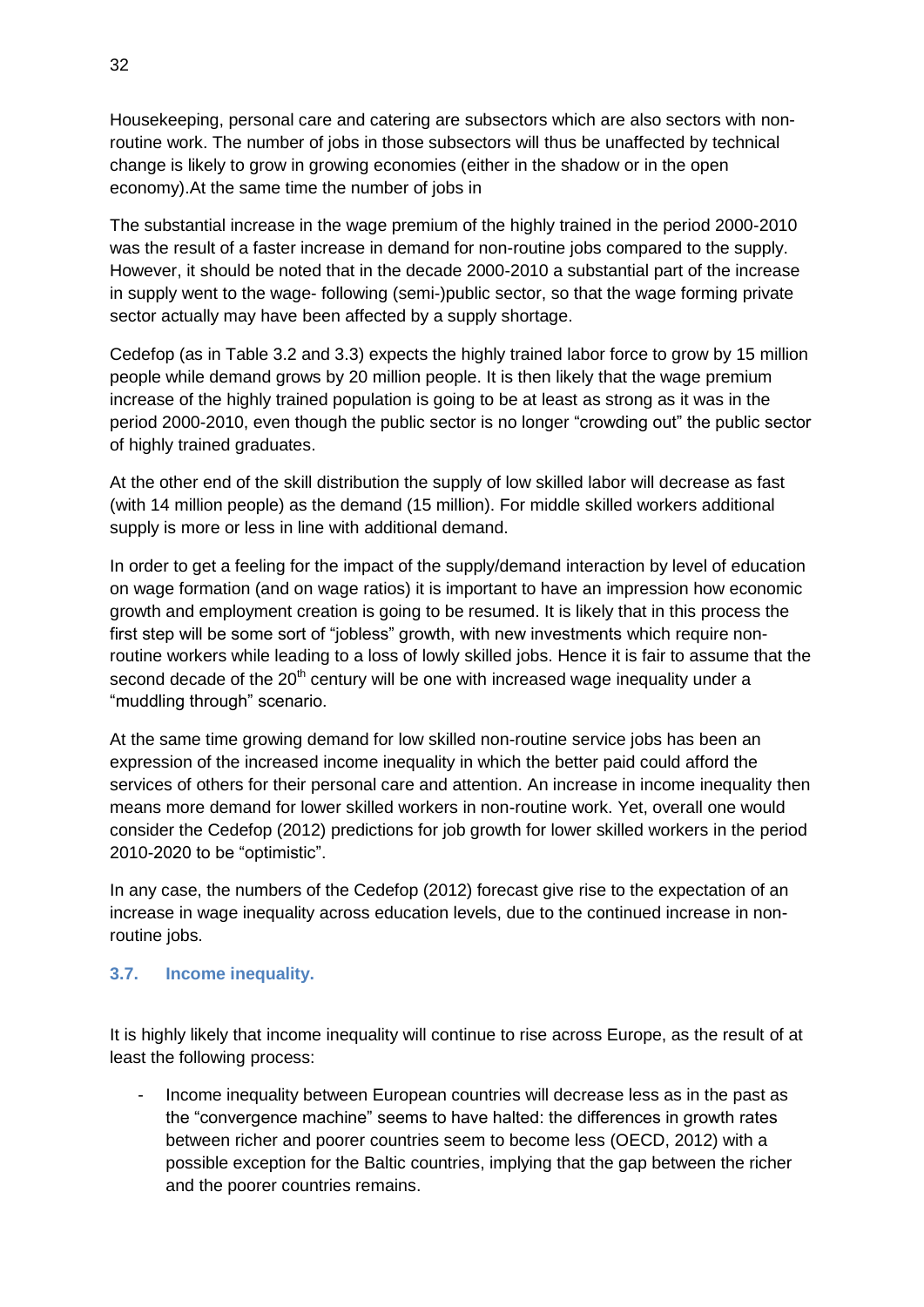- Income inequality within countries increases because of increased wage inequality.
- It also increases because of the continued increase in capital income which mainly serves higher incomes.
- The room for more progressive taxation is not considered to be a serious alternative: Governments seem to move in the direction of a "flat tax".
- The room for inequality reduction is under pressure as a result of the sovereign debt crisis. Governments want to cut back expenditures across the board.

As a result it is likely that we see a (more or less) serious worsening of the Gini coefficient, likely to be a bit larger than that of the first decade of the  $21<sup>st</sup>$  century when it increased in Europe by about 5%.

#### <span id="page-32-0"></span>**3.8. Sustainability.**

Where there is considerable unemployment and economic growth is faltering, there is little leeway for enhanced greening policies. This is exemplified with the remarkable and daring "Atomausstieg" in Germany where the closure of the nuclear reactors by 2020 will imply a substantial rise in the price of energy, following on earlier German initiatives, like the feed-in tariff for locally produced "clean" energy (with a cost of some 17 billion Euro in 2010). The political backlash against this price increase is substantial.

In the period 2010-2020 no major greening initiatives are to be expected if indeed the projections on growth and employment turn out to be realistic (and are not superseded by reality), despite the obvious need for more greening in a "no-regret" scenario.

#### <span id="page-32-1"></span>**3.9. Happiness.**

It is obvious from the preceding that –in view of what we know about the impact of income, its distribution and unemployment - Europe's average level of happiness is likely to decrease, due to the impact of unemployment, both on the unemployed as on the employed. At the same time the distribution of happiness across the population will alter with a higher degree of variation.

## <span id="page-32-2"></span>**3.10. Summary of the "muddling through" scenario.**

Fixing the financial framework in the Eurozone and fixing the Banking sector is important to at least achieve the level of economic activity through which in 2020 unemployment in Europe is reduced to acceptable levels. Yet in the meantime some 80 million job years are lost (implying that the same number of unemployment years has come about). This muddling through scenario also means that earlier developments like increasing wageand income inequality are continuing and that there is little or no room for a more vigorous greening effort. "Muddling through" puts Europe behind in relevance in the world, making it more difficult to play its role in the world's negotiations on human rights, on peace, on the environment, but also on trade.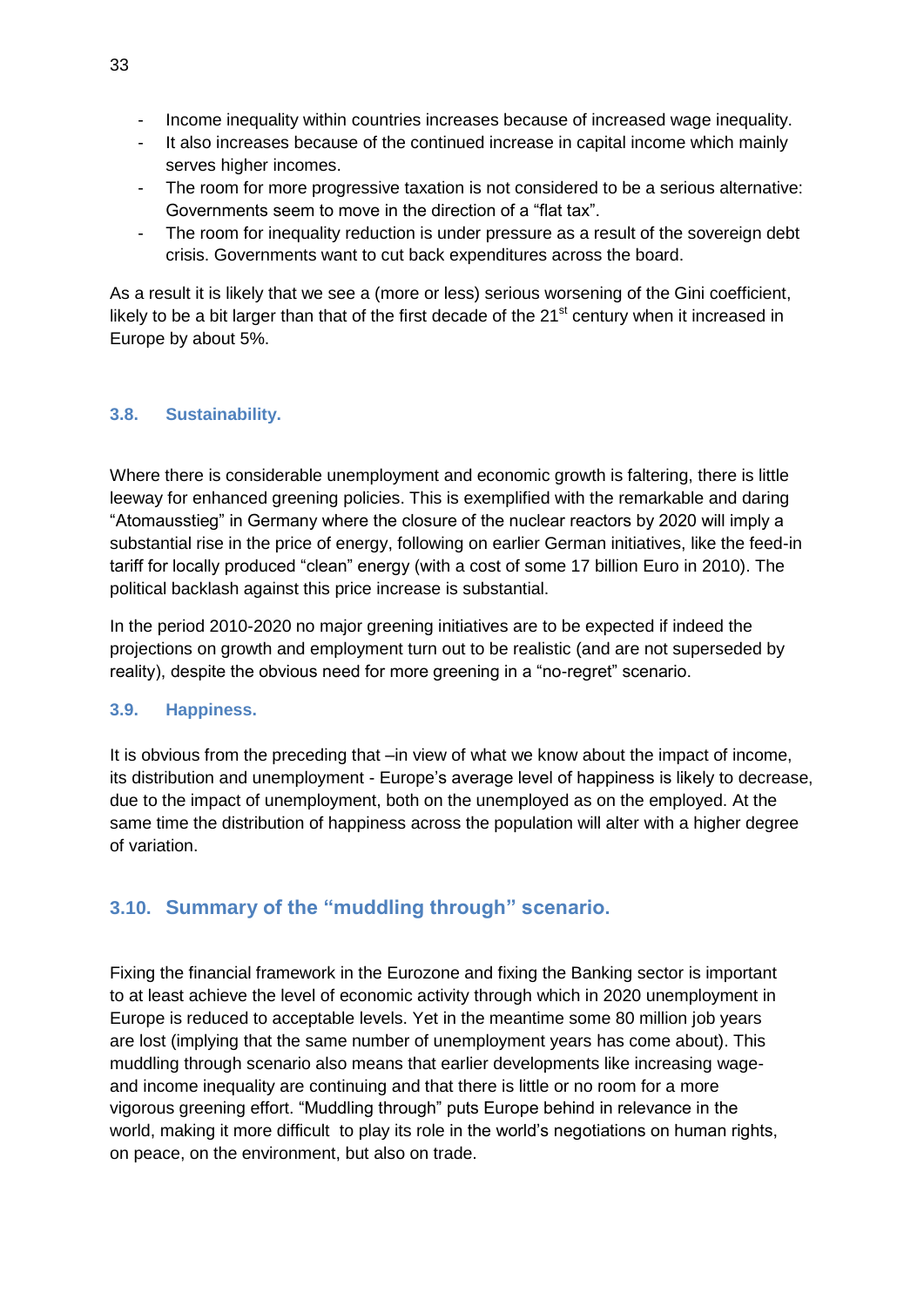## <span id="page-33-0"></span>**4. A vibrant alternative for labor market policies.**

The vibrant alternative departs from the same premises as the "muddling through scenario" with respect to the fixing of the financial framework, so that credit flows can resume and trust in the banking system is restored.

Moreover it departs from full employment on the shortest possible term and maintaining it through policy measures which have been considered up to now to be outside the realm of possibilities.

Full employment is maintained through more innovation, more mobility, more flexicurity, more work related social security, being soft on the minimum wage, less labor regulation, less business regulation and more credits for entrepreneurs, while accommodated by less income inequality (through restrictions on top wage incomes and focused on social security) and more greening. This approach can be argued as contributing to happiness, both in terms of the levels of happiness as in its distribution.

The major question is not whether such an alternative is possible. It is about the governance: are EU Governments able to carry it out without surrendering to the moral hazards involved?

#### <span id="page-33-1"></span>**4.1. Innovation/ vibrancy.**

More public R&D, less entrepreneurial regulation, better quality education and more credit for starters can be argued (see section 1.2) to raise labor productivity in the longer run. However, R&D outcomes are not only about money. The organization of R&D plays a major role. It is clear that there are huge differences between EU states in the effectiveness of public R&D expenditures, whether measured in citations or in patents or in knowledge based startups or in "intrapreneurship". It is important to analyze the research Governance factors which contribute to the best research outcomes. Obviously, competition is one of them. At the same time the organization of competition should avoid bureaucratization and should be focused on long run research results. In many respects the Sapir report (2003) followed this line.

The difference between on the one hand the richer Western European Countries and on the other hand the poorer Central and Eastern European countries in terms of research effectiveness (as well as research effort, expressed in the % of GDP spent on public R&D) is striking (see Hoareau et al, 2012). A new convergence should arise from stronger human capital and R&D positions in the poorer countries. In this respect it is also counter intuitive to notice that structural and cohesion funds are hardly allocated toward universities or R&D (except for Poland)(see: country reports, Hoareau et al, 2012)

A "visualization" of this vibrancy approach is best derived from Moretti (2013). He sees the US as divided in three Americas: the brain hubs with a large number of growing firms, the Detroits with a continuous job loss and the undecided regions or cities. The brain hubs create for every new innovation job five additional, well paying, non-innovative jobs. More public R&D etc. would create such hubs all over Europe and not –as it appears now- mostly in Western Europe.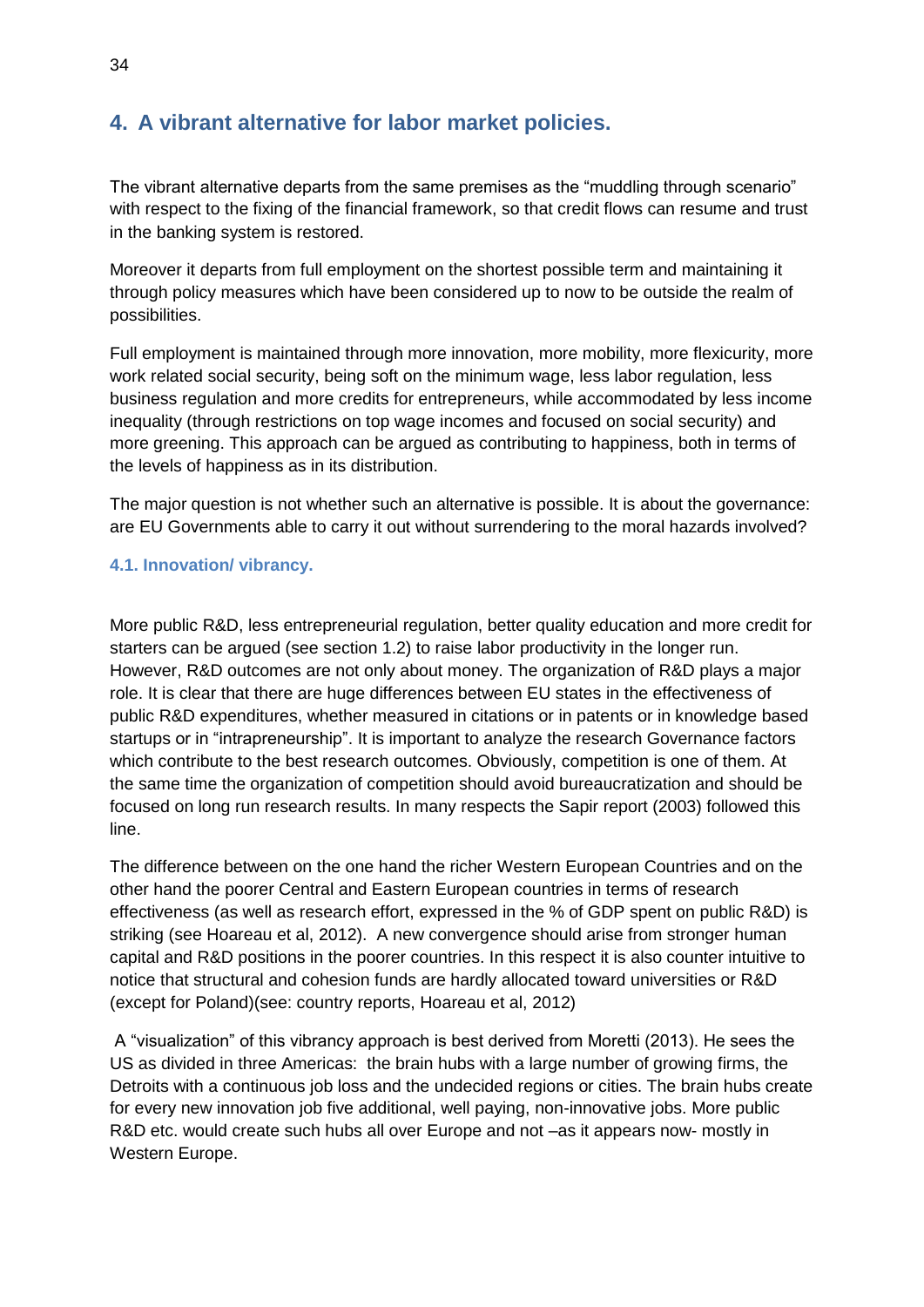The approach to focus on more public R&D as an alternative to "muddling through" fits the early views of Nelson and Phelps (1966) who suggested an "adaptation" of the production structure by means of new vintages of physical capital. New vintages could exhibit higher productivity of factors because they had incorporated inventions brought about by R&D.

The assumption that –if well embedded in the "right" organizational structure- public R&D can bring about higher levels of economic growth and more employment is tantamount to assuming that the time dependency of so called labor saving technical progress is not just on a constant level but can be influenced by R&D. By the way, instead of low-skilled labor saving technical progress there might also be something like high skilled labor augmenting technical progress as the result of public R&D investments, in the sense that the demand for skilled labor might increase. This is not the same as low-skilled labor saving technical progress as might be obvious from its implications for the demand of other factors of production.

#### <span id="page-34-0"></span>**4.2. Employment and unemployment.**

A higher speed of innovation together with more worker mobility (brought about by changing EPL regulations and flexicurity) would lead to more growth and more employment. However at the same time, it would also lead to more wage differentials between high and low skills as it would increase the demand for high skilled faster than for that for low skilled labor. Greater employment of highly skilled labor in well-paying jobs increases (as a derivative) employment of low skilled workers in service jobs. Unemployment would be reduced, freeing up resources to pay for additional R&D efforts, for other labor market measures or for measures to reduce income inequality.

#### <span id="page-34-1"></span>**- Work related social security.**

The (lagging) demand for low skilled work could be expanded by developing the service sector, of which large parts are currently hidden in Europe in a shadow economy that is estimated to account for up to one‐sixth of GDP in Germany alone (Schneider, 2003). The (strictly forbidden) employment of illegals –often under dire circumstances- is part of this shadow economy.

The incentives to engage in regular work could be found in the workfare principle: there is no financial support without work or commitment to further education (Schneider and Zimmermann, 2010).

#### <span id="page-34-2"></span>**- Jump starting youth employment.**

Youth unemployment in 2013 situation is at an alarmingly high level. Drastic measures are be needed to jump start (youth) employment again. The EU has developed a youth employment program which is admirable, but has no teeth as it is not sufficiently well funded. This plan starts from what could be seen as the German approach by bridging the educationemployment gap, namely to provide on a substantial scale on the job training for unemployed youngsters. For that purpose national governments can tap into the €30 billion budget not yet allocated to projects for 2007-13 under the European Social Fund. There are also funds (but very small) for ESF technical assistance to set up [apprenticeship schemes.](http://ec.europa.eu/social/main.jsp?catId=1045&langId=en) The aim is to get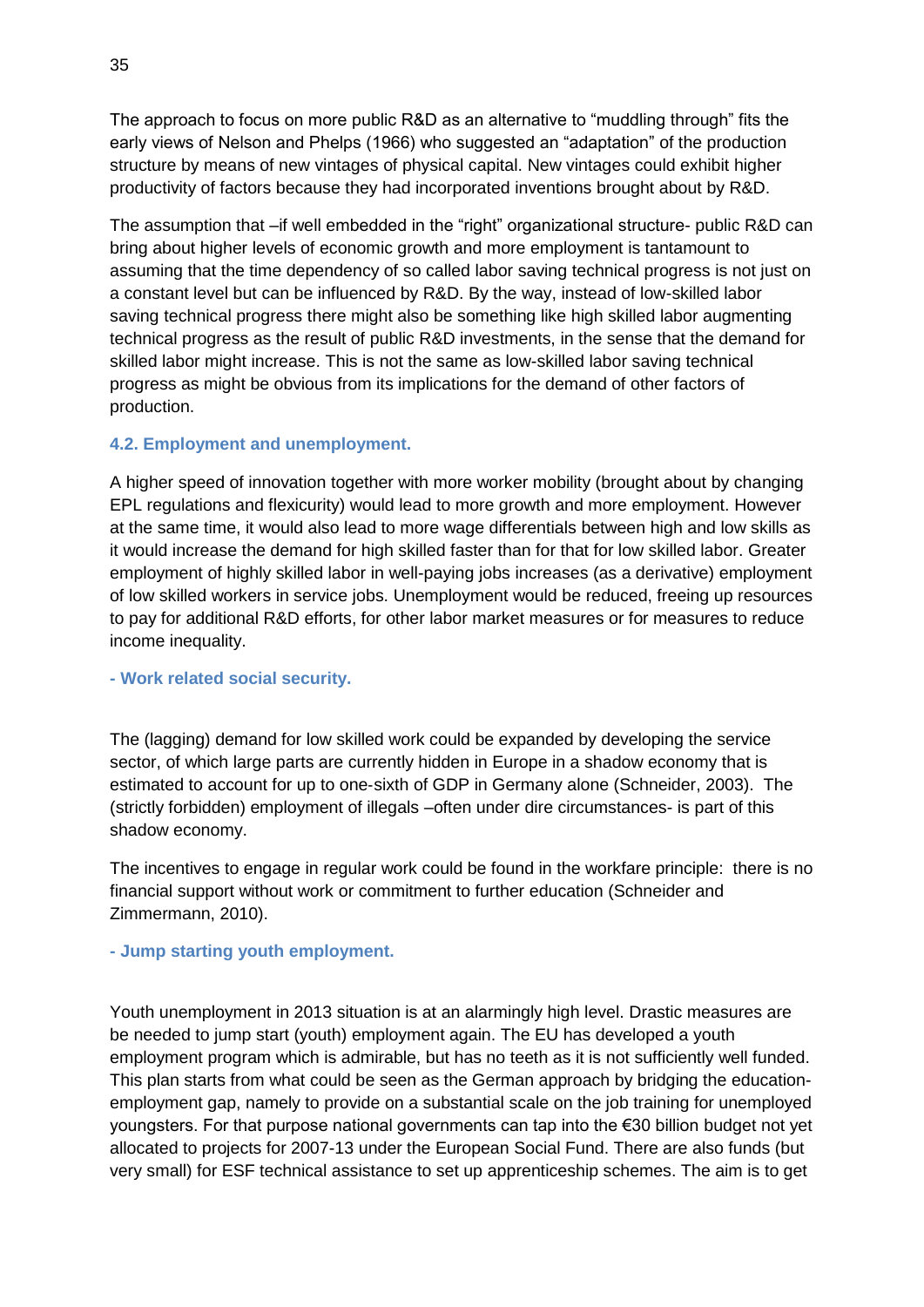370,000 new apprenticeship placements by the end of 2013. Lastly there is €3 million in ESF technical assistance available for [young business starters](http://ec.europa.eu/social/main.jsp?catId=952&langId=en) and social entrepreneurs. Note that –however laudable- the 370.000 looks pale in view of the 5 million unemployed youngsters in early 2013.

As an additional measure one could think of the introduction of a European youth loan scheme with for example a total size of 50 billion euro, for the years 2014 and 2015. The notion would be that every youngster between the age of 20 and 30 who is a citizen of the EU can take out a loan of a maximum of 40,000 euro at an interest rate of the Government lending rate plus 2% (for default and administrative costs).

It is a personal loan which has to be paid back according to the social loan schemes (in the same way as used in some EU countries for education loans), i.e. you never have to pay back more than 10% of your income and at some point (after 20 or 25 years) the remainder of the loan (if there is still one) is written off.

The loan is to be spent in the EU within two years after it has been procured (what has not been spent has to be repaid immediately). It is not to be used to "play the stock market" or to save. At the same time the conditions should not be too strict in order to keep the administrative costs to the lowest possible level.

The loans should not lead to contraction of credit available for other purposes. Hence it is assumed that the ECB will accommodate such in the money flow as a focused form of ―quantitative easing‖. In this way a monetary impulse is provided in spending while giving young Europeans a chance to start an own business, or to study or to invest in other ways in themselves.

The EU policy brief on youth entrepreneurship (2012) shows that 40% of young European people have an interest in starting a firm of their own. A loan scheme as proposed might help to realize this interest.

Of course, there is a risk involved in such a scheme, namely that a Government deficit on unknown magnitude will occur at the time when the loans are supposed to be paid off (2034- 2040). Yet the combined impulse in spending as well as the incentive in investing which it implies are likely to outweigh the chances of an overall negative balance of such an impulse.

Another measure is to lower the costs for firms for trainees, through tax incentives (tried out in the Netherlands in the 90s with considerable success) or even to pay firms for engaging youngsters to learn on the job as part of their education career (the Norwegian example), under the normal supervision of the inspectorate for education.

Germany substantially benefits from the seamless transition from school to work in the German vocational education system. All countries, on all levels of education could do better in linking school to the labor market during the school years where transitions take place.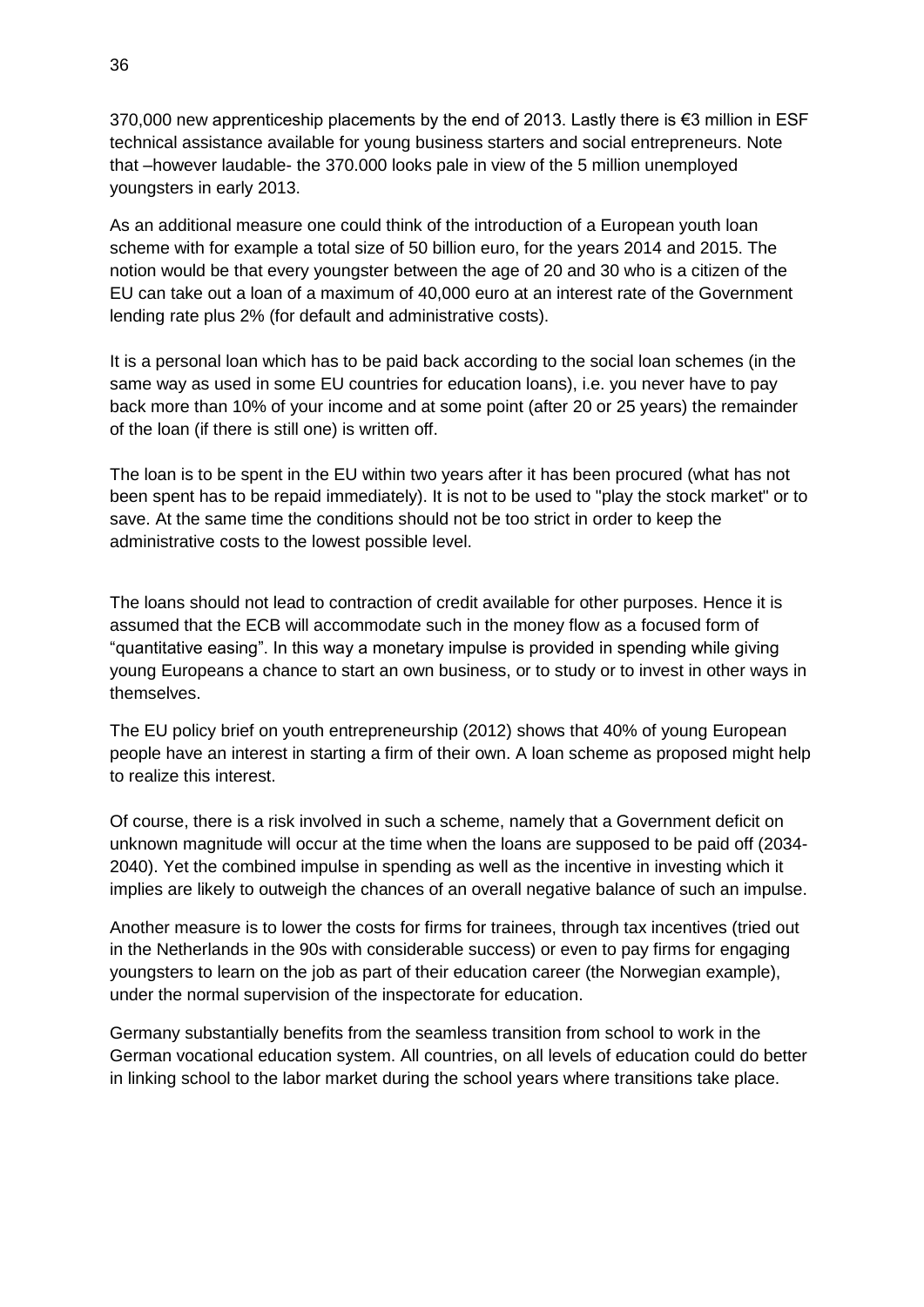#### <span id="page-36-0"></span>**4.3. How to address wage inequality.**

Kolev and Saget (2010) address policies to mitigate earnings inequality . Regarding the low end of the labor market, policies to reduce inequality should act on the labor supply (providing workers with better skills and training), as well as on labor demand measures (investment in job creation), and building institutions to ameliorate low paid workers' salaries such as collective bargaining and minimum wages. Turning to the upper end of the labor market, they see a general lack of political support of addressing rising top earnings, but have been foreseeing the Swiss 2013 amendment when they say: "since the 2007-initiated global financial crisis … a consensus seems to have emerged on the necessity to adopt pay practices for top managers which are based on the firms' long term performance and with a view to "smoothen" earnings (and bonuses)( p.15)". A European regulation of top incomes from non-entrepreneurial activities could be –in the wake of the Swiss 2013 referendum- an excellent way of reducing the rise in wage inequality. The Swiss referendum simply says: no more golden helloes, no more golden parachutes, no more bonuses linked to merging your company with another and a binding vote on executive pay by shareholders.

A Europe wide introduction of legislation to control top wage incomes might help to recreate a wage income distribution which is more like that in the period 1950-1980, before the great disequalization (documented in OECD, 2008, 2010 and analyzed by Atkinson et al., 2011) started.

The likelihood of emigration of top talent to regions outside Europe (the US or Australia) of such a regulation is minimal as can be surmised from Young and Varner (2011, 2012).

#### <span id="page-36-2"></span><span id="page-36-1"></span>**4.4. How to address income inequality.**

- **Top incomes.**

Limiting top incomes will have a strong impact on income inequality in the very upper income brackets (top 1%). At the same time the possible increase in entrepreneurial income and capital income –as may be expected from a more vibrant scenario- may offset the income reducing impact of the limitation of top-incomes brought about by shareholder constraints.

Several studies indicate that considerable lee-way exists for sharpening taxation at the top of the income distribution without losing due to out-migration. A study by Young and Varner (2012) concludes that top-income taxes in California do not lead to observable tax flight. They also studied the migration patterns of New Jersey's millionaires before and after 2004, when the state imposed a "millionaire's tax" that raised rates on those earning \$500,000 or more to 8.97% from 6.37% and conclude that "millionaire flight" is a myth. However, Vedder (2003) finds a substantial impact of tax rate increases in a particular state on outmigration from that state to another state in the US.

It is clear that the US experience (with substantial mobility) is incomparable to the European one (where annual mobility across European borders within the EU is no more than 1/10 of that in the US).

The introduction of a millionaire tax in France in 2012 with a number of high publicity "flight" cases will perhaps be a good case study.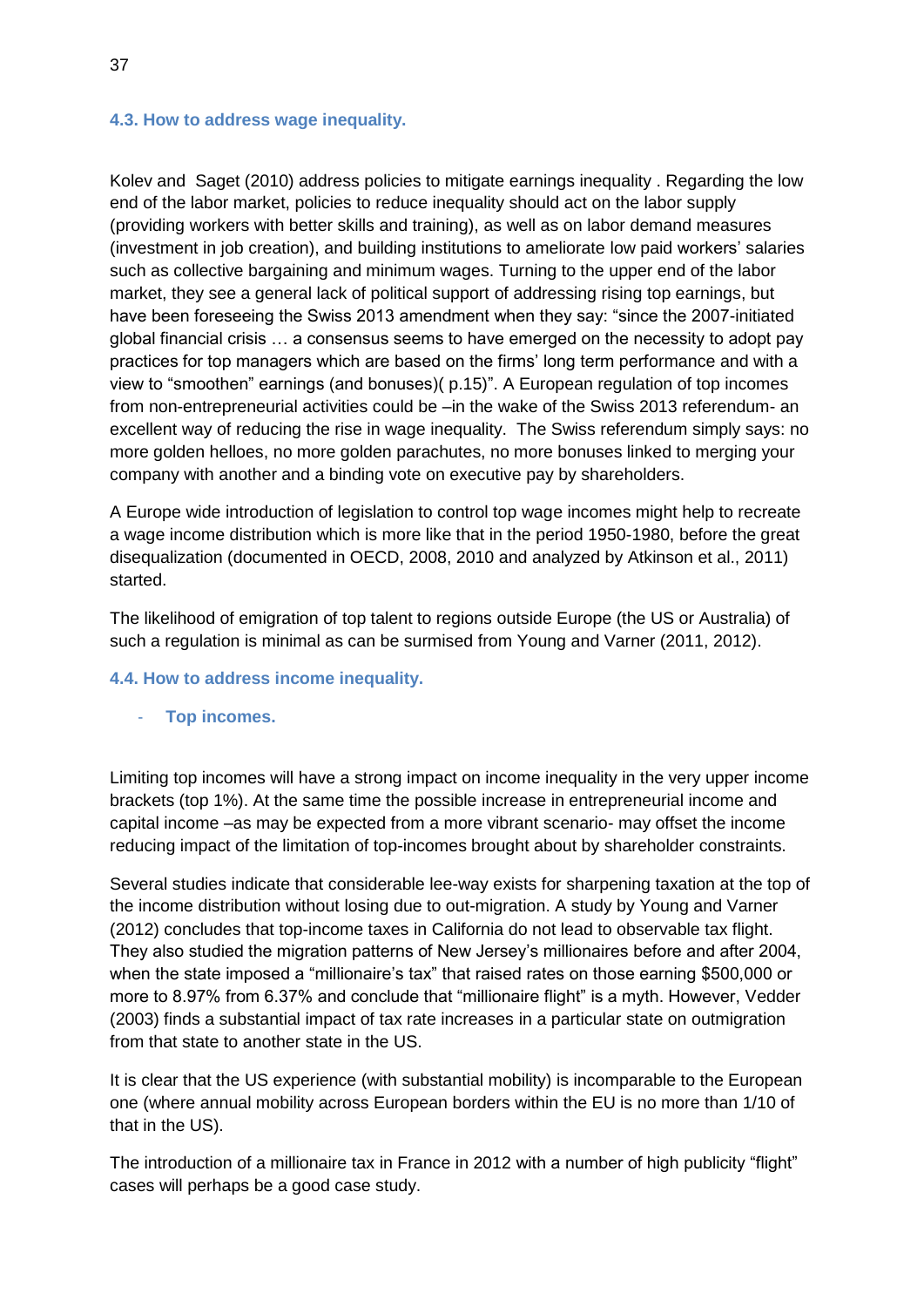#### <span id="page-37-0"></span>- **At the lower end**.

Rinne and Zimmermann (2011) argue that important factors that have contributed to the strong German employment resilience in the past years are the so called Hartz market reforms (of 2003), the extension of short-time work, the behavior of social partners, and automatic stabilizers (in social security expenditures). Among these factors, they emphasize the key role of the interaction between short-time work and long-term shortages of skilled workers in sectors and regions that were particularly affected by the crisis.

At the same time the Harz reforms have reduced the ability of the Government to reduce income inequality through social security payments. Social security could perhaps regain importance as an instrument of redistribution with the workfare principle, that is: to link income support to wage earnings, through a negative income tax.

More in general several studies show that many of the Government welfare benefits could be better targeted to be effective as a means to reach a more equitable (in view of social cohesion) income distribution.

#### <span id="page-37-2"></span><span id="page-37-1"></span>**4.5. EPL and the minimum wage.**

#### **- Soft on the minimum wage.**

The minimum wage has a strong symbolic value: full time work should be able to provide a living. Unfortunately the other side of the medal is that the minimum wage may lead to a decrease in demand for the most vulnerable group on the labor market: lowly skilled workers. It seems that the demand for low skilled workers may not be high enough to absorb the supply, even though the supply is decreasing rapidly. An increase in the minimum wage in the EU would worsen the already existing difference in unemployment rates between lowly skilled and middle skilled labor in the EU.

At the same time, there are still many opportunities for taxation (including the rates for social security) to redress incomes at the bottom of the income distribution. In particular, a negative income tax for full time workers (workfare) could help to provide decent incomes for full time work. Focusing social security allowances, like child benefits, could further ensure that the income of work plus the income from a negative income tax creates the income needed, in line with the composition of the household.

#### <span id="page-37-3"></span>- **EPL**.

Martin and Scarpetta (2012) implicitly plead for EPL reduction as one of the means to create higher productivity growth and in that way more employment. However, they warn that while many workers may benefit from labor market reform - through higher real wages and better careers -, some displaced workers lose out via longer unemployment durations and/or lower real wages in post-displacement jobs. In this context, they state: "reforms of employment protection should be considered as part of a comprehensive package that also includes an adequate safety net for the unemployed and effective re-employment services" (p. 113).

EPL reforms tend to benefit workers through a more dynamic labor market that ensures better matches between workers' skills and employers' needs and from the fact that their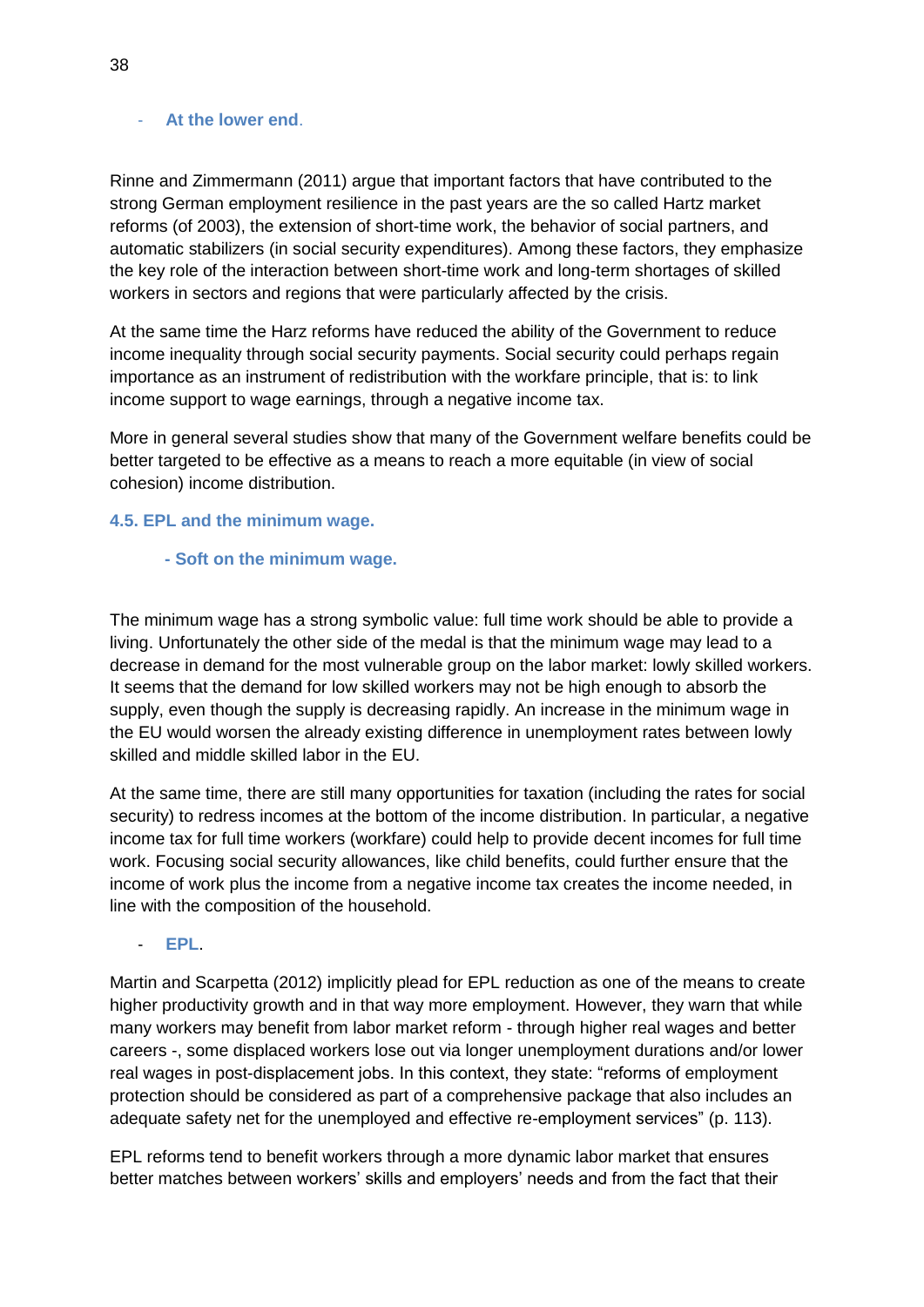wages will also reflect the productivity-enhancing effects of efficient labor reallocation. EPL reforms create more job opportunities for those in employment who wish to search for better jobs.

EPL does have an impact on wages. Leonardi and Pica (2006) find that entry wages were on average around 10% lower in small firms because of the 1990 EPL reform and the returns to tenure increased by as much as 5%. This would confirm the "Lazear hypothesis", namely that employees pay their own firing costs. A reduction of EPL for permanent contract workers then creates room for wage increases, aside from the benefits derived from increased allocative efficiency.

Boeri and Garibaldi (2009) suggest the existence of "iso-welfare curves" for EPL and the level of unemployment benefits: a person would be equally well off with different combinations of on the one hand employment protection and on the other unemployment benefits (high benefits in case of unemployment in combination with low protection or the other way around: high protection with low unemployment benefits. One could argue –using this framework- for a European wide move towards flexicurity. However, Yann and Cahuc (2006) suggest that the generous unemployment benefits that form part of the Danish model can only work in a high trust society where few cheat the system. Besides, they document that civic attitudes cannot be systematically changed quickly just by changing institutions. They imply that the labor market reform agenda in the EU should be country or region specific depending on the level of trust and governance of the region.

#### <span id="page-38-0"></span>- **Cross Member State mobility.**

If labor mobility in the EU member states is too low for sufficient economic growth, then this applies even stronger to cross border mobility. Unemployment rates differ substantially between EU countries. Also the demographic profiles of the EU countries differ. In countries like Germany a declining size of the workforce and increasing shortages of skilled labor pose huge challenges, while an ageing population requires additional Government outlays for healthcare. Rinne and Zimmermann (2011) put it as follows: "Germany needs high-skilled immigrants to cope with demographic change and a migration policy that is in line with Germany's economic needs". Present EU regulations do not stand in the way of internal migration. However, the huge differences in social security and pension systems between the countries in combination with the perceived psychological costs of moving across country (and often language and culture) borders, seem to be larger than the perceived benefits of a job elsewhere in the EU.

Some of these costs can be reduced. For example, it would be useful to create pension systems (as proposed by the EU for academics) which are not country dependent. Also regarding social security which is based on an employment record one could make a plea for less dependency on the country where the credits are earned.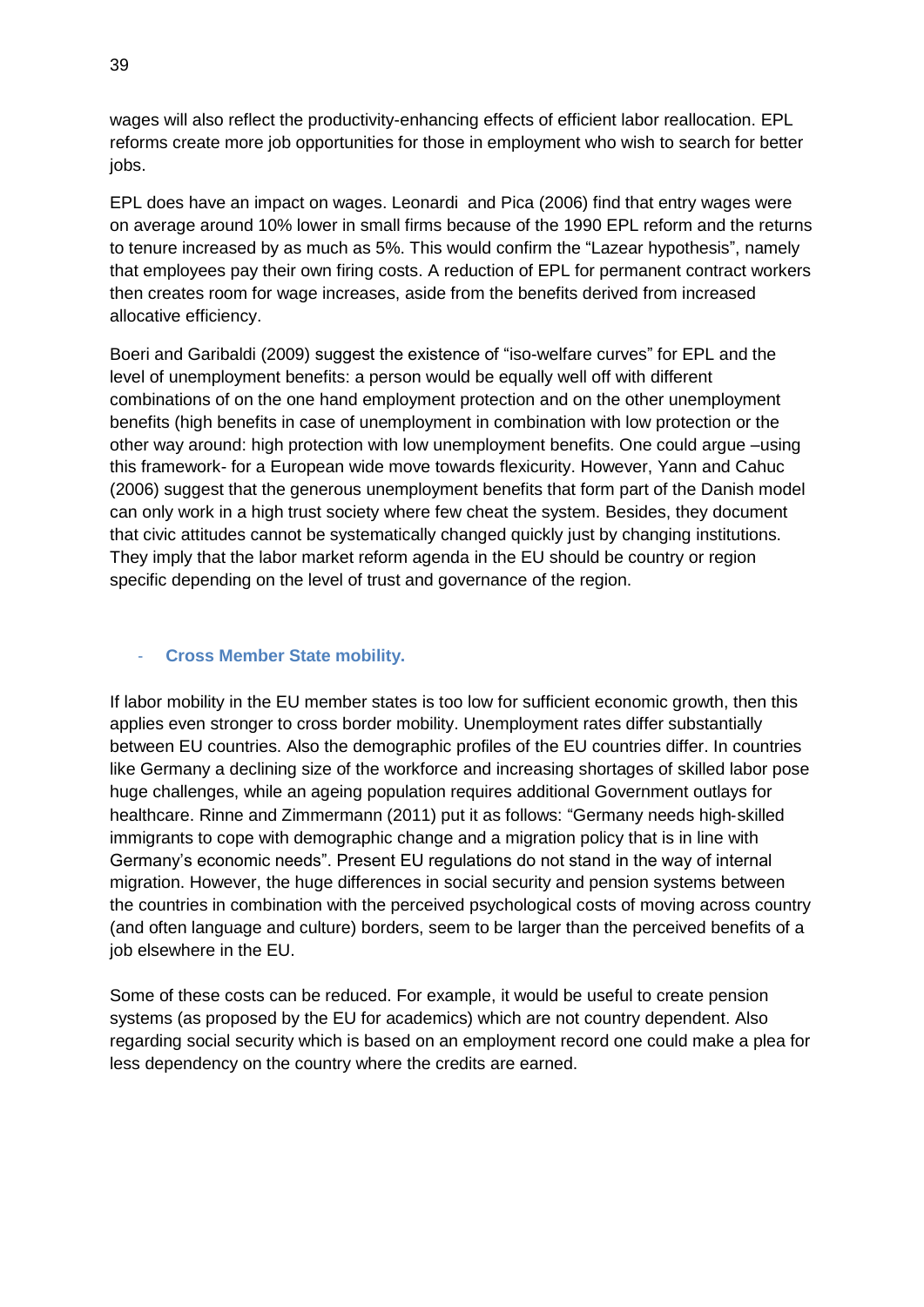#### <span id="page-39-0"></span>**4.6. Greening.**

Greening (less CO2 per capita and a smaller footprint) raises prices in such a way that the goods and services which have larger CO2 emissions and a larger footprint rise most in price, implying a shift in consumption away from "ungreen" goods and services. The end result is an average price increase for the total basket of consumption goods. Such a price increase would mitigate in part the increase in welfare of the package of policy measures of this "vibrant scenario", which leads to more innovation and higher economic growth.

The impact on (the composition of) employment of additional greening efforts can only be guessed. It is likely to be in line with that for innovation, with a positive quantitative impact while furthering the polarization on the labor market.

The increased prices of "ungreen" goods and services might impede the export position for European firms and thus impact its international competitive position. However, this need not be the case if Europe either by Kyoto type agreements or WTO negotiations can create a level playing field. WTO negations can help to create a level playing field if the EU can levy import taxes on "ungreen" goods and services on a level which corrects the import price for the additional costs the EU has imposed on to make its production more green.

There are two different policy pathways which can be followed in increased greening:

- An absolute/rigorous way such that the ecological footprint and CO2 emission get to a sustainable level.
- A relative way in which all the growth surpluses from vibrancy are made available for greening. This is not likely to lead to full sustainability but means at least a course towards increased sustainability.

#### <span id="page-39-1"></span>**4.7. Evaluating Alternative Scenarios on Happiness.**

Some consideration could be given to "happiness" which –as we know- is a function of unemployment (negative relation), EPL (positive relation) and income, in a world with fast changing jobs. Overall it can be argued that the vibrancy scenario is superior to muddling through as it comes closer to full employment, leads to more growth and less inequality and to more greening, while realizing that there are "happiness costs" involved in reducing employment protection and increasing labor mobility within and between EU countries.

## <span id="page-39-2"></span>**4.8. Summary and conclusions for a vibrant scenario**.

The vibrant scenario departs from full employment on the shortest possible term and maintains it through policy measures which have been considered up to now to be outside the realm of possibilities.

Full employment is maintained through more innovation, more mobility, more flexicurity, more work related social security, being soft on the minimum wage, less labor regulation, less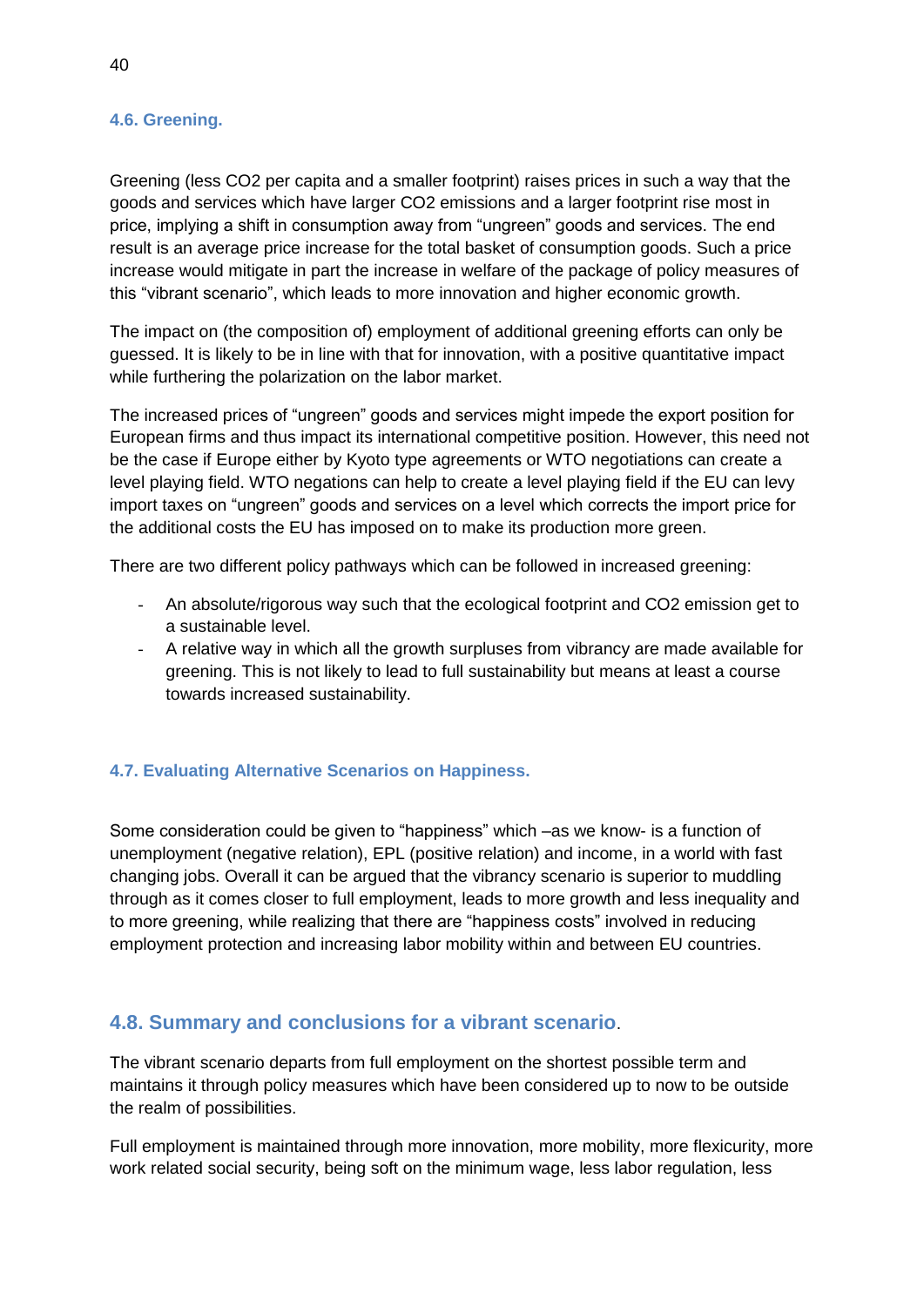business regulation and more credit for entrepreneurs, while accommodated by less income inequality (through restrictions on top wage incomes and through focused social security) and more greening. This approach can be argued to be in favor of happiness, both in terms of the levels of happiness as in its distribution.

## <span id="page-40-0"></span>**5. Summary and conclusions.**

The EU is at the moment focused on fixing the financial and economic framework in which the EU and in particular the Eurozone can operate. This is dearly needed. At the same time it is equally important to reflect on the underlying dynamics of the pre-crisis period. Such a reflection shows that the underlying dynamics have un-European elements: on the one hand, increasing wage and income inequality and on the other hand, free rider behavior in research and development (leading to a race to the bottom with lower levels of innovation). Also the demographic characteristics of Europe (of an aging and in some countries decreasing population ) have insufficiently been integrated in labor market policy.

The performance of Europe in the past 70 years in terms of economic growth and income convergence has been extraordinary. However, the European miracle turned out not to be resilient to the financial and economic crisis from 2008 onwards. The perspectives of a "muddling through" scenario for the period 2013-2020, in which the financial framework is fixed, are not encouraging: low growth, a loss of some 80 million job years compared to a nocrisis scenario and increasing income inequality. The "muddling through" scenario is cast in terms of innovation, employment protection legislation (EPL), taxation, social security and greening towards 2020. In contrast, a vibrant scenario with major reforms in the factors which drive innovation (including higher education and public research), combined with substantial changes in EPL and taxation/social security as well as in CO2 emission regulation worldwide creates a promising basis for full employment, less income inequality, more growth and more sustainability. The vibrant scenario might (substantially) increase "happiness" in Europe compared to "muddling through".

We hope that this line of thinking, originating from the Vibrant Europe Declaration of March 2012 can incite the political parties participating in the EU elections to take an active position in favor of a vibrant Europe.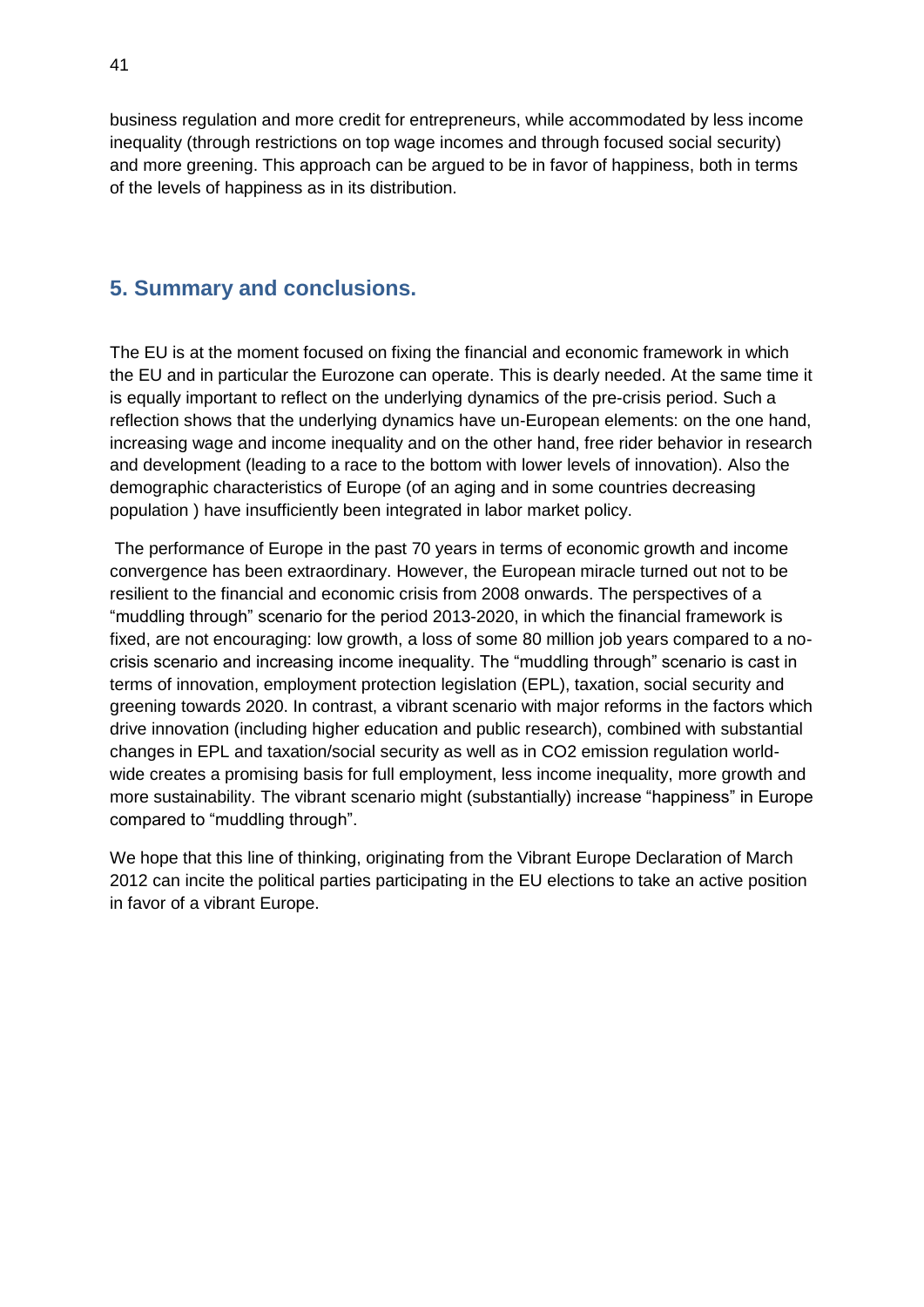#### <span id="page-41-0"></span>**References**.

Acemoglu, Daron (2002), Technical Change, Inequality, and the Labor Market", Journal of Economic Literature*,* 40(1): 7-72.

Aghion, Philippe and Peter Howit (2008), "Appropriate Growth Policy: A Unifying Framework", Journal of the European Economic Association, 4 (2-3): 269-314.

Aghion, Philippe, Eve Caroli and Cecilia García-Penalosa (1999), "Inequality and Economic Growth: the Perspective of the New Growth Theories", Journal of Economic Literature, 37: 1615-1660.

Alesina, Alberto, Rafael Di Tella and Robert MacCulloch (2004). "Inequality and Happiness: Are Europeans and Americans Different?" Journal of Public Economics, 88: 2009-2042.

Atkinson, Anthony B. and Eric Marlier (eds) (2011), "Income and living conditions in Europe", Eurostat statistical books, Luxemburg.

Atkinson, Anthony B., Thomas Piketty, and Emmanuel Saez (2011), "Top incomes in the long run of history", Journal of Economic Literature, 49(1): 3-71.

Autor, David H., Frank Levy and Richard J. Murnane (2003), "The Skill Content of Recent Technological Change: An Empirical Exploration", Quarterly Journal of Economics, 118: 1279-1334.

Barro, Roberto J. and Jong-Wha Lee (2000), "International Data on Educational Attainment: Updates and Implications", working paper no. 42, center for International Development, Harvard University.

Barro, Roberto J. and Xavier Sala-i-Martin (1990), "World Real Interest Rates", National Bureau of Economic Research Macroeconomics Annual 1990, 5(1): 15- 74.

[Bartelsman,](http://ideas.repec.org/f/pba253.html) Eric J., [Pieter A. Gautier](http://ideas.repec.org/e/pga16.html) and Joris de Wind (2011), "Employment Protection, Technology Choice, and Worker Allocation", Paper Vrije Universiteit Amsterdam.

Baumol, William J. (1967), "Macroeconomics of Unbalanced Growth: The Anatomy of Urban Crisis", American Economic Review, 57(3): 415-426.

Bergerhoff, Jan, Lex Borghans, Philipp K. Seegers and Tom van Veen (2013), "International Education and Economic Growth, to appear in IZA JOELS.

Blankenau, William F. and Steven P. Cassou (2011), "Industry estimates of the elasticity of substitution and the rate of biased technological change between skilled and unskilled labor", Applied Economics.

Boeri, Tito and Pietro Garibaldi (2009), "Beyond Eurosclerosis", Economic Policy, 24(59): 409–461.

Bowles, Samuel (1970), "Aggregation of Labor Inputs in the Economics of Growth and Planning: Experiments with a Two-Level CES Function", Journal of Political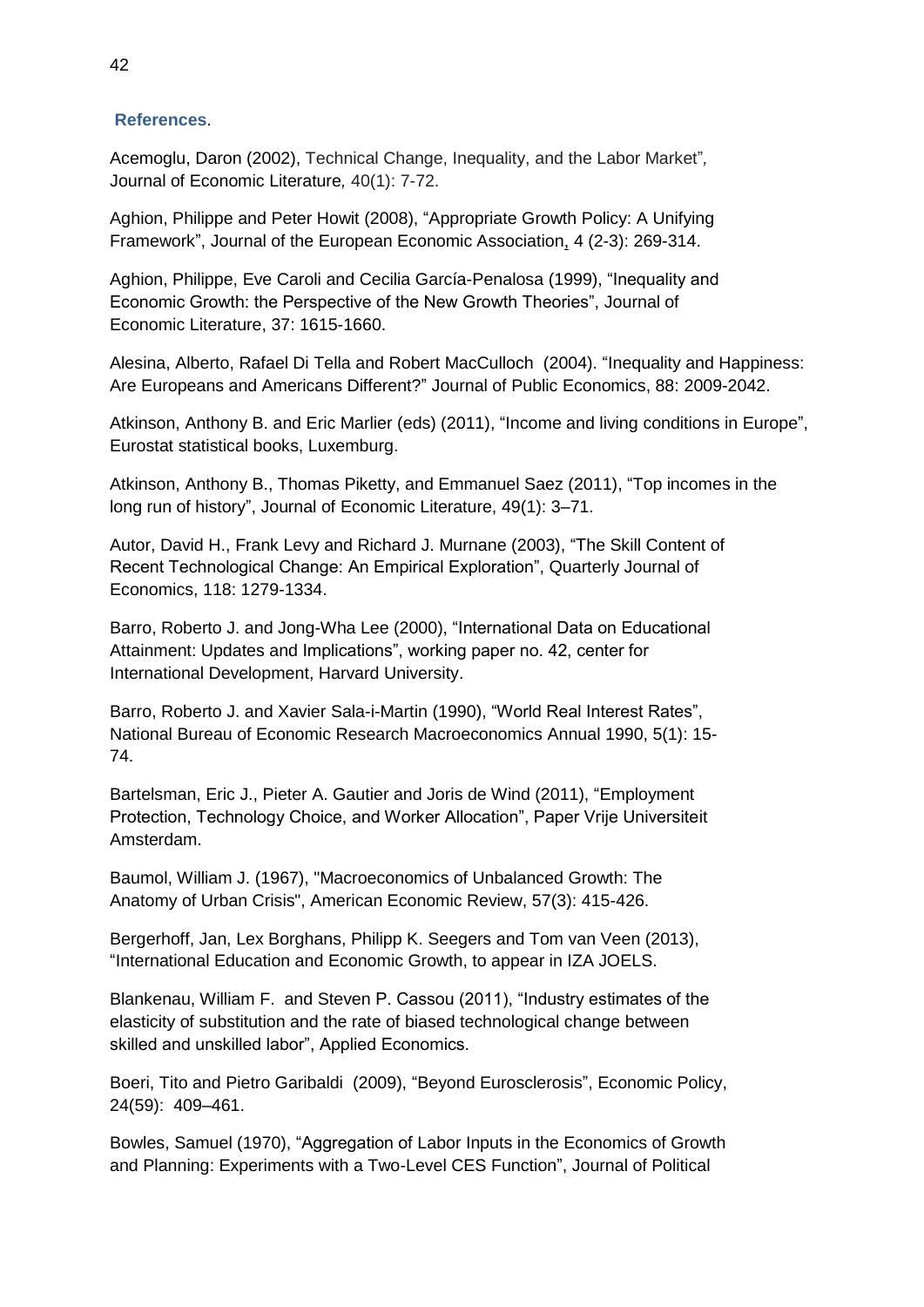43

Economy, 78(1): 68-81.

Cedefop (2010), "Skills supply and demand in Europe", Publications Office of the European Union, Luxembourg.

Cedefop (2012), "Future skills supply and demand in Europe", Research Paper No.26, Publications Office of the European Union, Luxembourg.

Clark, Andrew E. (2010), "Work, Jobs and Well-Being across the Millennium". In E. Diener, J. F. Helliwell, & D. Kahneman (Eds.), International differences in wellbeing. Oxford: Oxford University Press.

Coe, David T., [Elhanan Helpman](http://www.sciencedirect.com/science/article/pii/S0014292109000348) and [Alexander W. Hoffmaister](http://www.sciencedirect.com/science/article/pii/S0014292109000348) (2009), "International R&D spillovers and institutions", [European Economic Review,](http://www.sciencedirect.com/science/journal/00142921) [53](http://www.sciencedirect.com/science/journal/00142921/53/7) [\(7\)](http://www.sciencedirect.com/science/journal/00142921/53/7): 723–741.

Cooper, Cary L. and Ulf Lundberg (2011), "The Science of Occupational Health: Stress, Psychobiology, and the New World of Work", Wiley-Blackwell, Oxford.

Dräger, Vanessa and Paul Marx (2013), "Do firms demand temporary workers when they face production variation?, IZA DP No. 6894.

Dustmann, Christian, Johannes Ludsteck and Uta Schönberg (2009), "Revisiting the German Wage Structure", The Quarterly Journal of Economics, 124(2): 843-881.

Easterlin, Richard A. (1974), "Does economic growth improve the human lot? Some empirical evidence", In Paul A. David and Melvin W. Reder, eds., *Nations and Households in Economic Growth: Essays in Honor of Moses Abramovitz*, New York: Academic Press.

Easterly, William, Jozef Ritzen and Michael Woolcock (2006), "Social cohesion, Institution and Growth", Economics and Politics, 18(2): 103-120

EU (2012), Policy brief on youth entrepreneurship.

Falk, Martin and Bertrand M. Koebel (2000), "A Dynamic Heterogeneous Labour Demand Model for German Manufacturing", ZEW Discussion Papers, no.00-16.

Fallon P.R. and P.R.G. Layard (1975), "Capital-skill Complementarity, Income Distribution, and Output Accounting", Journal of Political Economy, 83(2): 279-302.

Gill, Indermit and Martin Raiser (2012), "Golden Growth: Restoring the Lustre of the European Economic Model", World Bank, Washington DC.

Giordano, Raffaela, Domenico Depalo, Manuel Coutinho Pereira , Bruno Eugène, Evangelia Papapetrou , Javier J. Perez, Lukas Reiss and Mojca Roter, (2011), ―The public sector pay gap in a selection of euro area countries‖, ECB Working paper series,no 1406.

Goos, Maarten, Alan Manning and Anna Salomons (2009), "The Polarization of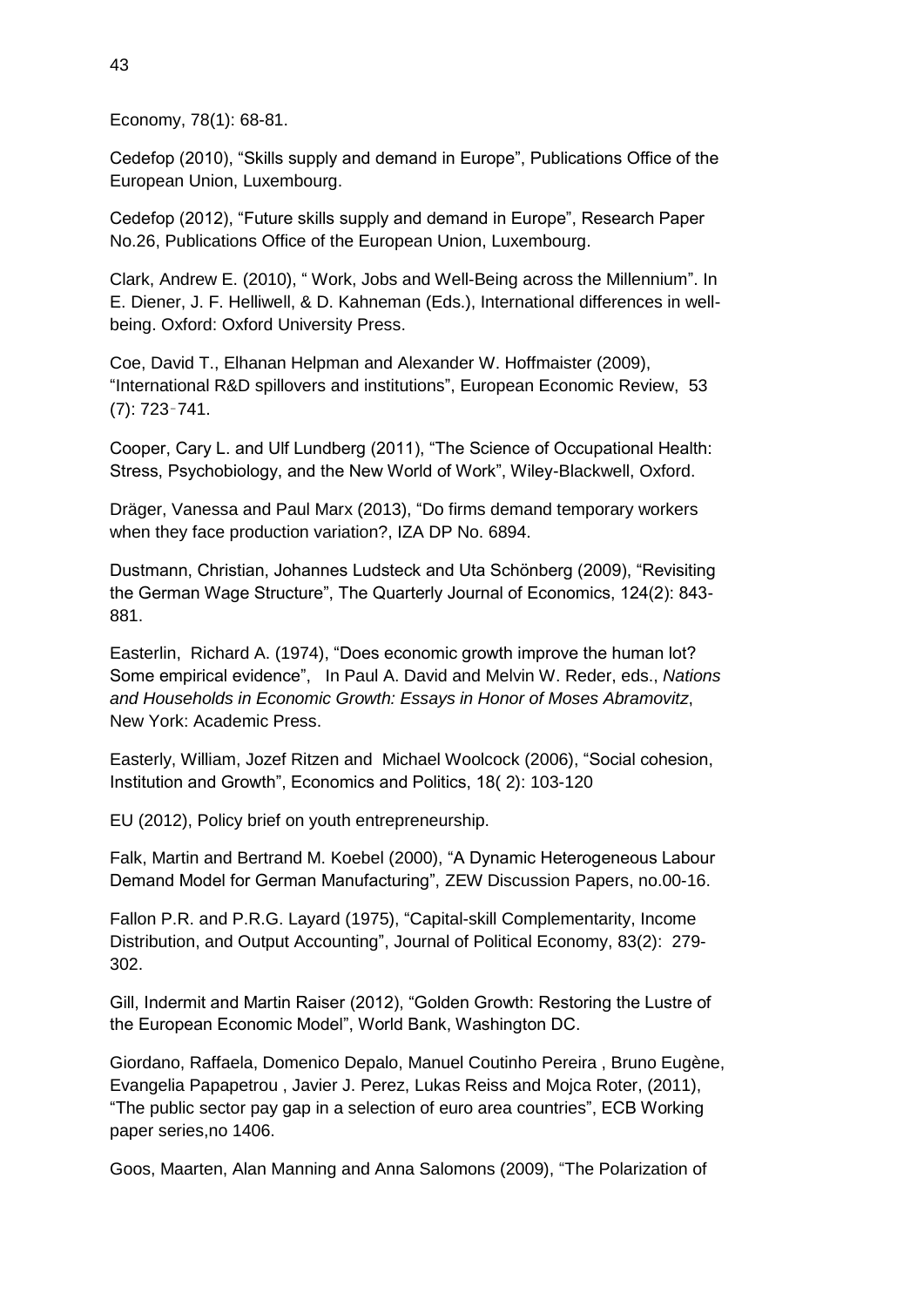the European Labor Market‖, *American Economic Review Papers and Proceedings*, 99( 2, May 2009): 58-63.

Graham, Carol and Andrew Felton (2005), "Does inequality matter to individual welfare? An initial exploration based on happiness surveys from Latin America", The Brookings Institution, CSED Working Paper No. 38.

Grossman, G. and E. Helpman (1991), Innovation and Growth in the Global Economy, Cambridge: MIT Press.

Gruen, Carola , Wolfgang Hauser and Thomas Rhein (2010), "Is Any Job Better than No Job? Life Satisfaction and Re-employment", J Labor Res, 31:285-306.

Heckman, James J., Lance Lochner and Christopher Taber (1998), "Explaining Rising Wage Inequality: Explorations with a Dynamic General Equilibrium Model of Labor Earnings with Heterogeneous Agents", Review of Economic Dynamics, 1: 1-58.

Helliwell, John, Richard Layard and Jeffrey Sachs (eds.) (2013), "World Happiness Report". The Earth Institute Columbia University.

Hoareau, Cécile, Jo Ritzen and Gabriele Marconi (2012), "The State of University Policy for Progress in Europe", Empower European Universities, IZA Policy Paper No. 51

ILO (2012), "Eurozone Job Crisis: Trends and policy responses", International Labor Organization (ILO). [cited on p.32]

Katz, Lawrence F. and Kevin M. Murphy (1992), "Changes in Relative Wages, 1963-1987: Supply and Demand Factors", Quarterly Journal of Economics, 107: 35-78.

Klump, Rainer, Peter McAdam and Alpo Willman (2007), "Factor Substitution and factor augmenting technical progress in the US: a normalized supply-side system approach", Review of Economics and Statistics, 89:183-192.

Koley, Alexandre and Catherine Saget (2010), "Are Middle-Paid Jobs in OECD Countries Disappearing? An Overview", ILO, Working Paper No. 96.

Lalive, Rafael and Alois Stutzer (2011), "Economic Shocks, Labor Market Institutions, and Workers' Well-Being", Paper University of Lausanne.

Lamo, Ana, Javier J. Pérez and A. Jesús Sánchez-Fuentes (2012), "Institutional determinants of public-private sector linkages", Paper ECB.

Leonardi, Marco and Giovanni Pica (2013), "Who Pays for It? The Heterogeneous Wage Effects of Employment Protection Legislation", the Economic Journal.

Leonardi, Marco and Giovanni Pica (2006), "Employment protection legislation and wages", IZA Paper.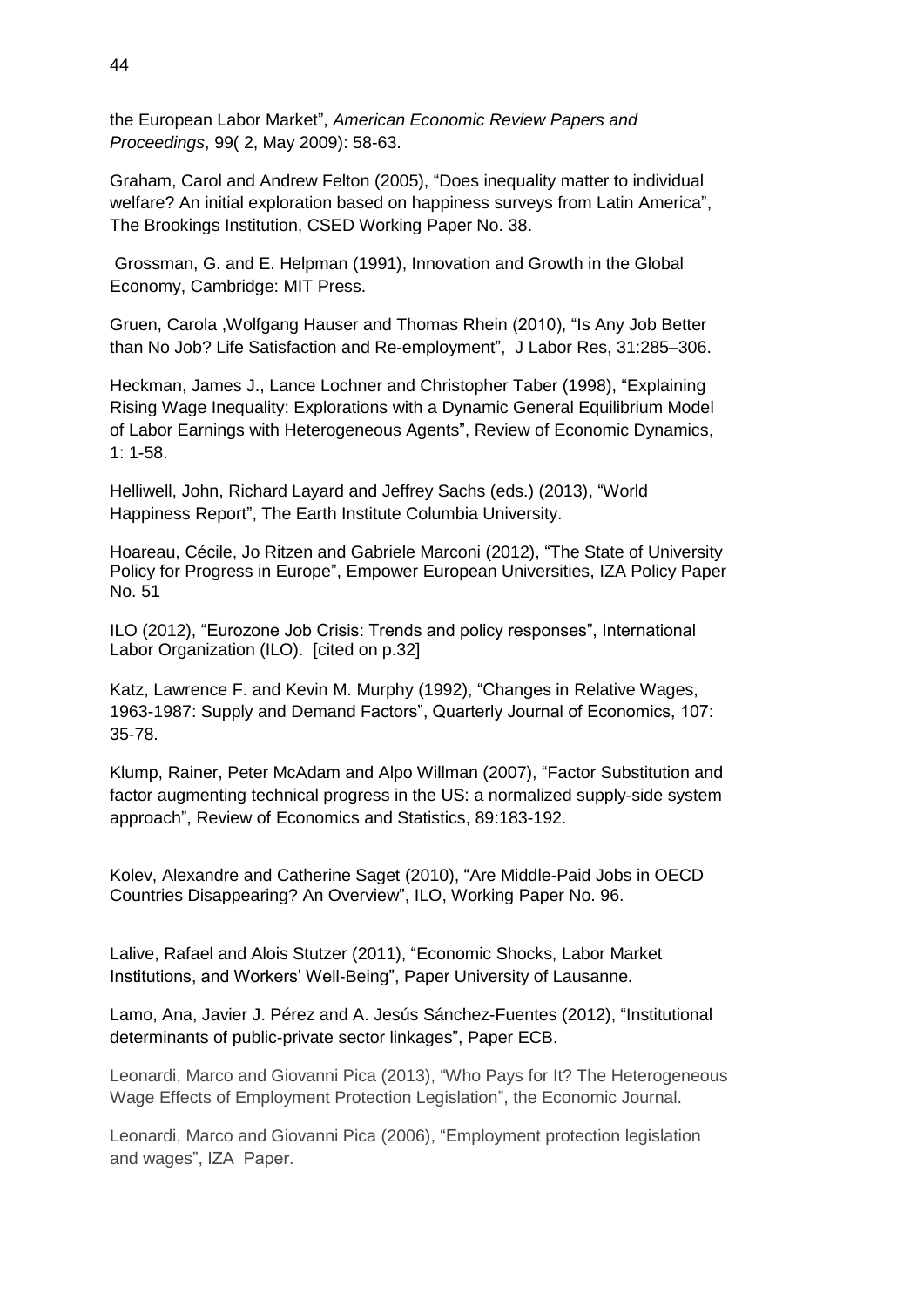Machin, Stephen and Sandra McNally (2007), "Tertiary Education Systems and Labour Markets", A paper commissioned by the Education and Training Policy Division, OECD, for the Thematic Review of Tertiary Education.

Mankiw, Gregory, David Romer and David N. Weil (1992), "A Contribution to the Empirics of Economic Growth", The Quarterly Journal of Economics, 25, pp. 275-310.

Martin, John P. and Stefano Scarpetta (2012), "Setting It Right: Employment Protection, Labour Reallocation and Productivity", De Economist, 16 (2): 89-116.

Meer, Jonathan and Jeremy West (2012), "Effects of the Minimum Wage on Employment Dynamics", Paper, Texas A&M.

Moretti, Enrico (2012), "The New Geography of Jobs", Houghton Mifflin Harcourt, Boston.

Murphy, Gavin, Iulia Siedschlag and John Mcquinn (2012), "Employment protection and innovation intensity" Neujobsworking paper no.d6.4.

Nelson, Richard R. and Edmund S. Phelps (1966), "Investment in Humans, Technological Diffusion, and Economic Growth", The American Economic Review, 56(1/2): 69-75.

OECD (2012), Economic Outlook, Volume 2012/1.

OECD (2011), Divided We Stand: Why Inequality Keeps Rising.

OECD (2008), Growing Unequal? Income Distribution and Poverty in OECD Countries.

OECD (2009), Employment Outlook.

OECD (2010) Employment Outlook.

Peichl, Andreas and Sebastian Siegloch (2013),"Linking labour demand and labour supply on the micro level for Germany<sup>"</sup>, Neujobs working paper d 10.4.

Picchio, Matteo and Jan C. Van Ours (2010), "Market Imperfections and Firm-Sponsored Training", CentER Discussion Paper Series No. 2010-57.

Pierre, [Gaëlle and](http://papers.ssrn.com/sol3/cf_dev/AbsByAuth.cfm?per_id=429328) Stefano Scarpetta (2004), "Employment Regulations through the Eyes of Employers: Do They Matter and How Do Firms Respond to Them?" [IZA Discussion Paper No. 1424.](javascript:WinOpen(263776);)

Pritchett, Lant (2001), "Where Has All the Education Gone", The World Bank Economic Review, 15(3): 367-391.

Putnam, Robert D. (2000), "Bowling Alone. The Collapse and Revival of American Community", Simon and Schuster.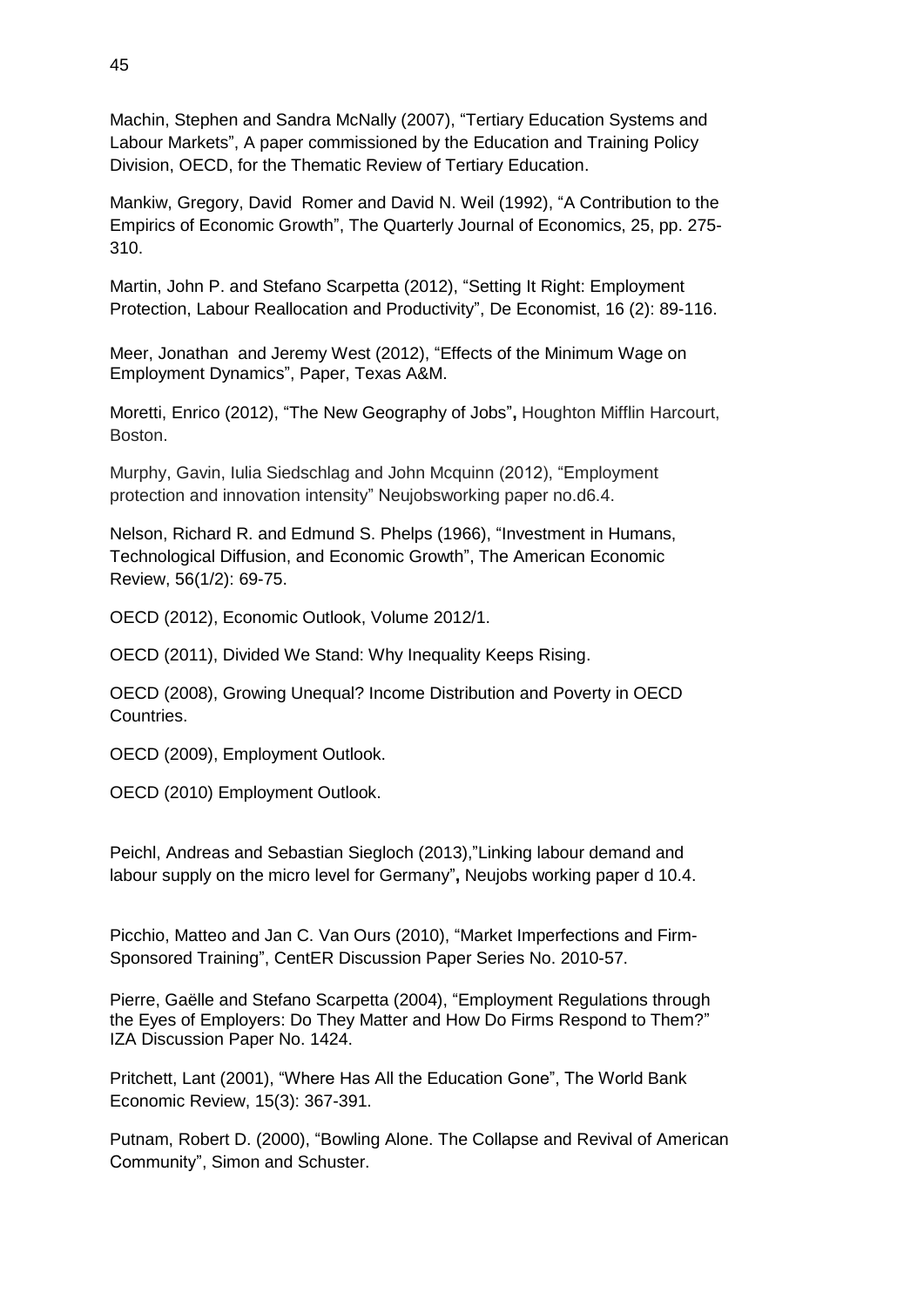Rinne, Ulf and Klaus F. Zimmermann (2011), "Another Economic Miracle? The German Labor Market and the Great Recession", IZA DP No. 6250. Published in IZA Journal of Labor Policy 2012 (1).

Rinne, Ulf and Klaus F. Zimmermann (2013), "Is Germany the North Star of Labor Market Policy?", IZA DP No. 7260.

Ritzen, Jo (2010), "A Chance for European Universities", Amsterdam University Press.

Ritzen, J.M.M. (1976), "Education, Economic Growth and Income Distribution", North Holland

Ritzen, Jo, Klaus F. Zimmermann and Caroline Wehner (2013), "The Impact of Income Inequality and Financial Expectations on Euroscepticism: Systematic Differences in the European Union", IZA Paper (forthcoming).

Robertson, Ivan and Cary Cooper (2011), "Well-being: Productivity and Happiness at Work", London: Palgrave Macmillan.

Romer, Paul M. (1986), "Increasing Returns and Long-Run Growth", Journal of Political Economy, 94: 1002–37.

[Salvatori,](http://ideas.repec.org/f/psa769.html) Andrea (2010)," Labour contract regulations and workers' wellbeing: International longitudinal evidence", Labour Economics, 17: 667-678.

Sapir, [André](http://en.wikipedia.org/wiki/Andr%C3%A9_Sapir) et al. (2003), "An Agenda for a Growing Europe", Oxford University Press.

Schneider, Friedrich (2003): "Zunehmende Schattenwirtschaft in Deutschland: Eine wirtschafts- und staatspolitische Herausforderung", Vierteljahrshefte zur Wirtschaftsforschung 72(1): 148-159.

Schneider, Hilmar and Klaus F. Zimmermann (2010), "Agenda 2020: Strategies to Achieve Full Employment in Germany", IZA Policy Paper 15, Institute for the Study of Labor (IZA), Bonn.

Stern, David and J.M.M. Ritzen (editors) (1991), "Market Failure in Training?", Springer-Verlag.

Tinbergen, Jan (1975), "Income Distribution: Analysis and policies, Elsevier Science Publishing.

UNEP Yearbook (2012), United Nations Environment Programme, Nairobi.

Varella Mollick, Andre (2011), "The world elasticity of labor substitution across education levels", Empirical Economics, 41 (3):769-785.

Vedder, Richard (2003), "Taxation and Migration", The Taxpayers Network.

Visser, Jelle (2006), "Union Membership Statistics in 24 Countries", Monthly Labor Review, 129(1).

Williams, Donald (2011), "Educational intensity of employment and polarization in Europe and the US, in Atkinson, Anthony B. and Eric Marlier (eds), 2011, Income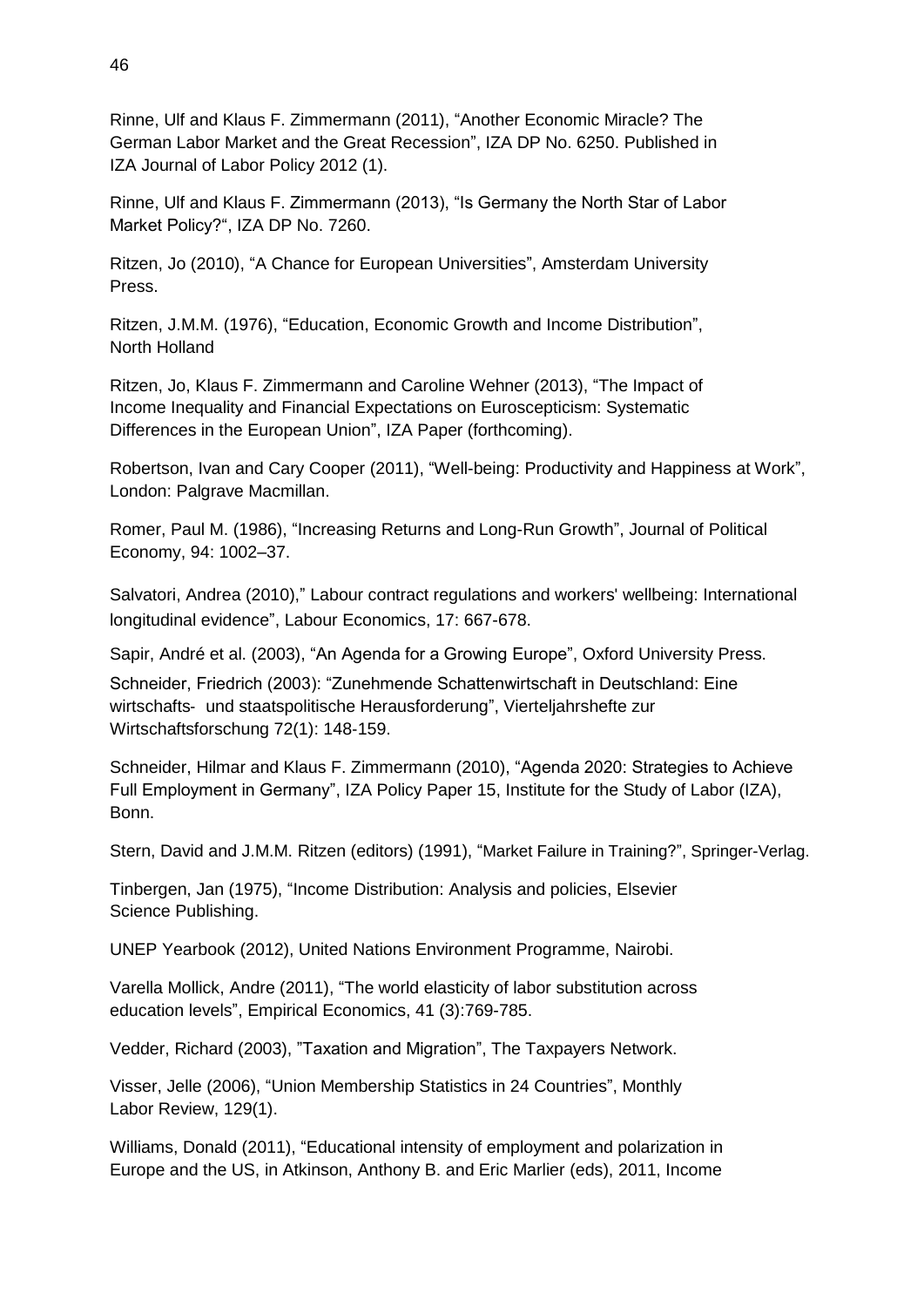and living conditions in Europe, Eurostat. Or: Eurostat Methodologies and Working papers, Brussels.

Wilkinson, Richard G. (1997), "Income, inequality, and social cohesion", American Journal of Public Health, 87(9): 1504-1506.

Wilson, R.A. and Katerina Homenidou (2012), "Working Futures 2010-2020", Institute for Employment Research, University of Warwick, Cambridge Econometrics.

Wulfgramm, Melike (2011), "Can activating labour market policy offset the detrimental life satisfaction effect of unemployment?" Socio-Economic Review, 9(3): 477-501.

WWF (2012), "Living Planet Report".

Yann, Algan and Pierre Cahuc (2006), "Civic attitudes and the design of labor market institutions: Which countries can implement the Danish flexicurity model?" IZA Discussion Paper, Institute for the Study of Labor (IZA), Bonn.

Young, Cristobal and Charles Varner (2012), "Millionaire Migration in California: The Impact of Top Tax Rates". Paper Stanford University.

Young, Cristobal and Charles Varner (2011), Millionaire migration and state taxation of top incomes: evidence from a natural experiment, National Tax Journal, 64 (2, Part 1), 255–284.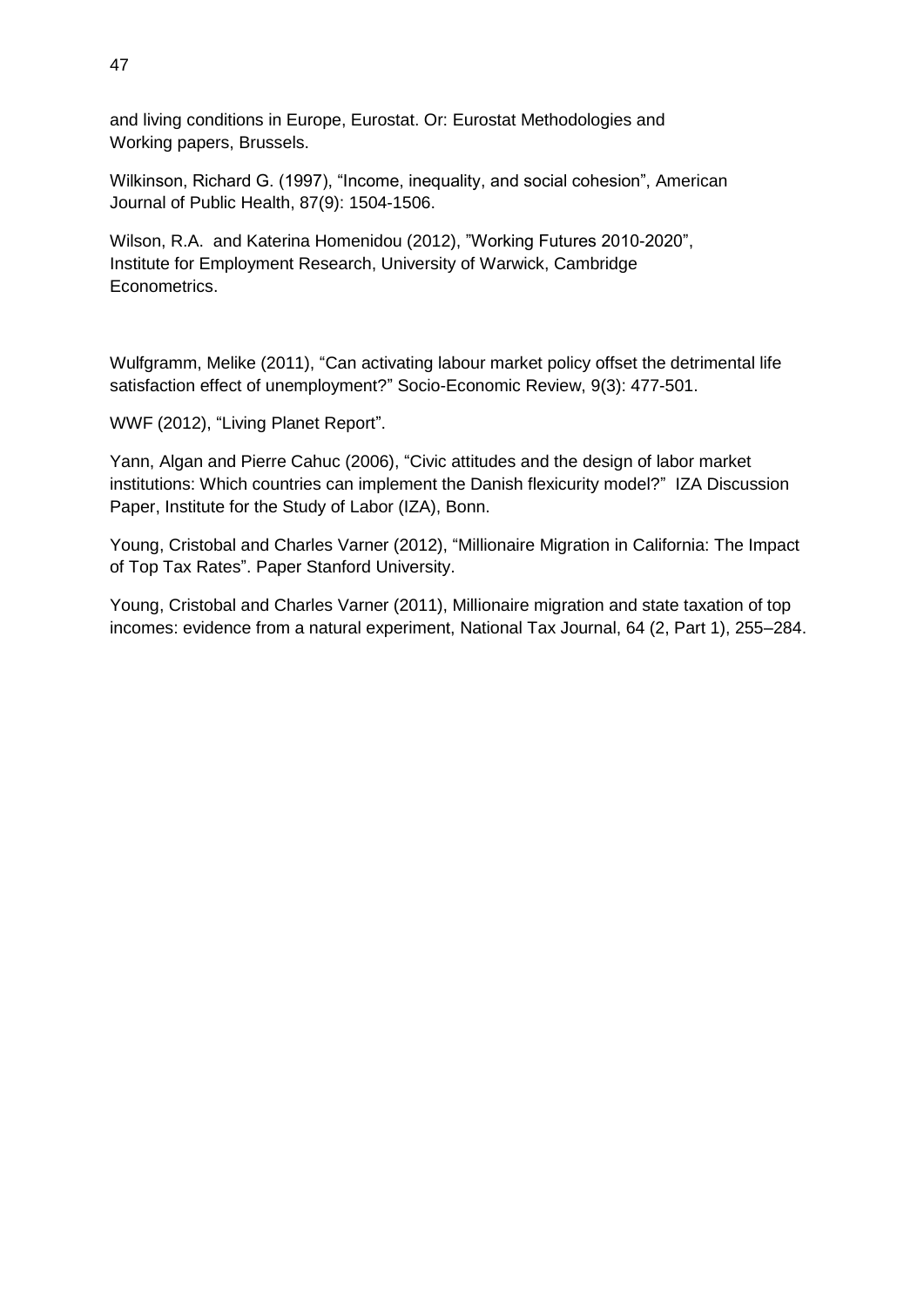## <span id="page-47-0"></span>**Appendix A. Vibrant Europe Declaration: A Vibrant Europe for People.**

The signatories to this declaration affirm their active support for the EU and its positive development. We aim for a vibrant Europe for all Europe's citizens, which helps deliver safer, stronger communities, nurture every individual talent and holds out a realistic hope of betterment for themselves and their children. We want a Europe that aims for higher and sustainable growth, with outcomes that promote full employment and reduced wage inequality. Crucial to achieve this are trade agreements in which sustainability is rewarded, a migration policy which is a win-win for both the receiving country and the migrant, and a decisive pooling of responsibility, which Europe's nations must accept, for their external relations with the rest of the world. The European Union should provide a vibrant framework for the development of our economies and societies. To do this the EU must work closely with regional and national Governments, in the spirit of mutual reinforcement, where trust is restored as the leading organizing principle, accountabilities are clear and transparent and executive decision-making is devolved to the maximum possible extent. Vibrant must be the catchword for this new dynamic Europe, where creativity and entrepreneurship can blossom, new products and services originate, and it is good to live because a strong sense of community offers fellowship and security. Europe has been a tremendous asset for its citizens. In the post WW II decades, European integration facilitated unprecedented economic growth and strong convergence between poorer and richer member states. But for the past decade and more, Europe has found it difficult to cope with the realities of a fast changing world where the new emerging economies of other continents have substantially reduced worldwide income inequality but at the same time added to Europeans' sense of insecurity.

At the same time the relative power of even the largest EU member states has dramatically diminished. In the old world of the G7, more than half the members were EU member states. Today, in the G20, which has now become the major forum for world economic debates, only one fifth of the members are European. With Europe only amounting to some 8% of the world population, individual European countries will have less and less leverage on the world stage.

Europe as a whole faces the choice of either hanging together to remain influential and relevant, or succumbing one by one to the whims and demands of other world powers. A Europe that successfully hangs together could mean so much more in the hearts and minds of its citizens. It could navigate a careful course between the strong desire for both individual freedom and community belonging, within a European tradition of openness, which is part of Europe's best traditions.

To believe in a vibrant EU that is more influential in shaping globalisation to our citizens' benefit does not mean that decision-making and responsibility needs to be pushed upwards to the anonymity of some higher level of governance: communities can and should be strengthened. With the aim of contributing to convergence within and between EU member states in living conditions, they should be financially empowered by higher levels of governance to take control of their future. Each community should take responsibility for its own ‗social contract': its own particular balance between rights and responsibilities within the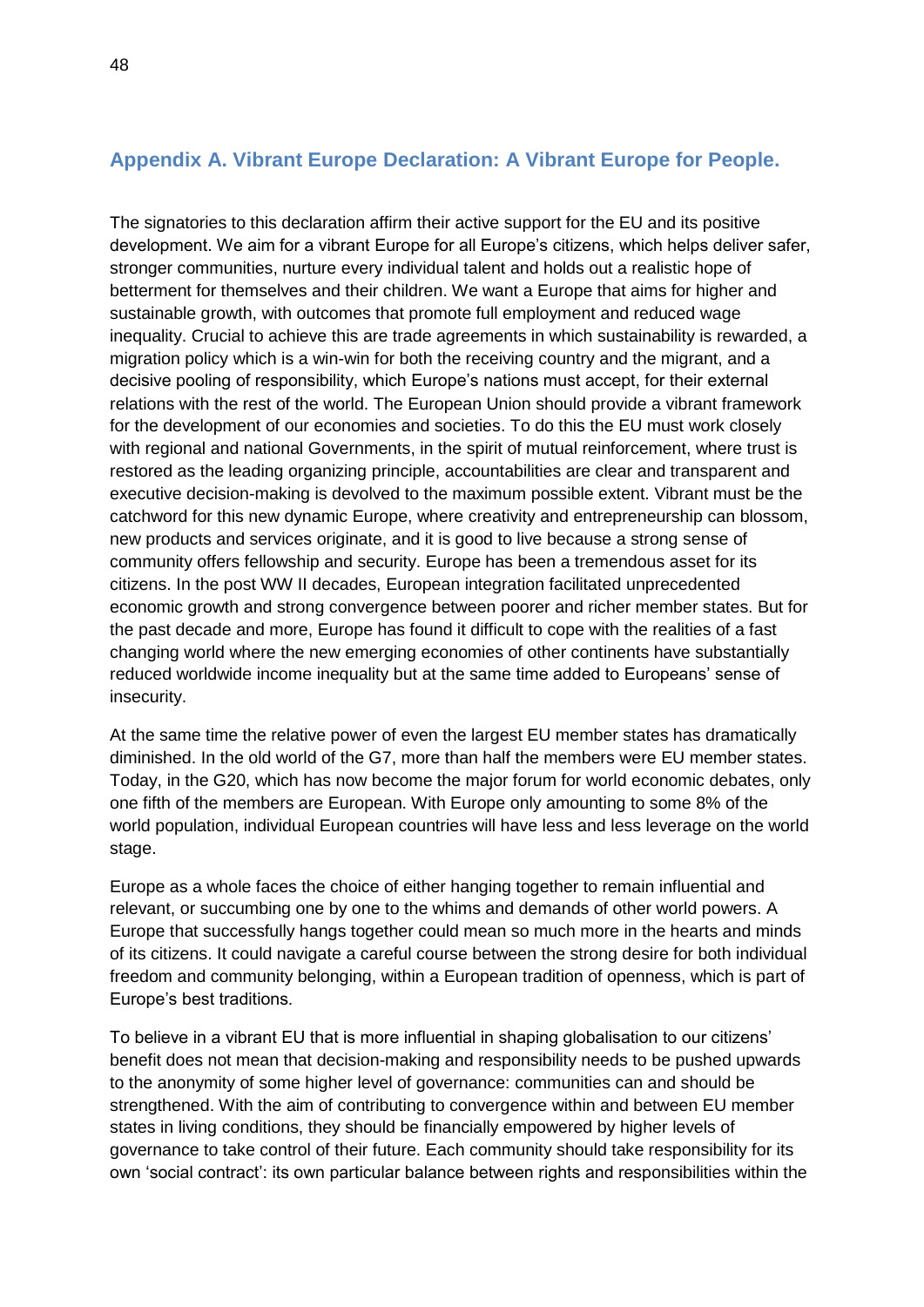welfare state, as well as taking decisions on where public intervention is needed, or private endeavour should be relied upon, on issues such as housing and schooling. The financial resources for sustaining this social contract will be derived from enhanced sustainable growth across the whole EU, achieved by the encouragement of creativity and entrepreneurship in an overall setting of full employment, yet leaning strongly against increased wage inequality. Our aim is to influence decisively the European Parliamentary elections of 2014 with our vision of a vibrant revitalised EU. Each signatory within her or his own circle, be it a political party, a group of employers or trade unionists, an academic or civil society network or otherwise, spreads these notions and contributes to their elaboration.

The vision brings six different strands of thinking, each of which present their own dilemmas and choices:

- A vibrant, dynamic Europe, which appeals as a place to thrive for intelligent, creative minds and hands.

- A Europe, which offers hope of improvement and the prospect of real social mobility for all citizens, while being mindful of the inherent dangers implied in the present trend towards greater inequality in income and wealth.

- A Europe, which acts as a responsible steward to future generations and follows a noregret course in tackling climate change and preserving the natural environment.

- An open Europe for all those who want to contribute to the common European cause in a genuine spirit of tolerance, social trust and community cohesion, at all times respecting individual freedom of choice as a fundamental European value.

- A secure Europe, which continues to live in peace by furthering its internal economic and social cohesion and by intense cooperation with neighbouring countries on its borders in a meaningful partnership of respect, recognition and compromise.

- A European Union whose institutions regain the trust and respect of the ordinary European citizen.

So that Europe is more than the sum of the EU member states.

We realize that most of us come from countries in one specific part of Europe and look forward to a discussion with colleagues from other parts of Europe with the openness to come to a joint position which also encompasses their views.

First signed in Vaeshartelt (Maastricht) March 23, 2012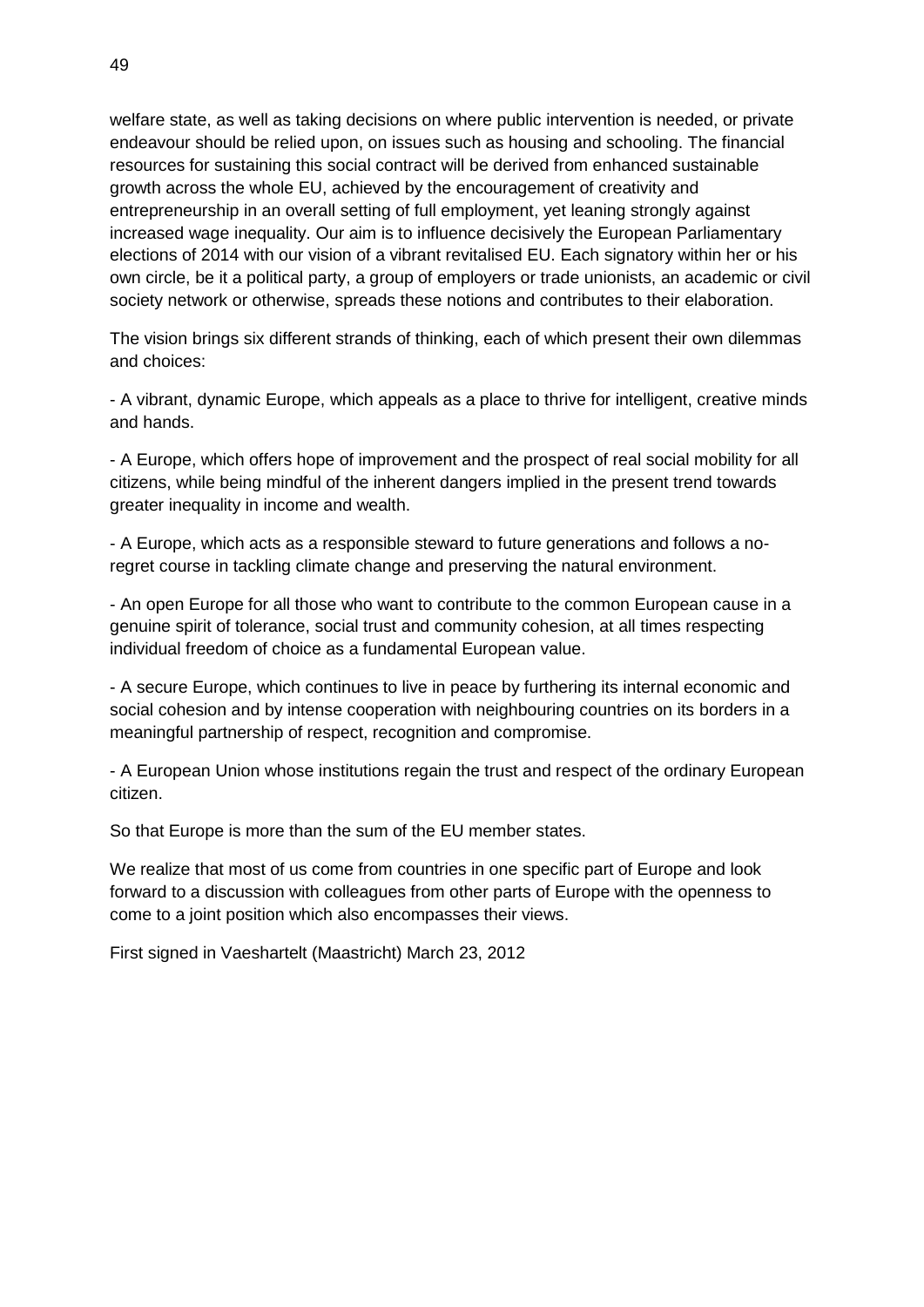

<span id="page-49-0"></span>**Appendix B: Change 2000-2010 in Skilled labour (Medium and Higher Qualification) by share 2000.**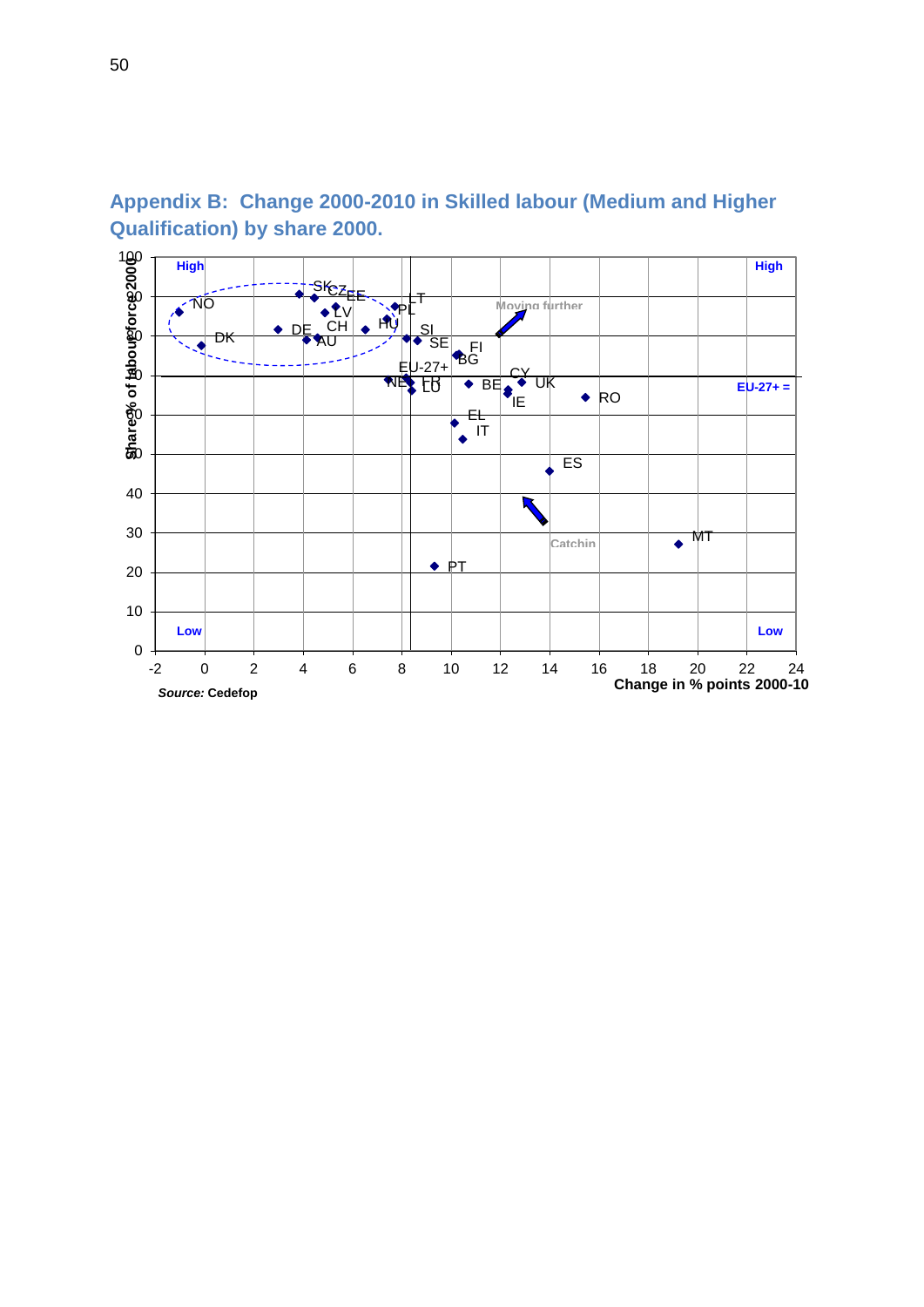| <b>Country</b>                                 | mid-<br><b>70s</b> | mid-<br><b>80s</b> | around<br>1990 | mid-<br><b>90s</b> | around<br>2000 | mid-<br>2000s | Late<br><b>2000s</b> |
|------------------------------------------------|--------------------|--------------------|----------------|--------------------|----------------|---------------|----------------------|
| <b>Austria</b>                                 |                    |                    |                |                    |                | 0.433         | 0.472                |
| <b>Belgium</b>                                 |                    | 0.449              |                | 0.472              | 0.464          | 0.494         | 0.469                |
| ■ Czech<br><b>Septiment</b><br><b>Republic</b> |                    |                    |                | 0.442              | 0.472          | 0.474         | 0.444                |
| <b>Denmark</b>                                 |                    | 0.373              | 0.396          | 0.417              | 0.415          | 0.417         | 0.416                |
| <b>Estonia</b>                                 |                    |                    |                |                    |                | 0.504         | 0.458                |
| $\bigleftarrow$ Finland                        | 0.343              | 0.387              |                | 0.479              | 0.478          | 0.483         | 0.465                |
| France                                         |                    | 0.380              | 0.370          | 0.473              | 0.490          | 0.485         | 0.483                |
| <b>Germany</b>                                 |                    | 0.439              | 0.429          | 0.459              | 0.471          | 0.499         | 0.504                |
| Greece                                         | 0.448              | 0.426              |                | 0.446              | 0.466          | 0.454         | 0.436                |
| <b>Hungary</b>                                 |                    |                    | 0.452          | 0.496              | 0.463          | 0.497         | 0.466                |
| $H$ Iceland                                    |                    |                    |                |                    |                | 0.365         | 0.382                |
| <b>T</b> Ireland                               |                    |                    |                |                    |                |               |                      |

## <span id="page-50-0"></span>**Appendix C: Gini coefficient, before taxes and transfers. .**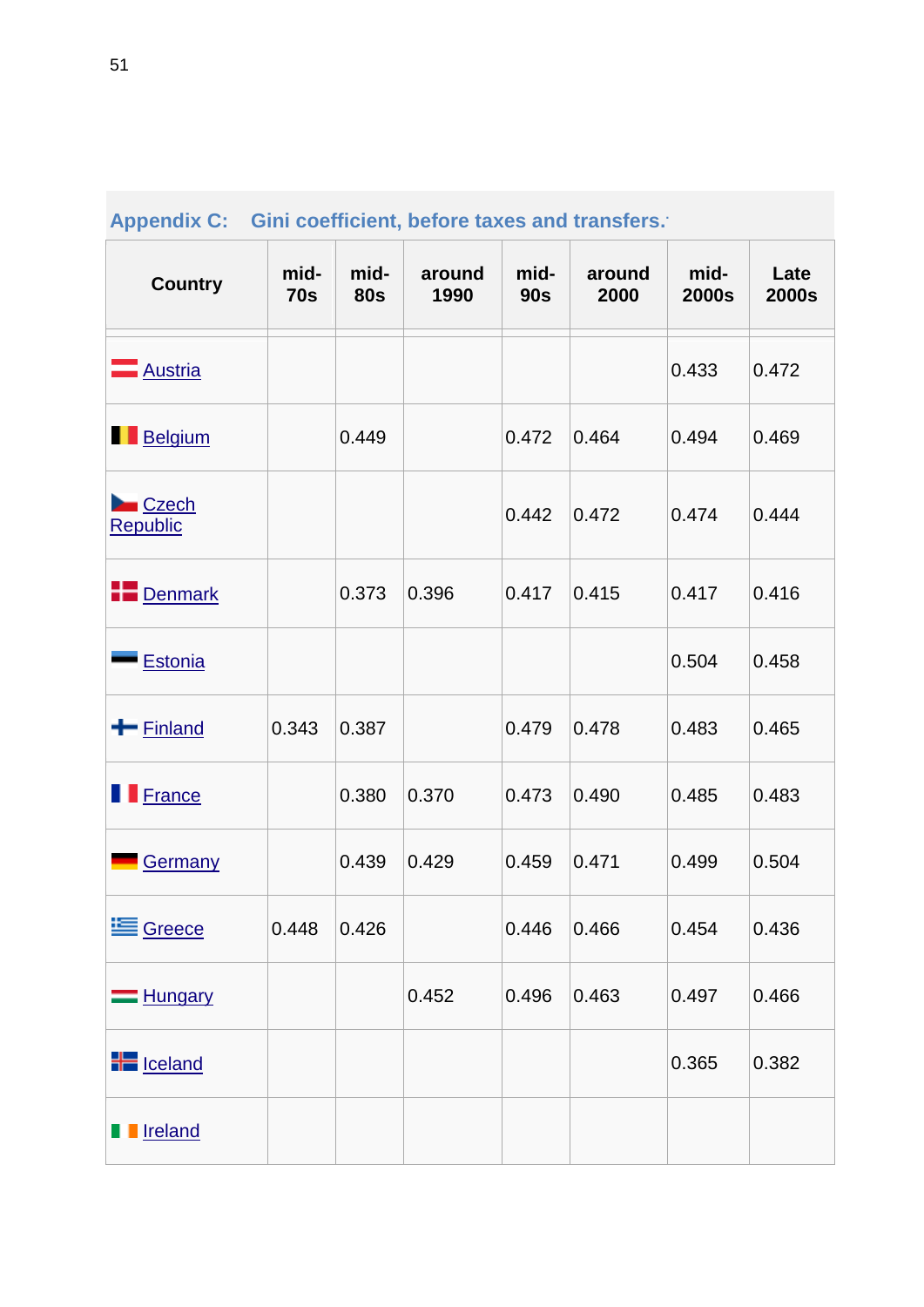| <b>Country</b>                     | mid-<br><b>70s</b> | mid-<br><b>80s</b> | around<br>1990 | mid-<br><b>90s</b> | around<br>2000 | mid-<br>2000s | Late<br>2000s |
|------------------------------------|--------------------|--------------------|----------------|--------------------|----------------|---------------|---------------|
| <b>T</b> Italy                     |                    | 0.420              | 0.437          | 0.508              | 0.516          | 0.557         | 0.534         |
| <b>Luxembourg</b>                  |                    | 0.383              |                | 0.427              | 0.421          | 0.454         | 0.482         |
| Netherlands                        | 0.426              | 0.473              | 0.474          | 0.484              | 0.424          | 0.426         | 0.426         |
| <b>H</b> Norway                    |                    | 0.351              |                | 0.404              | 0.426          | 0.447         | 0.410         |
| Poland                             |                    |                    |                |                    |                | 0.542         | 0.470         |
| 申<br>Portugal                      | 0.457              |                    | 0.436          | 0.490              | 0.479          | 0.542         | 0.521         |
| <b>B</b> Slovak<br>Republic        |                    |                    |                |                    |                | 0.458         | 0.416         |
| Slovenia                           |                    |                    |                |                    |                | 0.452         | 0.423         |
| <b>E</b> Spain                     |                    |                    |                |                    |                |               | 0.461         |
| <b>Except</b> Sweden               | 0.389              | 0.404              | 0.408          | 0.438              | 0.446          | 0.432         | 0.426         |
| Switzerland                        |                    |                    |                |                    |                |               | 0.409         |
| <b>ER United</b><br><b>Kingdom</b> | 0.338              | 0.419              | 0.439          | 0.453              | 0.458          | 0.445         | 0.456         |
| <b>United States</b>               | 0.406              | 0.436              | 0.450          | 0.477              | 0.476          | 0.486         | 0.486         |

## **Appendix C: Gini coefficient, before taxes and transfers. .**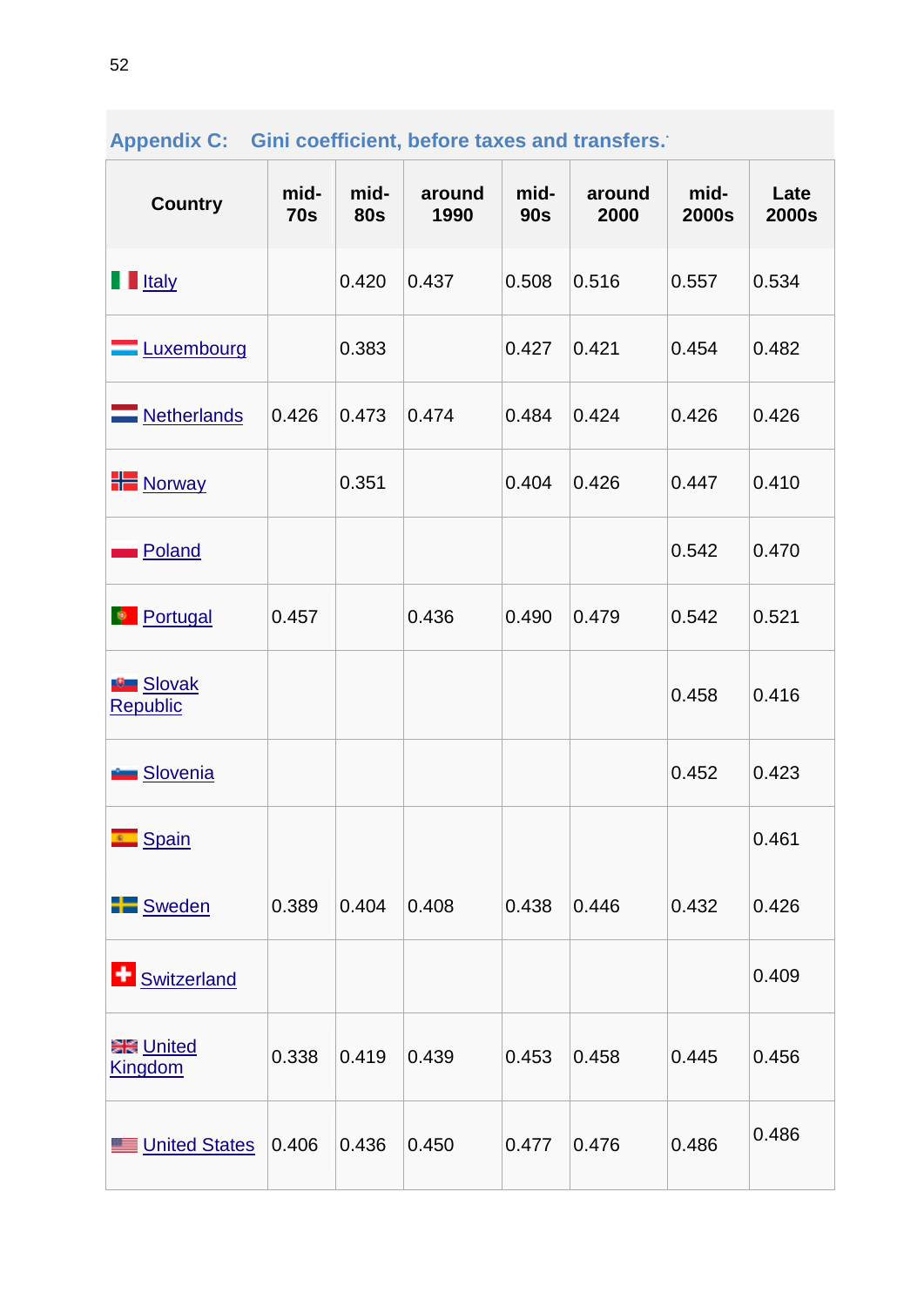|                      | i Period |                      |                      |                             |                      | mid-70s   mid-80s   around 1990   mid-90s   around 2000   mid-2000s   late-2000s |           |       |
|----------------------|----------|----------------------|----------------------|-----------------------------|----------------------|----------------------------------------------------------------------------------|-----------|-------|
| <b>Country</b>       |          |                      |                      |                             |                      |                                                                                  |           |       |
| Austria              |          | Ω,                   | 0.236                | $\ddot{\phantom{a}}$        | 0.238                | 0.252                                                                            | $i$ 0.265 | 0.261 |
| Belgium              |          | $\ddot{\phantom{a}}$ | 0.274                | $\ddot{\phantom{a}}$        | 10.287               | 0.289                                                                            | $i$ 0.271 | 0.259 |
| Canada               |          | 0.304                | 0.293                | 0.287                       | 0.289                | 0.318                                                                            | 0.317     | 0.324 |
| Czech Republic       |          | Ω,                   | $\ddot{\phantom{a}}$ | 0.232                       | 0.257                | 0.26                                                                             | 0.268     | 0.256 |
| Denmark              |          | $\ddot{\phantom{a}}$ | 0.221                | 0.226                       | 0.215                | 0.226                                                                            | 0.232     | 0.248 |
| Estonia              |          | Ω,                   | $\ddotsc$            | $\ddotsc$                   | $\ddotsc$            | $\bar{\mathcal{A}}$                                                              | 0.349     | 0.315 |
| Finland              |          | 0.235                | 0.209                | 0                           | 0.218                | 0.247                                                                            | 0.254     | 0.259 |
| France               |          | $\ddotsc$            | 0.3                  | 0.29                        | 0.277                | 0.287                                                                            | 0.288     | 0.293 |
| Germany i            |          | $\ddot{\phantom{a}}$ | 0.251                |                             | $0.256$ i 0.266      | 0.264                                                                            | 0.285     | 0.295 |
| Greece               |          | 0.413                | 0.336                | $\ddotsc$                   | 0.336                | 0.345                                                                            | 0.321     | 0.307 |
| Hungary              |          | Ω,                   |                      | 0.273                       | 0.294                | 0.293                                                                            | 0.291     | 0.272 |
| Iceland              |          | Ω,                   | Ω,                   |                             | .,                   | $\ddotsc$                                                                        | 0.257     | 0.301 |
| Ireland              |          | $\ddot{\phantom{a}}$ | 0.331                |                             | 0.324                | 0.304                                                                            | 10.314    | 0.293 |
| Italy                |          | $\ddot{\phantom{a}}$ | 0.309                | 0.297                       | 10.348               | 0.343                                                                            | 0.352     | 0.337 |
| Luxembourg           |          |                      | 0.247                | $\mathcal{L}_{\mathcal{A}}$ | 0.259                | 0.261                                                                            | 0.258     | 0.288 |
| Netherlands          |          | 0.263                | 0.272                | 0.292                       | 0.297                | $i$ 0.292                                                                        | 0.284     | 0.294 |
| Norway               |          | L.                   | 0.222                | $\ddotsc$                   | 0.243                | 0.261                                                                            | 0.276     | 0.25  |
| Poland               |          | . .                  | $\ddot{\phantom{0}}$ |                             | Ω,                   | 0.316                                                                            | 10.349    | 0.305 |
| Portugal             |          | 0.354                |                      | 0.329                       | 0.359                | 0.356                                                                            | 10.385    | 0.353 |
| Slovak Republic      |          | . .                  | $\ddotsc$            |                             |                      |                                                                                  | 0.268     | 0.257 |
| Slovenia             |          | .,                   |                      |                             | .,                   |                                                                                  | 0.246     | 0.236 |
| Spain                |          | $\ddot{\phantom{a}}$ | 0.371                | 10.337                      | 0.343                | 0.342                                                                            | 10.319    | 0.317 |
| Sweden               |          | 0.212                | 0.198                |                             | $0.209$ i 0.211      | 0.243                                                                            | 0.234     | 0.259 |
| Switzerland          |          | $\ddotsc$            | $\ldots$             | $\ddot{\phantom{a}}$        | $\ddot{\phantom{0}}$ | 0.279                                                                            | 0.276     | 0.303 |
| United Kingdom       |          | 0.268                | 0.309                | 0.354                       | 0.336                | 10.352                                                                           | 0.331     | 0.342 |
| <b>United States</b> |          | 0.316                | 0.337                | 0.348                       | 0.361                | 0.357                                                                            | 0.38      | 0.378 |
| OECD Total           |          | $\ddotsc$            | $\ddotsc$            | $\ddotsc$                   | $\ddotsc$            | $\ddotsc$                                                                        | 0.316     | 0.314 |

# <span id="page-52-0"></span>**Appendix D: Gini coefficient after taxes and transfers.**

From: OECD Statistics, 2013.